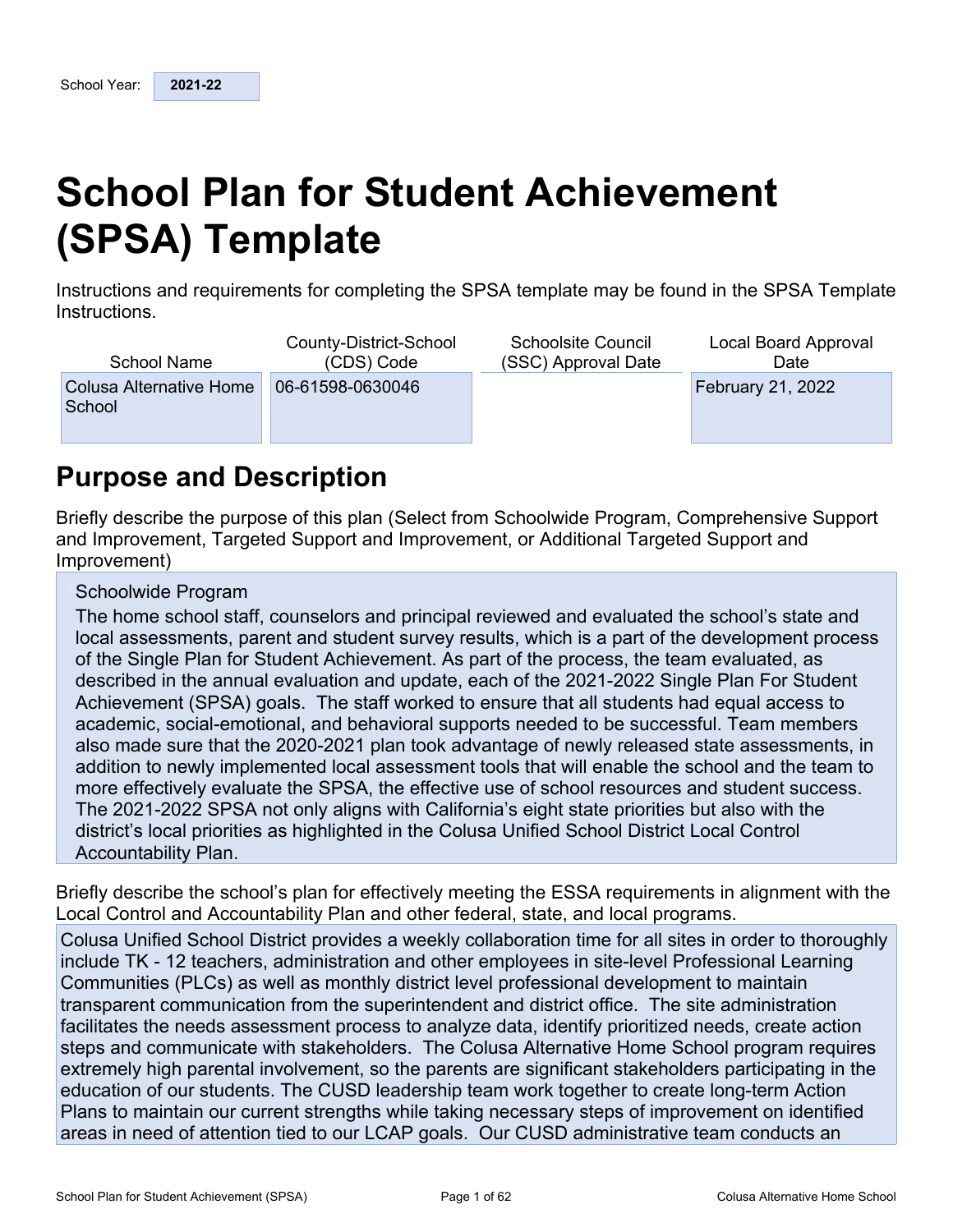annual evaluation of the actions taken to improve student achievement in order to determine next steps as well as new potential areas of focus.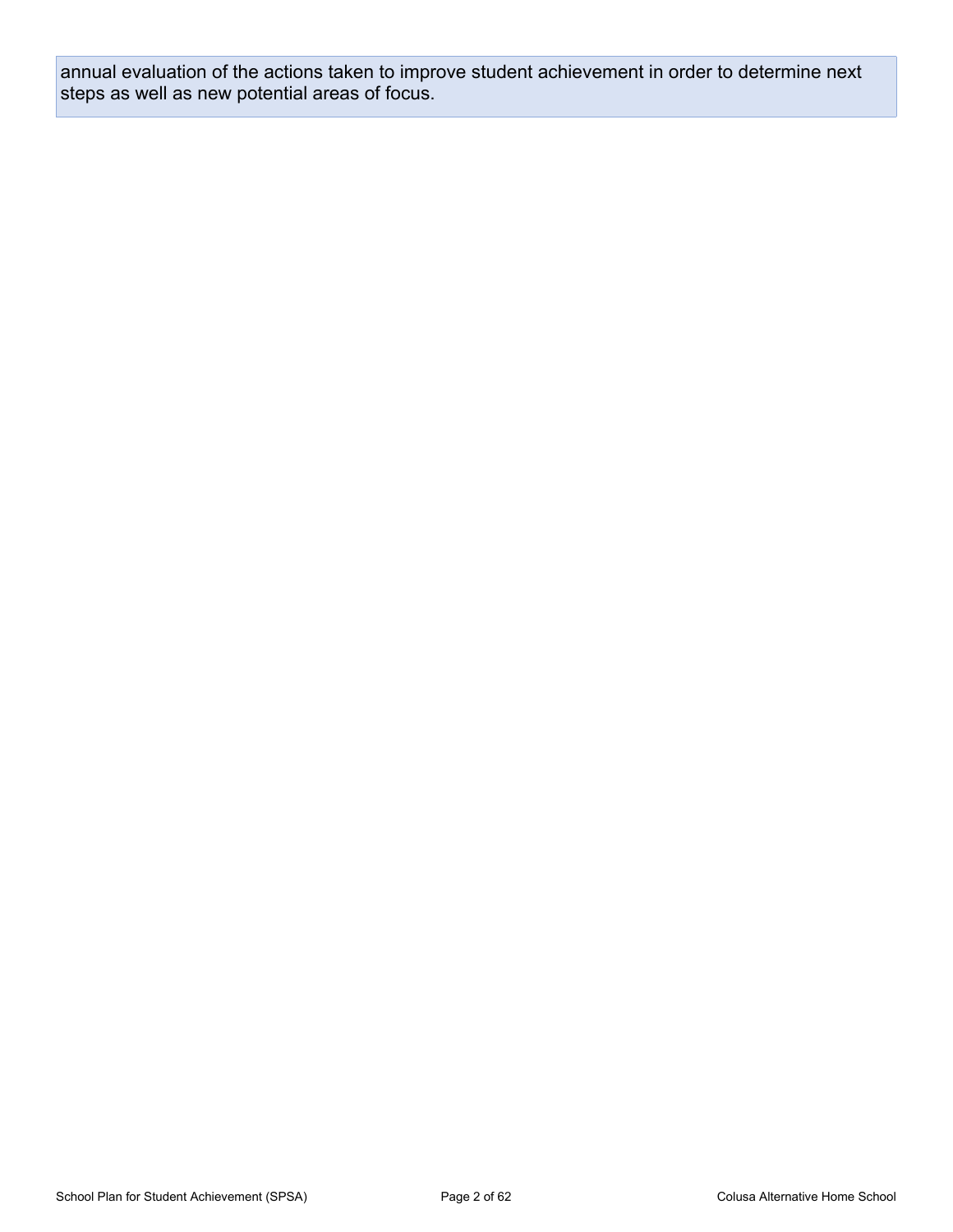## <span id="page-2-0"></span>**Table of Contents**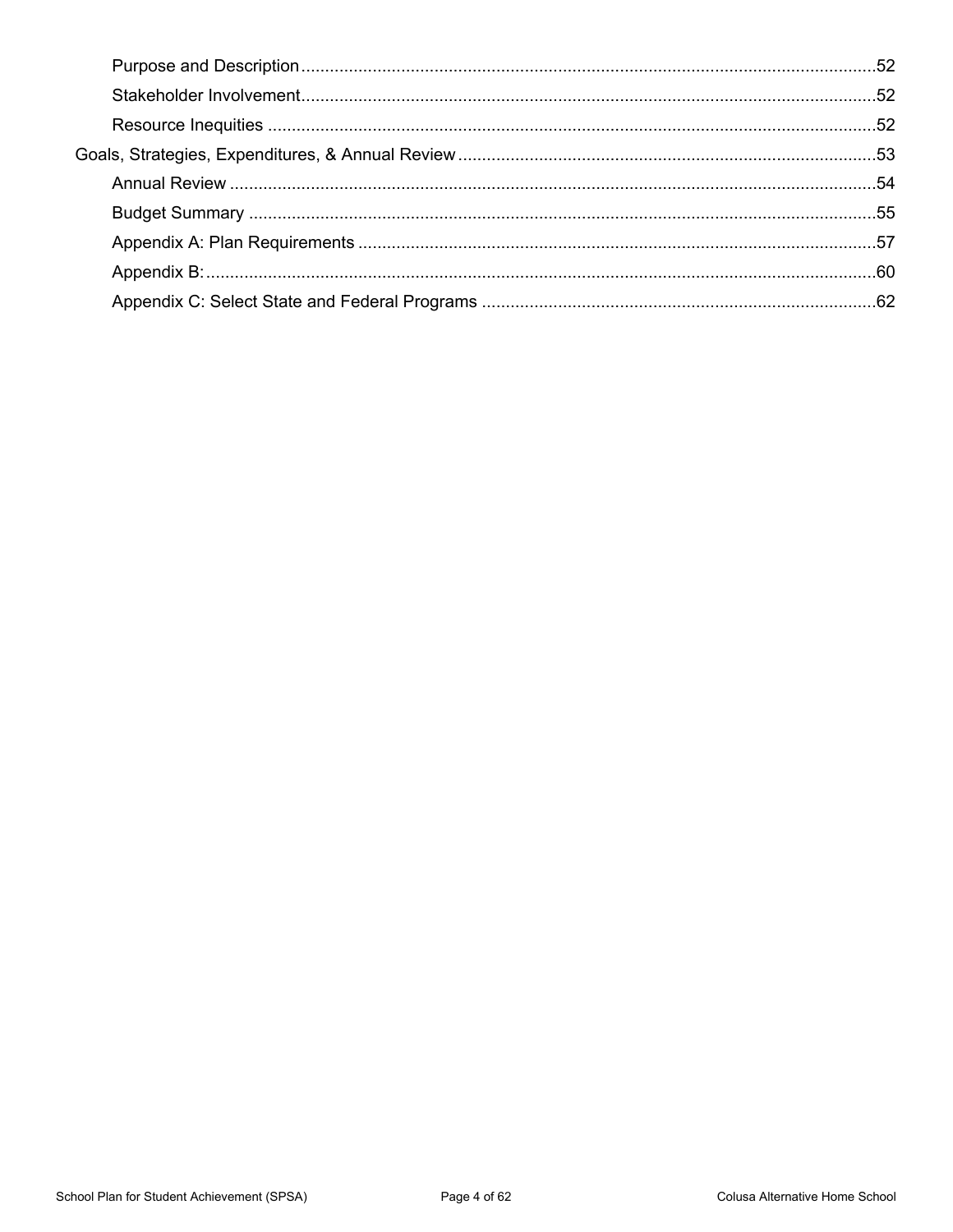## <span id="page-4-0"></span>**Comprehensive Needs Assessment Components**

### <span id="page-4-1"></span>**Data Analysis**

Please refer to the School and Student Performance Data section where an analysis is provided.

### <span id="page-4-2"></span>**Surveys**

This section provides a description of surveys (i.e., Student, Parent, Teacher) used during the schoolyear, and a summary of results from the survey(s).

Informal surveys of climate and satisfaction are completed via feedback to teachers and the principal.

### <span id="page-4-3"></span>**Classroom Observations**

This section provides a description of types and frequency of classroom observations conducted during the school-year and a summary of findings.

Classroom observations are limited to those students who chose to come to one of the rooms occupied by the Colusa Alternative Home School. Generally, students work individually on self paced curriculum with materials and supplies provided by the district. Behavior management is generally not an issue for the Home School program.

### <span id="page-4-4"></span>**Analysis of Current Instructional Program**

The following statements are derived from the Elementary and Secondary Education Act (ESEA) of 1965 and Essential Program Components (EPCs). In conjunction with the needs assessments, these categories may be used to discuss and develop critical findings that characterize current instructional practice for numerically significant subgroups as well as individual students who are:

- Not meeting performance goals
- Meeting performance goals
- Exceeding performance goals

Discussion of each of these statements should result in succinct and focused findings based on verifiable facts. Avoid vague or general descriptions. Each successive school plan should examine the status of these findings and note progress made. Special consideration should be given to any practices, policies, or procedures found to be noncompliant through ongoing monitoring of categorical programs.

### **Standards, Assessment, and Accountability**

Use of state and local assessments to modify instruction and improve student achievement (ESEA) State and local assessments are used to modify instruction and approve achievement as reflected in student trend data. Staff views results and analyzes the impact of curriculum choice through the lens of highly individualized independent study. Typically at the home school instructional change is achieved via changes to curriculum materials.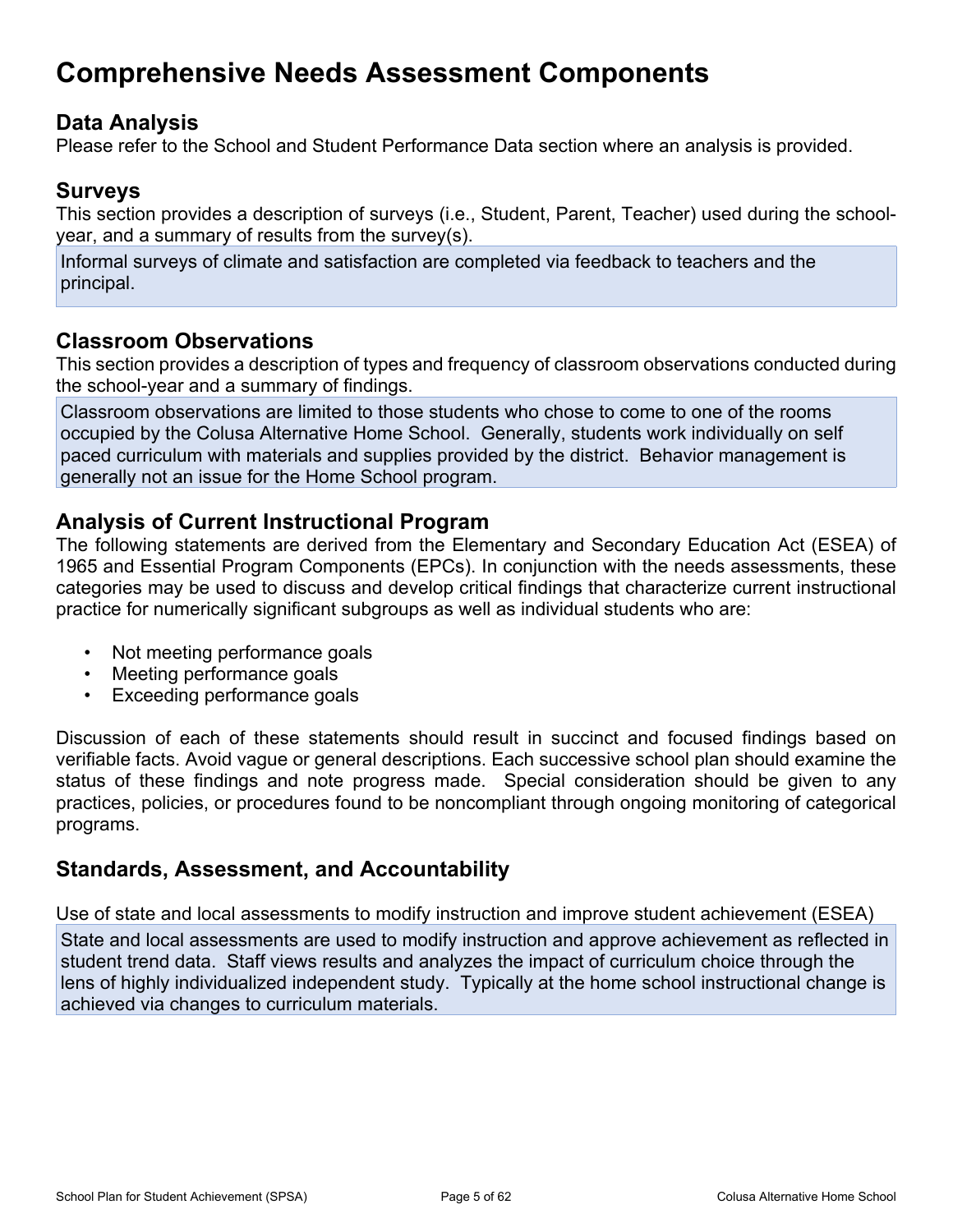Use of data to monitor student progress on curriculum-embedded assessments and modify instruction (EPC)

Teachers evaluate individual student performance frequently. If a student is not performing, often an alternative set of curriculum materials is one of the interventions. Students who do not demonstrate mastery on specific content are given additional instruction, additional skills assessments, and then re-assessed.

### **Staffing and Professional Development**

Status of meeting requirements for highly qualified staff (ESEA)

All current teachers are highly qualified teachers.

Sufficiency of credentialed teachers and teacher professional development (e.g., access to instructional materials training on SBE-adopted instructional materials) (EPC)

The school has a sufficient number of credentialed teachers and they have access to district-wide professional development and individualized professional development as well.

Alignment of staff development to content standards, assessed student performance, and professional needs (ESEA)

Staff development needs are determined through collaborative discussion and consensus with other professional educators in the district.

Ongoing instructional assistance and support for teachers (e.g., use of content experts and instructional coaches) (EPC)

Home School teachers have access to any district supplied instructional supports and constant assistance from the principal and counselor as requested.

Teacher collaboration by grade level (kindergarten through grade eight [K–8]) and department (grades nine through twelve) (EPC)

Teachers have collaboration time each Wednesday. Typically, there are monthly meetings of the entire district instructional staff, and the weekly professional learning groups are directed by teacher leaders. Teachers attend collaboration at BPS in order to offer increased communication between the two schools. Home School staff meetings are held monthly.

### **Teaching and Learning**

Alignment of curriculum, instruction, and materials to content and performance standards (ESEA) Instruction, scope, sequence and materials are aligned with the California Common Core State Standards.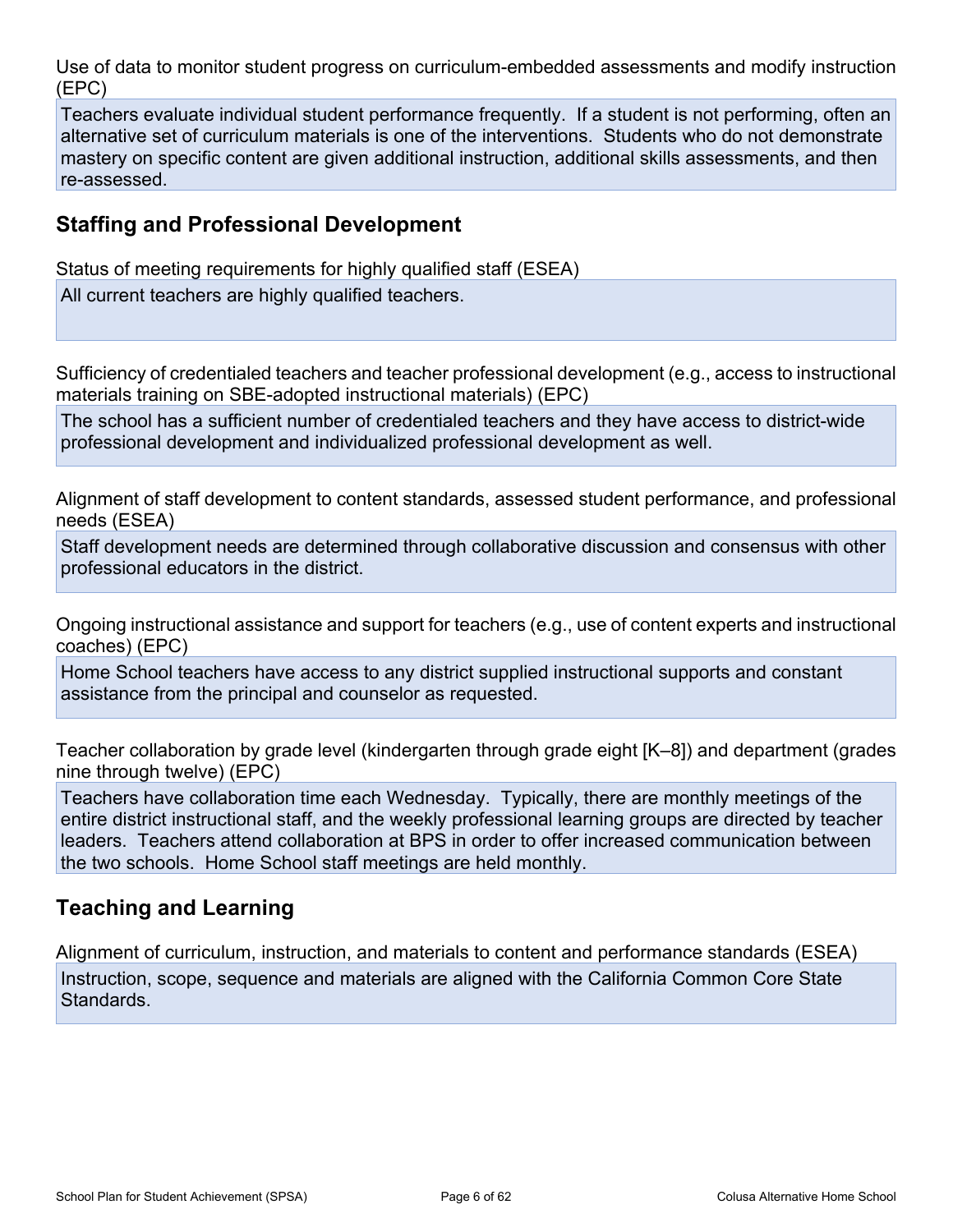Adherence to recommended instructional minutes for reading/language arts and mathematics (K–8) (EPC)

Independent study necessitates a unique approach to instructional time. The teacher assigns work based on an estimate of how much time the student will reasonably need to complete the assignment. Through ongoing observation and assessment, the quantity of work is adjusted based on the recommended instructional minutes.

Lesson pacing schedule (K–8) and master schedule flexibility for sufficient numbers of intervention courses (EPC)

Lesson pacing is directed by the teacher to adhere to the California State Standards.

Availability of standards-based instructional materials appropriate to all student groups (ESEA)

All instructional materials are evaluated by multiple staff members and adopted based on the consensus that the resource is appropriate.

Students 7-12 have the option to be concurrently enrolled in Egling Middle School or Colusa High School for courses. The hybrid option offers students and families who feel a higher need for socialization to enhance the educational experience.

Use of SBE-adopted and standards-aligned instructional materials, including intervention materials, and for high school students, access to standards-aligned core courses (EPC)

Core instructional materials are SBE adopted. Intervention materials are adopted, and aligned curriculum.

### **Opportunity and Equal Educational Access**

Services provided by the regular program that enable underperforming students to meet standards (ESEA)

Services at the Home School which support underperforming students include, added instructional time, changes of curricular materials, and a positive atmosphere customized to the individual needs of all students enrolled in the program. Some students accelerate their learning in order to maintain a rigorous educational experience while other students need increased interventions and support services.

Evidence-based educational practices to raise student achievement

Research based instructional practices used at Colusa Alternative Home School include:

Clear and focused goals for each student

Frequent monitoring and feedback on learning

A curriculum aligned to standards

High expectations for each student

Additional learning time, and early intervention for students who struggle

Creation of a safe atmosphere

Effective implementation of instruction with a high level of parent involvement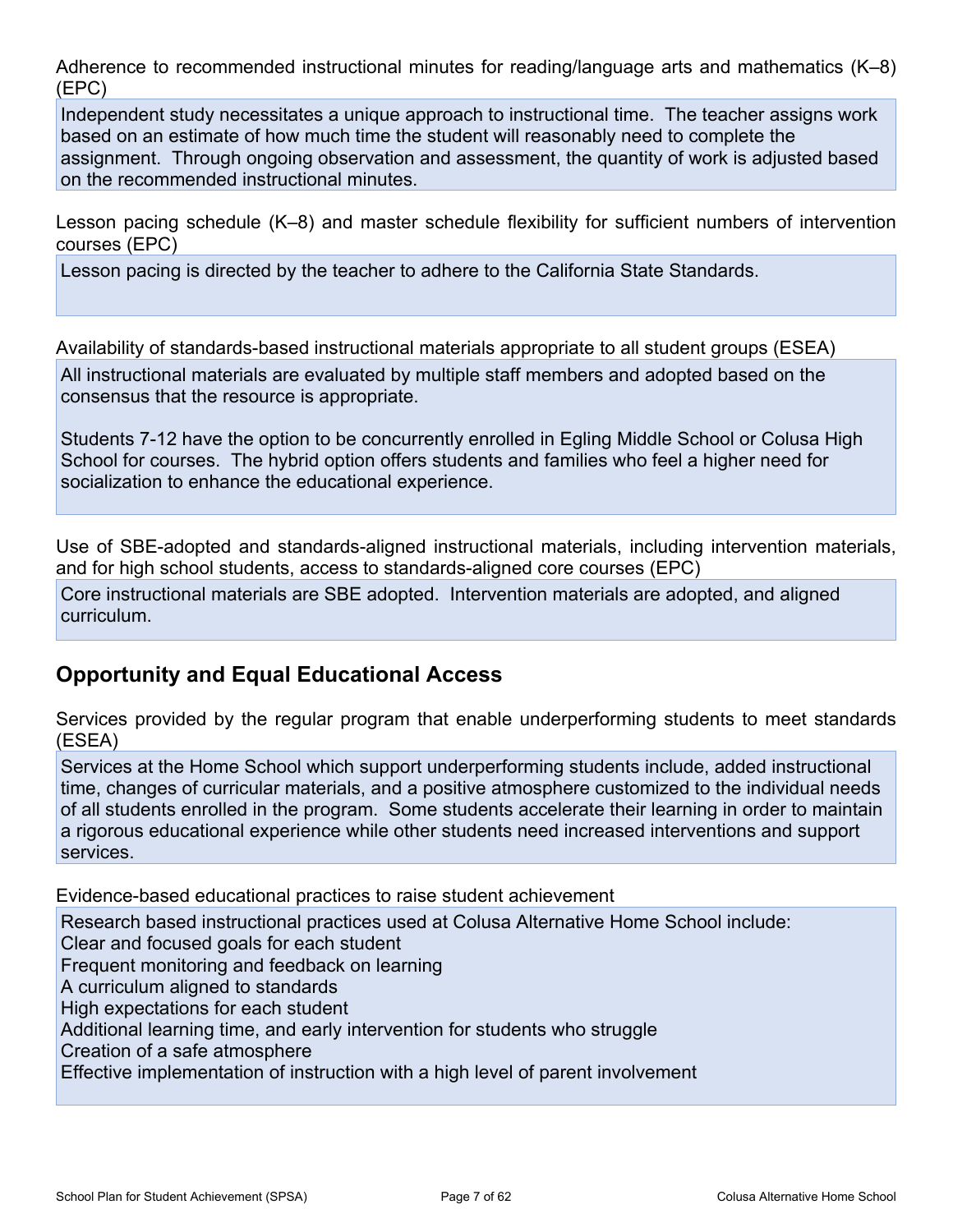### **Parental Engagement**

Resources available from family, school, district, and community to assist under-achieving students (ESEA)

Increased parent involvement is necessary in order for the program to function properly. Parents are invited to the weekly meetings with their child.

Involvement of parents, community representatives, classroom teachers, other school personnel, and students in secondary schools, in the planning, implementation, and evaluation of ConApp programs (5 California Code of Regulations 3932)

Parent involvement is a critical piece of our program and necessary in order to offer a successfully educational program to our home school students. The administrative assistants service our students. Our counselors offer services including a full time home school counselor plus site counselor support for students transitioning back to their previous site. The technology department offers support services to our students and teachers. Additionally, all sites offer increased curriculum support to best prepare our students planning to return to BPS, EMS or CHS.

#### Funding

Services provided by categorical funds that enable underperforming students to meet standards (ESEA)

Our home school program has a district budget to maintain the needs of our program throughout the school year.

Fiscal support (EPC)

Our home school program has a district budget to maintain the needs of our program throughout the school year.

## <span id="page-7-0"></span>**Stakeholder Involvement**

How, when, and with whom did the school consult as part of the planning process for this SPSA/Annual Review and Update?

#### **Involvement Process for the SPSA and Annual Review and Update**

Our SPSA is reviewed with our staff to assure accuracy and transparency of our program. Additionally, our principal team and counselors reviews the action plans and goals set forth by the staff. Site administrators from BPS, EMS and CHS assist in this plan as well as the review of our student handbook for our Colusa Alternative Home School program.

## <span id="page-7-1"></span>**Resource Inequities**

Briefly identify and describe any resource inequities identified as a result of the required needs assessment, as applicable.

N/A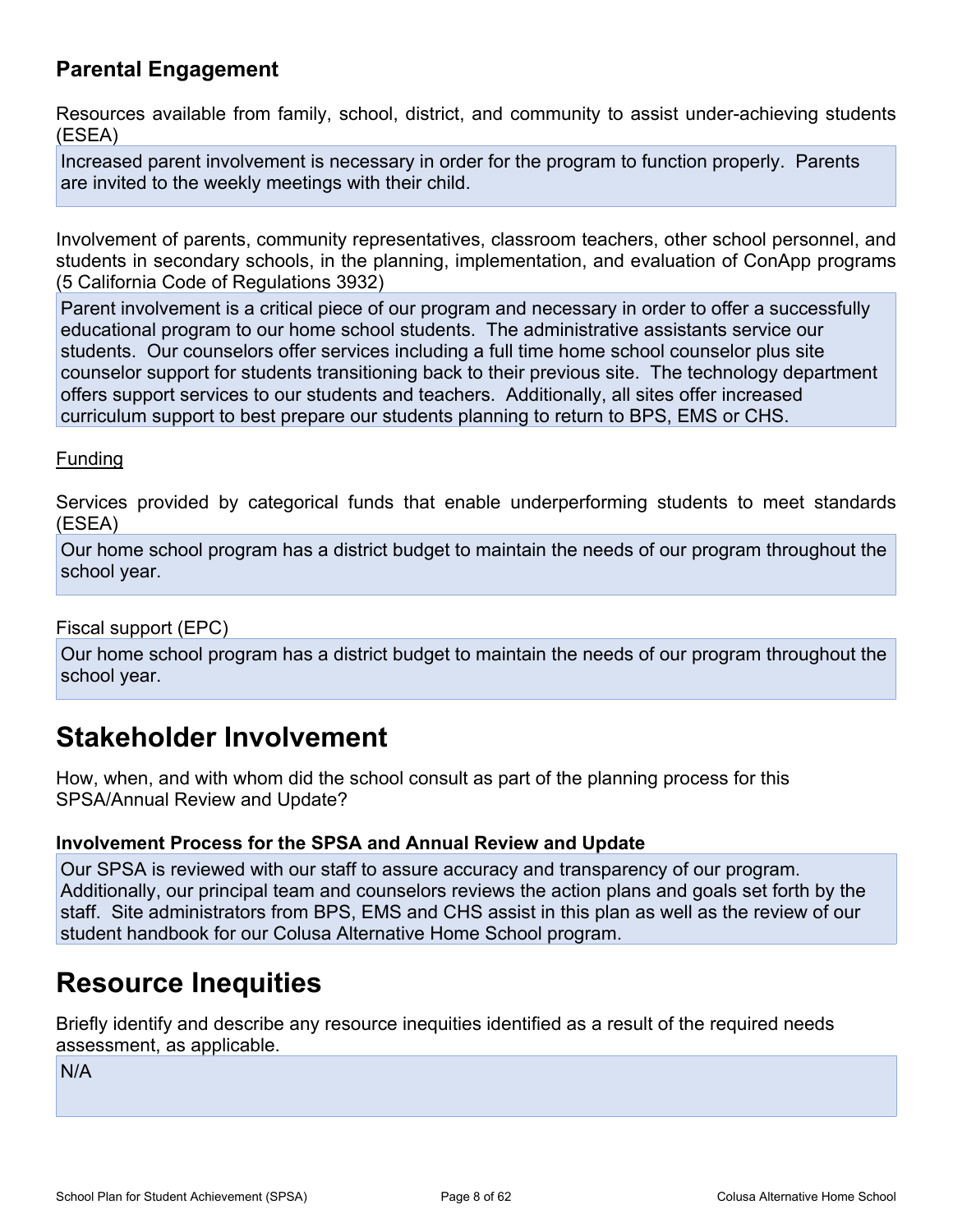<span id="page-8-0"></span>

| <b>Student Enrollment by Subgroup</b> |         |                              |                         |                           |              |           |  |  |  |  |  |
|---------------------------------------|---------|------------------------------|-------------------------|---------------------------|--------------|-----------|--|--|--|--|--|
|                                       |         | <b>Percent of Enrollment</b> |                         | <b>Number of Students</b> |              |           |  |  |  |  |  |
| <b>Student Group</b>                  | $18-19$ | 19-20                        | $20 - 21$               | $18-19$                   | $19 - 20$    | $20 - 21$ |  |  |  |  |  |
| American Indian                       | 10.94%  | 9.26%                        | 25.7%                   | 7                         | 5            | 27        |  |  |  |  |  |
| African American                      | $\%$    | $0\%$                        | $1.0\%$                 |                           | 0            | 1         |  |  |  |  |  |
| Asian                                 | $\%$    | $0\%$                        | $\%$                    |                           | $\mathbf{0}$ |           |  |  |  |  |  |
| <b>Filipino</b>                       | %       | $0\%$                        | $\frac{0}{0}$           |                           | $\Omega$     |           |  |  |  |  |  |
| Hispanic/Latino                       | 53.13%  | 50%                          | 41.9%                   | 34                        | 27           | 44        |  |  |  |  |  |
| <b>Pacific Islander</b>               | $\%$    | $0\%$                        | $1.0\%$                 |                           | $\mathbf{0}$ |           |  |  |  |  |  |
| White                                 | 34.38%  | 38.89%                       | 27.6%                   | 22                        | 21           | 29        |  |  |  |  |  |
| <b>Multiple/No Response</b>           | 1.56%   | 1.85%                        | 2.9%                    |                           |              | 3         |  |  |  |  |  |
|                                       |         |                              | <b>Total Enrollment</b> | 64                        | 54           | 105       |  |  |  |  |  |

### <span id="page-8-1"></span>**Student Enrollment Enrollment By Student Group**

### **Student Enrollment Enrollment By Grade Level**

| <b>Student Enrollment by Grade Level</b> |                         |                           |                         |  |  |  |  |  |  |  |
|------------------------------------------|-------------------------|---------------------------|-------------------------|--|--|--|--|--|--|--|
|                                          |                         | <b>Number of Students</b> |                         |  |  |  |  |  |  |  |
| Grade                                    | $18-19$                 | 19-20                     | $20 - 21$               |  |  |  |  |  |  |  |
| Kindergarten                             |                         |                           | 7                       |  |  |  |  |  |  |  |
| Grade 1                                  | 1                       |                           | $\overline{2}$          |  |  |  |  |  |  |  |
| Grade 2                                  |                         | $\overline{2}$            | $\overline{2}$          |  |  |  |  |  |  |  |
| Grade 3                                  | 1                       |                           | $\overline{\mathbf{4}}$ |  |  |  |  |  |  |  |
| Grade 4                                  |                         | 1                         | $\overline{2}$          |  |  |  |  |  |  |  |
| Grade 5                                  | $\mathbf{1}$            | $\overline{2}$            | $\overline{7}$          |  |  |  |  |  |  |  |
| Grade 6                                  | 3                       | $\overline{2}$            | $\mathfrak{B}$          |  |  |  |  |  |  |  |
| Grade 7                                  | $\,6$                   | $\overline{2}$            | 12                      |  |  |  |  |  |  |  |
| Grade 8                                  | $\overline{\mathbf{4}}$ | $\overline{7}$            | 10 <sup>°</sup>         |  |  |  |  |  |  |  |
| Grade 9                                  | 7                       | 4                         | 12 <sub>2</sub>         |  |  |  |  |  |  |  |
| Grade 10                                 | 5                       | $\overline{7}$            | 13                      |  |  |  |  |  |  |  |
| Grade 11                                 | 18                      | 10                        | 15                      |  |  |  |  |  |  |  |
| Grade 12                                 | 18                      | 17                        | 16                      |  |  |  |  |  |  |  |
| <b>Total Enrollment</b>                  | 64                      | 54                        | 105                     |  |  |  |  |  |  |  |

#### **Conclusions based on this data:**

**1.** Elementary students find strong academic success when the teaching parent is highly involved in the learning process.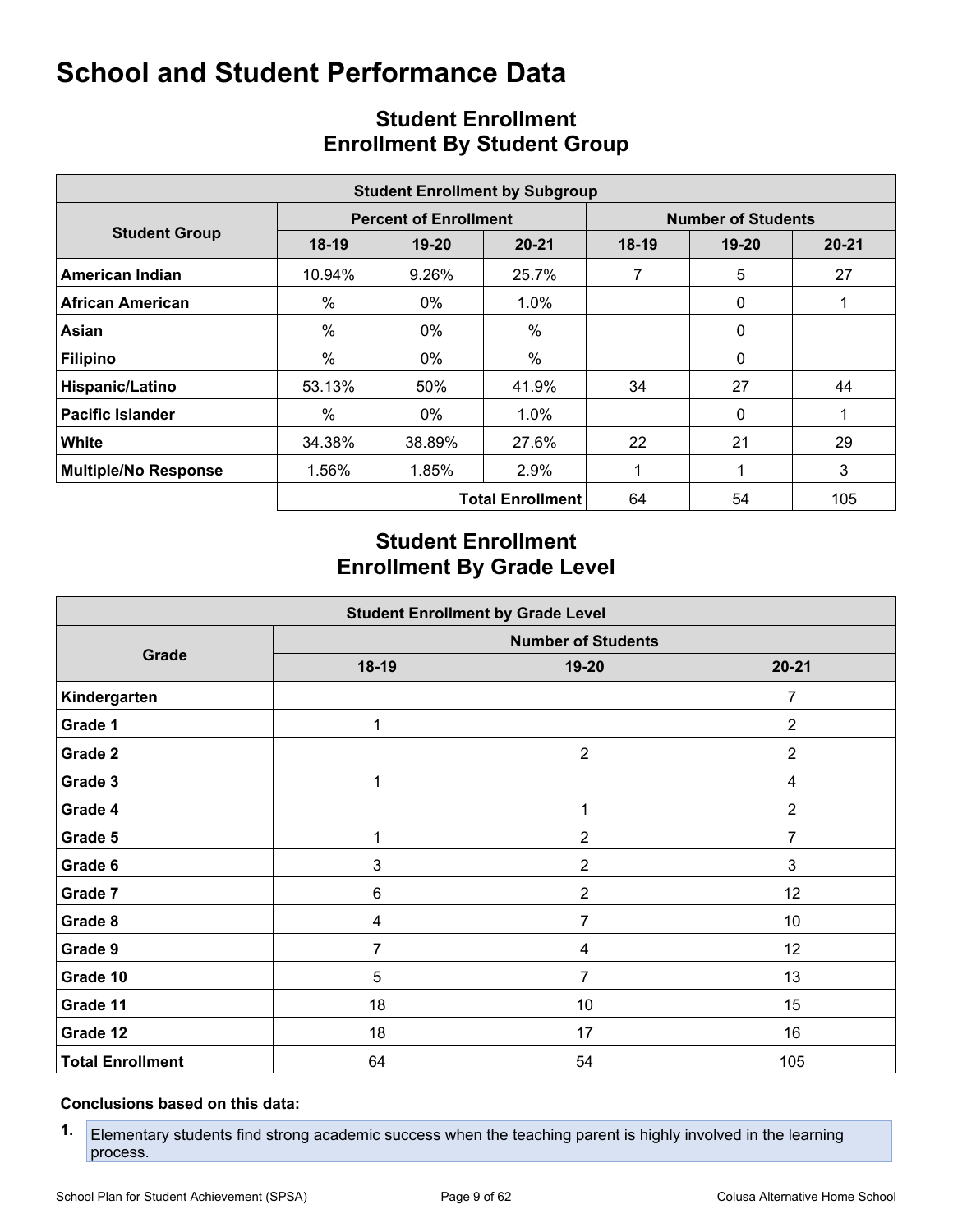- **2.** High school students have the opportunity to be concurrently enrolled in courses at CHS. Teenagers actively involved and driven to complete work excel in this program.
- **3.** Teachers offer tutoring hours for increased support individualized according to student needs. High school students are encouraged to be student teachers to remain socially connected.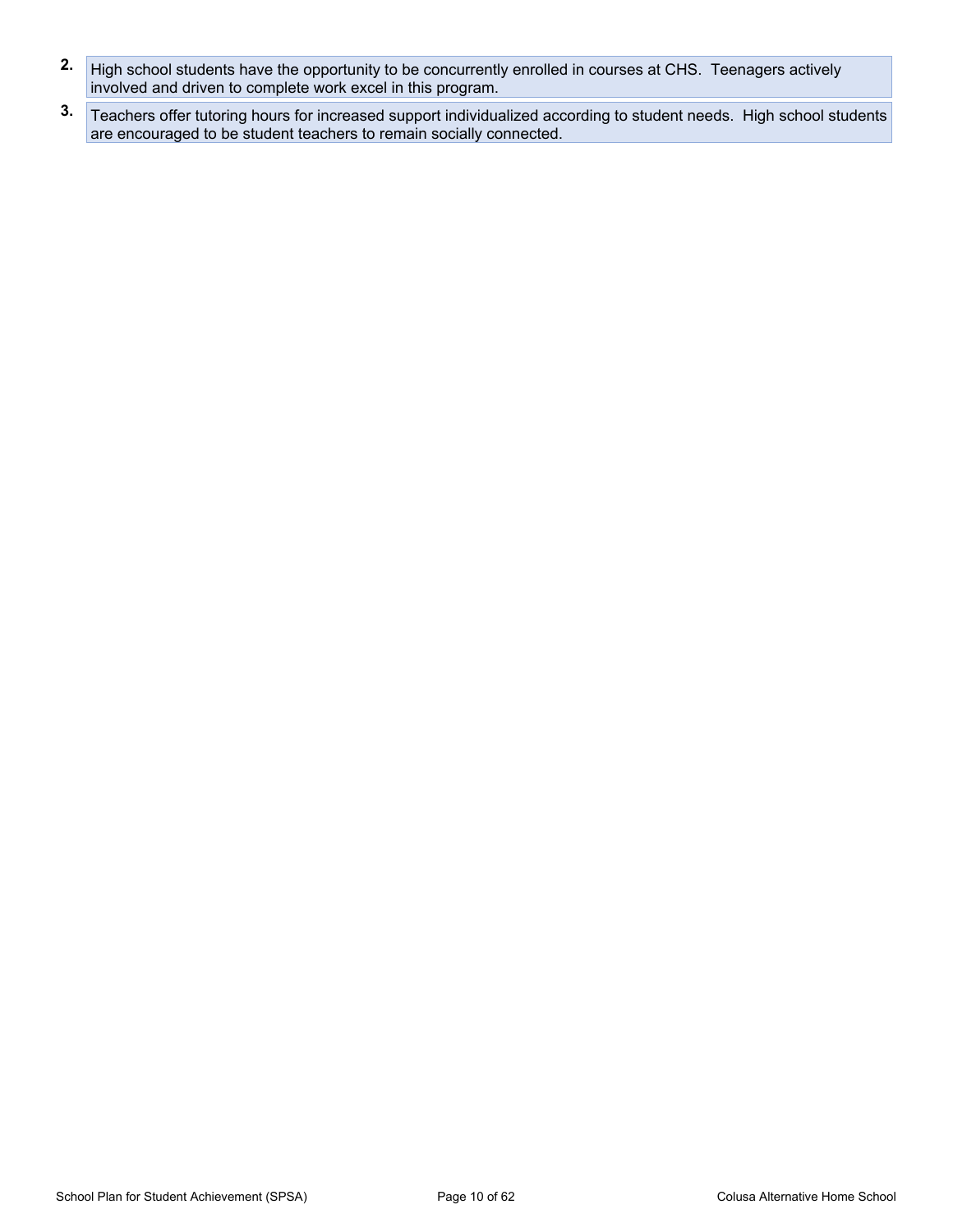### **Student Enrollment English Learner (EL) Enrollment**

| <b>English Learner (EL) Enrollment</b>               |         |                           |           |                            |         |           |  |  |  |  |
|------------------------------------------------------|---------|---------------------------|-----------|----------------------------|---------|-----------|--|--|--|--|
|                                                      |         | <b>Number of Students</b> |           | <b>Percent of Students</b> |         |           |  |  |  |  |
| <b>Student Group</b>                                 | $18-19$ | $19 - 20$                 | $20 - 21$ | $18-19$                    | $19-20$ | $20 - 21$ |  |  |  |  |
| <b>English Learners</b>                              | 13      |                           | 15        | 20.3%                      | 13.0%   | 14.3%     |  |  |  |  |
| <b>Fluent English Proficient (FEP)</b>               | 8       |                           | 9         | 12.5%                      | 13.0%   | 8.6%      |  |  |  |  |
| <b>Reclassified Fluent English Proficient (RFEP)</b> | 0       | 0                         | 0         | $0.0\%$                    | $0.0\%$ | $0.0\%$   |  |  |  |  |

#### **Conclusions based on this data:**

- **1.** The addition of our credentialed, bilingual teacher has increased the success of our EL population in our home school program.
- **2.** EL students at CAHmS receive ELD instruction utilizing two various approaches to best service their learning style.
- **3.** Many CHS hybrid students elect to take an ELD class at CHS for increased English Language Development support and services throughout the year.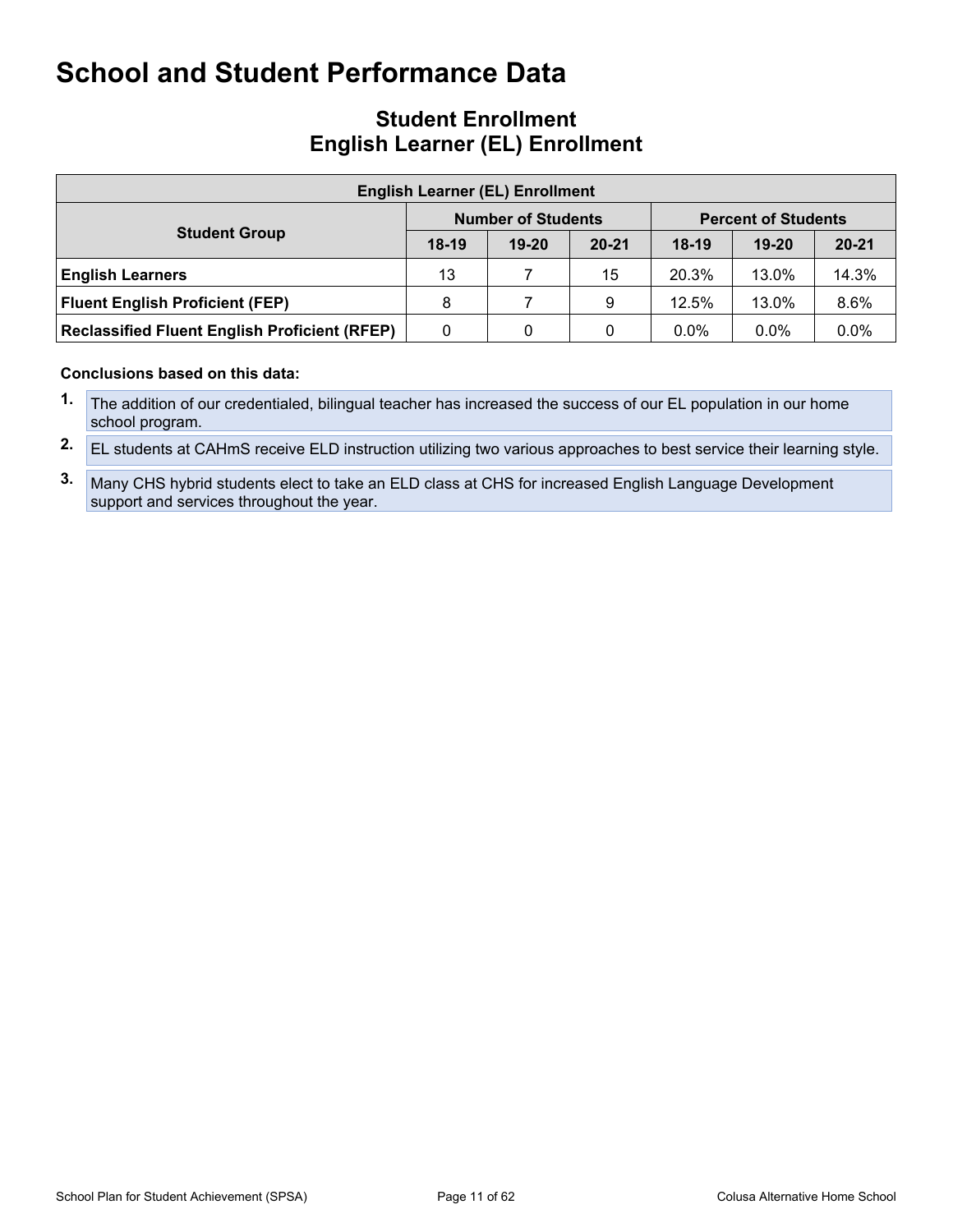| <b>Overall Participation for All Students</b> |           |         |           |           |                      |             |           |                    |           |           |                        |           |  |
|-----------------------------------------------|-----------|---------|-----------|-----------|----------------------|-------------|-----------|--------------------|-----------|-----------|------------------------|-----------|--|
| # of Students Enrolled<br>Grade               |           |         |           |           | # of Students Tested |             |           | # of Students with |           |           | % of Enrolled Students |           |  |
| Level                                         | $17 - 18$ | $18-19$ | $20 - 21$ | $17 - 18$ | $18-19$              | $20 - 21$   | $17 - 18$ | $18-19$            | $20 - 21$ | $17 - 18$ | 18-19                  | $20 - 21$ |  |
| Grade 3                                       |           | $\star$ | $\star$   |           | $\star$              | 0           |           | $\ast$             | 0         |           |                        |           |  |
| Grade 4                                       | $\ast$    | $\star$ | $\star$   | $\star$   | $\star$              | 0           | $\star$   | $\ast$             | 0         |           |                        |           |  |
| Grade 5                                       | $\star$   | $\star$ | $\star$   | $\star$   | $\star$              | $\mathbf 0$ | $\star$   | $\ast$             | 0         |           |                        |           |  |
| Grade 6                                       | $\star$   | $\star$ | 8         | $\star$   | $\star$              | $\star$     | $\star$   | $\star$            | $\star$   |           |                        |           |  |
| Grade 7                                       | $\star$   | $\star$ | 11        | $\star$   | $\star$              | $\star$     | $\star$   | $\star$            | $\star$   |           |                        |           |  |
| Grade 8                                       | $\star$   | $\star$ | 7         | $\star$   | $\star$              | $\star$     | $\star$   | $\ast$             | $\star$   |           |                        |           |  |
| Grade 11                                      | $\star$   | $\star$ | 33        | $\star$   | $\star$              | 22          | $\star$   | $\ast$             | 22        |           |                        | 66.7      |  |
| <b>All Grades</b>                             | $\star$   | $\star$ | 64        | $\star$   | $\star$              | 29          | $\star$   | $\star$            | 29        |           |                        | 45.3      |  |

### <span id="page-11-0"></span>**CAASPP Results English Language Arts/Literacy (All Students)**

The "% of Enrolled Students Tested" showing in this table is not the same as "Participation Rate" for federal accountability purposes.

#### 2019-20 Data:

Executive Order N-30-20 was issued which waived the assessment, accountability, and reporting requirements for the 2019-2020 school year, thus no data is available to report for this year.

| <b>Overall Achievement for All Students</b> |           |                         |         |           |            |           |           |                |           |           |                   |           |           |                |           |  |
|---------------------------------------------|-----------|-------------------------|---------|-----------|------------|-----------|-----------|----------------|-----------|-----------|-------------------|-----------|-----------|----------------|-----------|--|
| Grade                                       |           | <b>Mean Scale Score</b> |         |           | % Standard |           |           | % Standard Met |           |           | % Standard Nearly |           |           | % Standard Not |           |  |
| Level                                       | $17 - 18$ | $18 - 19$               | 20-21   | $17 - 18$ | $18-19$    | $20 - 21$ | $17 - 18$ | $18 - 19$      | $20 - 21$ | $17 - 18$ | $18-19$           | $20 - 21$ | $17 - 18$ | $18-19$        | $20 - 21$ |  |
| Grade 3                                     |           | $\ast$                  |         |           | $\star$    |           |           | $\star$        |           |           | $\star$           |           |           | $\star$        |           |  |
| Grade 4                                     | $\star$   | $\ast$                  |         | $\star$   | $\star$    |           | $\star$   | $\star$        |           | $\star$   | $\star$           |           | $\star$   | $\star$        |           |  |
| Grade 5                                     | $\star$   | $\ast$                  |         | $\star$   | $\star$    |           | $\star$   | $\star$        |           | $\star$   | $\star$           |           | $\star$   | $\star$        |           |  |
| Grade 6                                     | $\star$   | $\star$                 | $\star$ | $\star$   | $\star$    | $\star$   | $\star$   | $\star$        | $\star$   | $\star$   | $\star$           | $\star$   | $\star$   | $\star$        | $\star$   |  |
| Grade 7                                     | $\star$   | $\star$                 | $\star$ | $\star$   | $\star$    | $\star$   | $\star$   | $\star$        | $\star$   | $\star$   | $\star$           | $\star$   | $\star$   | $\star$        | $\star$   |  |
| Grade 8                                     | $\star$   | $\star$                 | $\star$ | $\star$   | $\star$    | $\star$   | $\star$   | $\star$        | $\star$   | $\star$   | $\star$           | $\star$   | $\star$   | $\star$        | $\star$   |  |
| Grade 11                                    | $\star$   | $\star$                 | 2547.   | $\ast$    | $\star$    | 9.09      | $\star$   | $\star$        | 31.82     | $\star$   | $\star$           | 22.73     | $\star$   | $\star$        | 36.36     |  |
| <b>All Grades</b>                           | N/A       | N/A                     | N/A     | $\ast$    | $\star$    | 10.34     | $\star$   | $\star$        | 34.48     | $\star$   | $\ast$            | 17.24     | $\star$   | $\star$        | 37.93     |  |

2019-20 Data:

Executive Order N-30-20 was issued which waived the assessment, accountability, and reporting requirements for the 2019-2020 school year, thus no data is available to report for this year.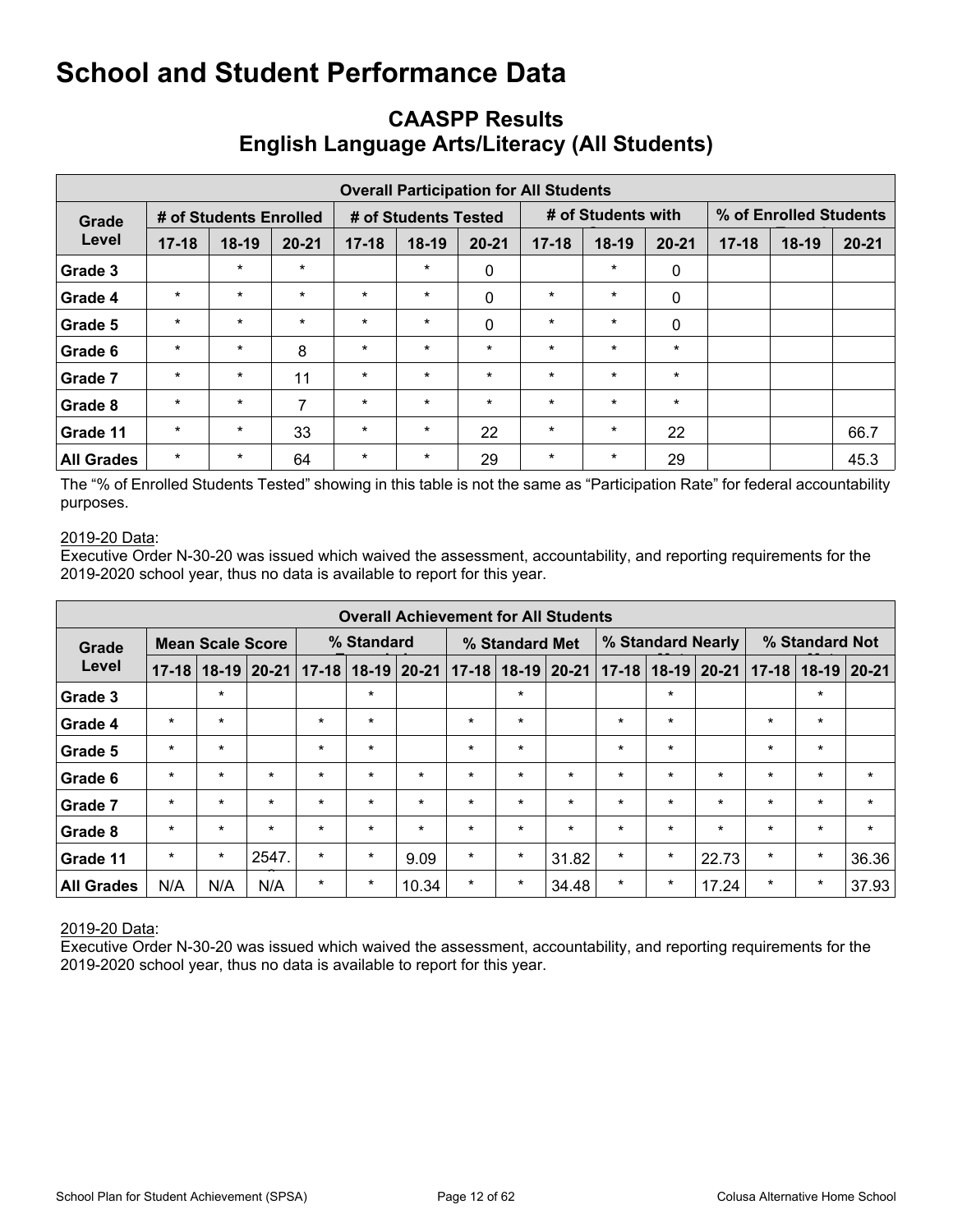| <b>Reading</b><br>Demonstrating understanding of literary and non-fictional texts |           |                  |           |           |                       |           |                  |         |           |  |
|-----------------------------------------------------------------------------------|-----------|------------------|-----------|-----------|-----------------------|-----------|------------------|---------|-----------|--|
|                                                                                   |           | % Above Standard |           |           | % At or Near Standard |           | % Below Standard |         |           |  |
| <b>Grade Level</b>                                                                | $17 - 18$ | 18-19            | $20 - 21$ | $17 - 18$ | 18-19                 | $20 - 21$ | $17 - 18$        | $18-19$ | $20 - 21$ |  |
| Grade 3                                                                           |           | $\star$          |           |           | $\star$               |           |                  | $\star$ |           |  |
| Grade 4                                                                           | $\star$   | $\star$          |           | $\star$   | $\star$               |           | $\star$          | $\star$ |           |  |
| Grade 5                                                                           | $\star$   | $\star$          |           | $\star$   | $\star$               |           | $\star$          | $\star$ |           |  |
| Grade 6                                                                           | $\star$   | $\star$          | $\star$   | $\star$   | $\star$               | $\star$   | $\star$          | $\star$ | $\star$   |  |
| Grade 7                                                                           | $\star$   | $\star$          | $\star$   | $\star$   | $\star$               | $\star$   | $\star$          | $\star$ | $\star$   |  |
| Grade 8                                                                           | $\star$   | $\star$          | $\star$   | $\star$   | $\star$               | $\star$   | $\star$          | $\star$ | $\star$   |  |
| Grade 11                                                                          | $\star$   | $\star$          | $\star$   | $\star$   | $\star$               | $\star$   | $\star$          | $\star$ | $\star$   |  |
| <b>All Grades</b>                                                                 | $\star$   | $\star$          | $\star$   | $\star$   | $\star$               | $\star$   | $\ast$           | $\ast$  | $\star$   |  |

#### 2019-20 Data:

Executive Order N-30-20 was issued which waived the assessment, accountability, and reporting requirements for the 2019-2020 school year, thus no data is available to report for this year.

| Writing<br>Producing clear and purposeful writing |           |                  |           |           |                       |           |           |                  |           |  |
|---------------------------------------------------|-----------|------------------|-----------|-----------|-----------------------|-----------|-----------|------------------|-----------|--|
|                                                   |           | % Above Standard |           |           | % At or Near Standard |           |           | % Below Standard |           |  |
| <b>Grade Level</b>                                | $17 - 18$ | $18-19$          | $20 - 21$ | $17 - 18$ | $18-19$               | $20 - 21$ | $17 - 18$ | $18-19$          | $20 - 21$ |  |
| Grade 3                                           |           | $\star$          |           |           | $\star$               |           |           | $\star$          |           |  |
| Grade 4                                           | $\star$   | $\star$          |           | $\star$   | $\star$               |           | $\star$   | $\star$          |           |  |
| Grade 5                                           | $\star$   | $\star$          |           | $\star$   | $\star$               |           | $\star$   | $\ast$           |           |  |
| Grade 6                                           | $\star$   | $\star$          | $\star$   | $\star$   | $\star$               | $\star$   | $\star$   | $\star$          | $\star$   |  |
| Grade 7                                           | $\star$   | $\star$          | $\star$   | $\star$   | $\star$               | $\star$   | $\star$   | $\ast$           | $\star$   |  |
| Grade 8                                           | $\star$   | $\star$          | $\star$   | $\star$   | $\star$               | $\star$   | $\star$   | $\star$          | $\star$   |  |
| Grade 11                                          | $\star$   | $\star$          | $\star$   | $\star$   | $\star$               | $\star$   | $\star$   | $\star$          | $\star$   |  |
| <b>All Grades</b>                                 | $\star$   | $\star$          | $\star$   | $\star$   | $\star$               | $\star$   | $\star$   | $\ast$           | $\star$   |  |

#### 2019-20 Data:

Executive Order N-30-20 was issued which waived the assessment, accountability, and reporting requirements for the 2019-2020 school year, thus no data is available to report for this year.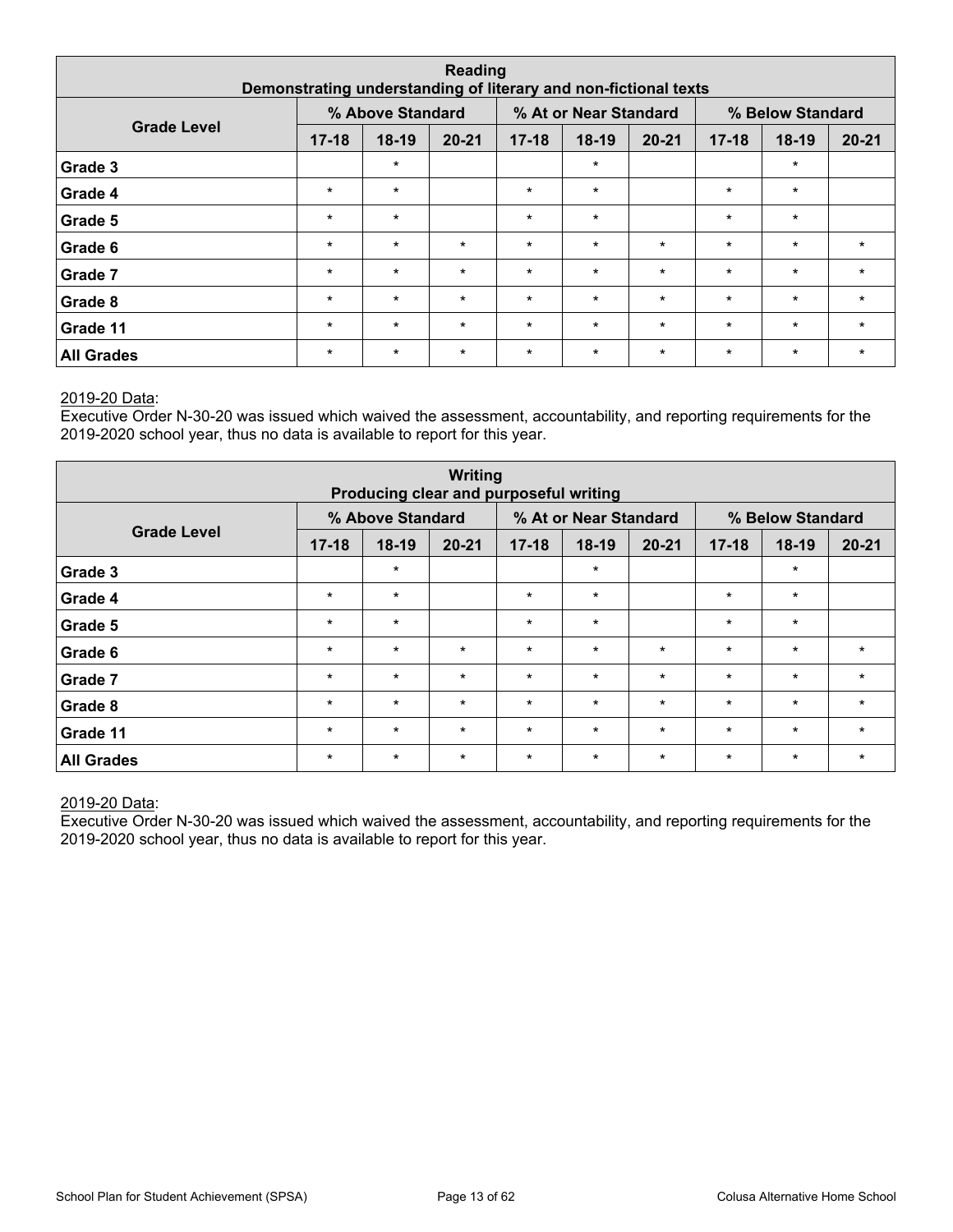| Listening<br>Demonstrating effective communication skills |           |                  |           |           |                       |           |           |                  |           |  |
|-----------------------------------------------------------|-----------|------------------|-----------|-----------|-----------------------|-----------|-----------|------------------|-----------|--|
|                                                           |           | % Above Standard |           |           | % At or Near Standard |           |           | % Below Standard |           |  |
| <b>Grade Level</b>                                        | $17 - 18$ | $18-19$          | $20 - 21$ | $17 - 18$ | $18-19$               | $20 - 21$ | $17 - 18$ | $18-19$          | $20 - 21$ |  |
| Grade 3                                                   |           | $\star$          |           |           | $\star$               |           |           | $\star$          |           |  |
| Grade 4                                                   | $\star$   | $\star$          |           | $\star$   | $\star$               |           | $\star$   | $\ast$           |           |  |
| Grade 5                                                   | $\star$   | $\star$          |           | $\star$   | $\star$               |           | $\star$   | $\star$          |           |  |
| Grade 6                                                   | $\star$   | $\star$          | $\star$   | $\star$   | $\star$               | $\star$   | $\star$   | $\star$          | $\star$   |  |
| Grade 7                                                   | $\star$   | $\star$          | $\star$   | $\star$   | $\star$               | $\star$   | $\star$   | $\star$          | $\star$   |  |
| Grade 8                                                   | $\star$   | $\star$          | $\star$   | $\star$   | $\star$               | $\star$   | $\star$   | $\star$          | $\star$   |  |
| Grade 11                                                  | $\star$   | $\star$          | $\star$   | $\star$   | $\star$               | $\star$   | $\star$   | $\star$          | $\star$   |  |
| <b>All Grades</b>                                         | $\star$   | $\star$          | $\star$   | $\star$   | $\star$               | $\star$   | $\ast$    | $\star$          | $\star$   |  |

#### 2019-20 Data:

Executive Order N-30-20 was issued which waived the assessment, accountability, and reporting requirements for the 2019-2020 school year, thus no data is available to report for this year.

| <b>Research/Inquiry</b><br>Investigating, analyzing, and presenting information |           |                  |           |           |                       |           |           |                  |           |  |
|---------------------------------------------------------------------------------|-----------|------------------|-----------|-----------|-----------------------|-----------|-----------|------------------|-----------|--|
|                                                                                 |           | % Above Standard |           |           | % At or Near Standard |           |           | % Below Standard |           |  |
| <b>Grade Level</b>                                                              | $17 - 18$ | $18-19$          | $20 - 21$ | $17 - 18$ | $18-19$               | $20 - 21$ | $17 - 18$ | $18-19$          | $20 - 21$ |  |
| Grade 3                                                                         |           | $\star$          |           |           | $\star$               |           |           | $\star$          |           |  |
| Grade 4                                                                         | $\star$   | $\star$          |           | $\star$   | $\star$               |           | $\star$   | $\ast$           |           |  |
| Grade 5                                                                         | $\star$   | $\star$          |           | $\star$   | $\star$               |           | $\star$   | $\star$          |           |  |
| Grade 6                                                                         | $\star$   | $\star$          | $\star$   | $\star$   | $\star$               | $\star$   | $\star$   | $\star$          | $\star$   |  |
| Grade 7                                                                         | $\star$   | $\star$          | $\star$   | $\star$   | $\star$               | $\star$   | $\star$   | $\star$          | $\star$   |  |
| Grade 8                                                                         | $\star$   | $\star$          | $\star$   | $\star$   | $\star$               | $\star$   | $\star$   | $\star$          | $\star$   |  |
| Grade 11                                                                        | $\star$   | $\star$          | $\star$   | $\star$   | $\star$               | $\star$   | $\star$   | $\star$          | $\star$   |  |
| <b>All Grades</b>                                                               | $\star$   | $\star$          | $\star$   | $\star$   | $\ast$                | $\star$   | $\ast$    | $\ast$           | $\star$   |  |

#### 2019-20 Data:

Executive Order N-30-20 was issued which waived the assessment, accountability, and reporting requirements for the 2019-2020 school year, thus no data is available to report for this year.

#### **Conclusions based on this data:**

- **1.** The low enrollment numbers of students in testing grades limited data from the state.
- **2.** It was a goal and focal point to increase completion of state testing in the 2019/20 school year. A new testing format was planned, reviewed and approved by staff to increase participation in state testing. The plan is saved for future implementation.
- **3.** Sensitive circumstances sometimes make testing difficult for the student.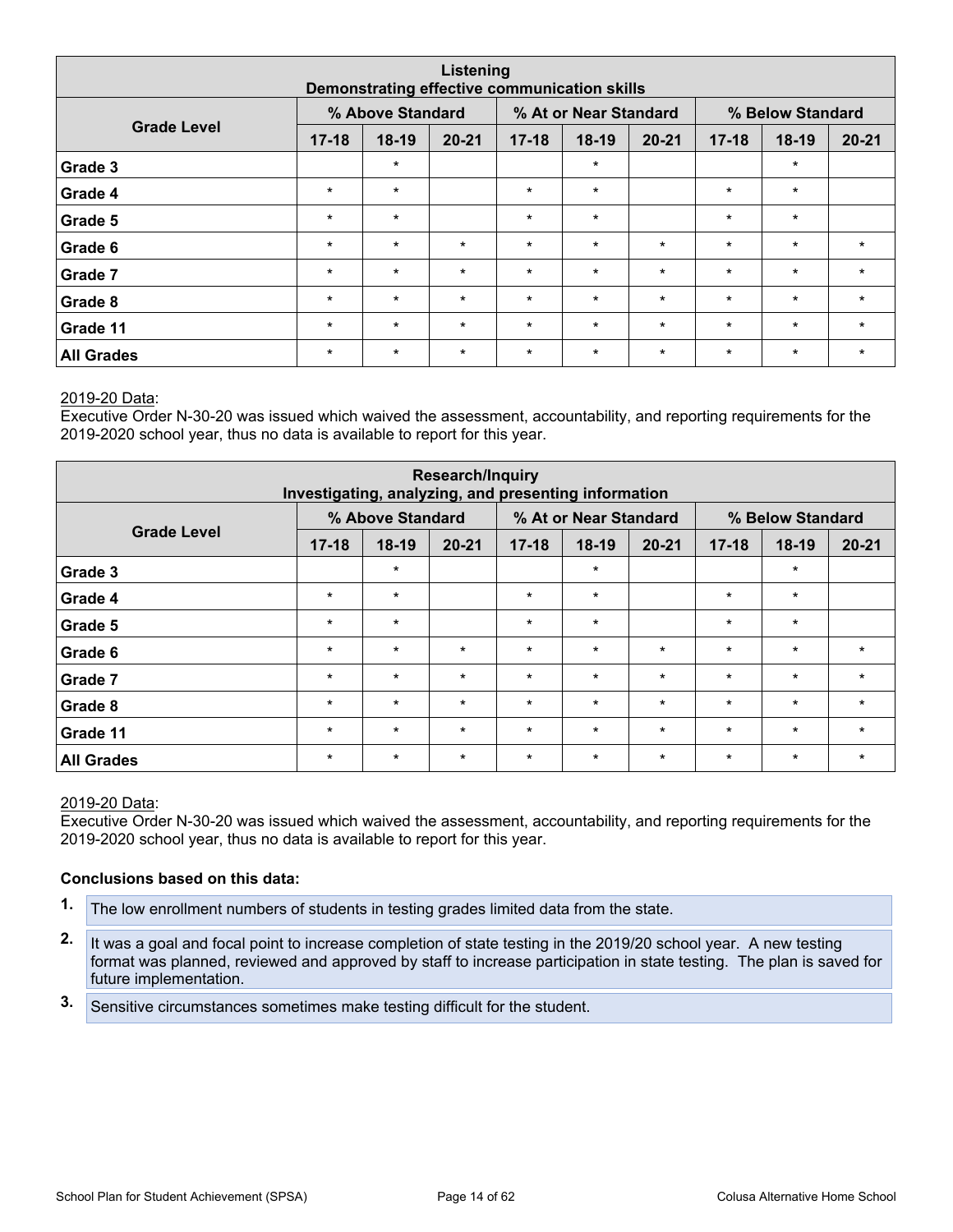|                   |           |                        |           |           |                      |              | <b>Overall Participation for All Students</b> |                    |           |           |                        |           |
|-------------------|-----------|------------------------|-----------|-----------|----------------------|--------------|-----------------------------------------------|--------------------|-----------|-----------|------------------------|-----------|
| Grade             |           | # of Students Enrolled |           |           | # of Students Tested |              |                                               | # of Students with |           |           | % of Enrolled Students |           |
| Level             | $17 - 18$ | $18-19$                | $20 - 21$ | $17 - 18$ | $18-19$              | $20 - 21$    | $17 - 18$                                     | $18-19$            | $20 - 21$ | $17 - 18$ | $18-19$                | $20 - 21$ |
| Grade 3           |           | $\ast$                 | $\star$   |           | $\star$              | 0            |                                               | $\ast$             | 0         |           |                        |           |
| Grade 4           | $\star$   | $\star$                | $\star$   | $\star$   | $\star$              | 0            | $\ast$                                        | $\star$            | 0         |           |                        |           |
| Grade 5           | $\star$   | $\star$                | $\star$   | $\star$   | $\star$              | $\mathbf{0}$ | $\star$                                       | $\star$            | 0         |           |                        |           |
| Grade 6           | $\star$   | $\star$                | 8         | $\star$   | $\star$              | $\star$      | $\star$                                       | $\star$            | $\star$   |           |                        |           |
| Grade 7           | $\star$   | $\star$                | 11        | $\star$   | $\star$              | $\star$      | $\star$                                       | $\star$            | $\star$   |           |                        |           |
| Grade 8           | $\star$   | $\star$                | 7         | $\star$   | $\star$              | $\star$      | $\star$                                       | $\star$            | $\star$   |           |                        |           |
| Grade 11          | $\star$   | $\star$                | 33        | $\star$   | $\star$              | 19           | $\star$                                       | $\star$            | 19        |           |                        | 57.6      |
| <b>All Grades</b> | $\star$   | $\star$                | 64        | $\star$   | $\star$              | 26           | $\star$                                       | $\star$            | 26        |           |                        | 40.6      |

### **CAASPP Results Mathematics (All Students)**

\* The "% of Enrolled Students Tested" showing in this table is not the same as "Participation Rate" for federal accountability purposes.

#### 2019-20 Data:

Executive Order N-30-20 was issued which waived the assessment, accountability, and reporting requirements for the 2019-2020 school year, thus no data is available to report for this year.

|                   |           |                         |           |           |            | <b>Overall Achievement for All Students</b> |           |                |         |           |                   |           |           |                |           |
|-------------------|-----------|-------------------------|-----------|-----------|------------|---------------------------------------------|-----------|----------------|---------|-----------|-------------------|-----------|-----------|----------------|-----------|
| Grade             |           | <b>Mean Scale Score</b> |           |           | % Standard |                                             |           | % Standard Met |         |           | % Standard Nearly |           |           | % Standard Not |           |
| Level             | $17 - 18$ | $18 - 19$               | $20 - 21$ | $17 - 18$ | $18 - 19$  | $20 - 21$                                   | $17 - 18$ | 18-19 20-21    |         | $17 - 18$ | $18-19$           | $20 - 21$ | $17 - 18$ | $18-19$        | $20 - 21$ |
| Grade 3           |           | $\star$                 |           |           | $\star$    |                                             |           | $\star$        |         |           | $\ast$            |           |           | $\star$        |           |
| Grade 4           | $\star$   | $\star$                 |           | $\star$   | $\star$    |                                             | $\star$   | $\star$        |         | $\star$   | $\star$           |           | $\star$   | $\star$        |           |
| Grade 5           | $\star$   | $\star$                 |           | $\star$   | $\star$    |                                             | $\star$   | $\star$        |         | $\star$   | $\ast$            |           | $\star$   | $\star$        |           |
| Grade 6           | $\star$   | $\star$                 | $\star$   | $\star$   | $\star$    | $\star$                                     | $\star$   | $\star$        | $\star$ | $\star$   | $\star$           | $\star$   | $\star$   | $\star$        | $\star$   |
| Grade 7           | $\star$   | $\star$                 | $\star$   | $\star$   | $\star$    | $\star$                                     | $\star$   | $\star$        | $\star$ | $\star$   | $\star$           | $\star$   | $\star$   | $\star$        | $\star$   |
| Grade 8           | $\star$   | $\star$                 | $\star$   | $\star$   | $\star$    | $\star$                                     | $\star$   | $\star$        | $\star$ | $\star$   | $\star$           | $\star$   | $\star$   | $\star$        | $\star$   |
| Grade 11          | $\star$   | $\star$                 | 2469.     | $\ast$    | $\star$    | 0.00                                        | $\star$   | $\star$        | 5.26    | $\star$   | $\ast$            | 15.79     | $\star$   | $\star$        | 78.95     |
| <b>All Grades</b> | N/A       | N/A                     | N/A       | $\star$   | $\ast$     | 0.00                                        | $\star$   | $\star$        | 3.85    | $\star$   | $\star$           | 15.38     | $\ast$    | $\star$        | 80.77     |

#### 2019-20 Data:

Executive Order N-30-20 was issued which waived the assessment, accountability, and reporting requirements for the 2019-2020 school year, thus no data is available to report for this year.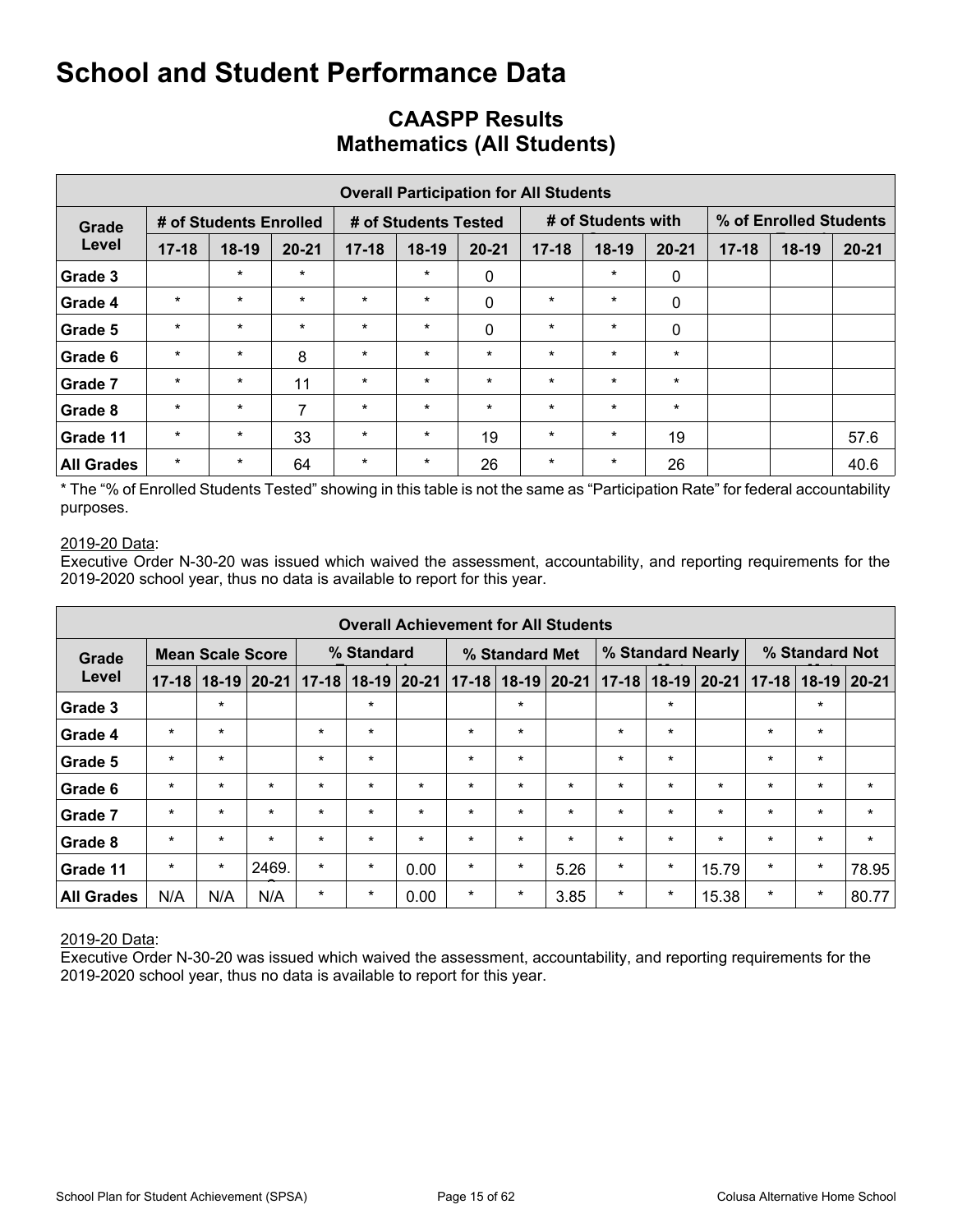|                    | Applying mathematical concepts and procedures |                  | <b>Concepts &amp; Procedures</b> |           |                       |           |           |                  |           |
|--------------------|-----------------------------------------------|------------------|----------------------------------|-----------|-----------------------|-----------|-----------|------------------|-----------|
|                    |                                               | % Above Standard |                                  |           | % At or Near Standard |           |           | % Below Standard |           |
| <b>Grade Level</b> | $17 - 18$                                     | $18-19$          | $20 - 21$                        | $17 - 18$ | $18-19$               | $20 - 21$ | $17 - 18$ | $18-19$          | $20 - 21$ |
| Grade 3            |                                               | $\star$          |                                  |           | $\star$               |           |           | $\star$          |           |
| Grade 4            | $\star$                                       | $\star$          |                                  | $\star$   | $\star$               |           | $\star$   | $\ast$           |           |
| Grade 5            | $\star$                                       | $\star$          |                                  | $\star$   | $\star$               |           | $\star$   | $\star$          |           |
| Grade 6            | $\star$                                       | $\star$          | $\star$                          | $\star$   | $\star$               | $\star$   | $\star$   | $\star$          | $\star$   |
| Grade 7            | $\star$                                       | $\star$          | $\star$                          | $\star$   | $\star$               | $\star$   | $\star$   | $\star$          | $\star$   |
| Grade 8            | $\star$                                       | $\star$          | $\star$                          | $\star$   | $\star$               | $\star$   | $\star$   | $\star$          | $\star$   |
| Grade 11           | $\star$                                       | $\star$          | $\star$                          | $\star$   | $\star$               | $\star$   | $\star$   | $\star$          | $\star$   |
| <b>All Grades</b>  | $\star$                                       | $\star$          | $\star$                          | $\star$   | $\star$               | $\star$   | $\star$   | $\ast$           | $\star$   |

#### 2019-20 Data:

Executive Order N-30-20 was issued which waived the assessment, accountability, and reporting requirements for the 2019-2020 school year, thus no data is available to report for this year.

| Using appropriate tools and strategies to solve real world and mathematical problems |           |                  | <b>Problem Solving &amp; Modeling/Data Analysis</b> |           |                       |           |           |                  |           |
|--------------------------------------------------------------------------------------|-----------|------------------|-----------------------------------------------------|-----------|-----------------------|-----------|-----------|------------------|-----------|
|                                                                                      |           | % Above Standard |                                                     |           | % At or Near Standard |           |           | % Below Standard |           |
| <b>Grade Level</b>                                                                   | $17 - 18$ | $18-19$          | $20 - 21$                                           | $17 - 18$ | $18-19$               | $20 - 21$ | $17 - 18$ | $18-19$          | $20 - 21$ |
| Grade 3                                                                              |           | $\star$          |                                                     |           | $\star$               |           |           | $\star$          |           |
| Grade 4                                                                              | $\star$   | $\star$          |                                                     | $\star$   | $\star$               |           | $\star$   | $\ast$           |           |
| Grade 5                                                                              | $\star$   | $\star$          |                                                     | $\star$   | $\star$               |           | $\star$   | $\star$          |           |
| Grade 6                                                                              | $\star$   | $\star$          | $\star$                                             | $\star$   | $\star$               | $\star$   | $\star$   | $\star$          | $\star$   |
| Grade 7                                                                              | $\star$   | $\star$          | $\star$                                             | $\star$   | $\star$               | $\star$   | $\star$   | $\star$          | $\star$   |
| Grade 8                                                                              | $\star$   | $\star$          | $\star$                                             | $\star$   | $\star$               | $\star$   | $\star$   | $\star$          | $\star$   |
| Grade 11                                                                             | $\star$   | $\star$          | $\star$                                             | $\star$   | $\star$               | $\star$   | $\star$   | $\star$          | $\star$   |
| <b>All Grades</b>                                                                    | $\star$   | $\star$          | $\star$                                             | $\star$   | $\star$               | $\star$   | $\ast$    | $\star$          | $\star$   |

#### 2019-20 Data:

Executive Order N-30-20 was issued which waived the assessment, accountability, and reporting requirements for the 2019-2020 school year, thus no data is available to report for this year.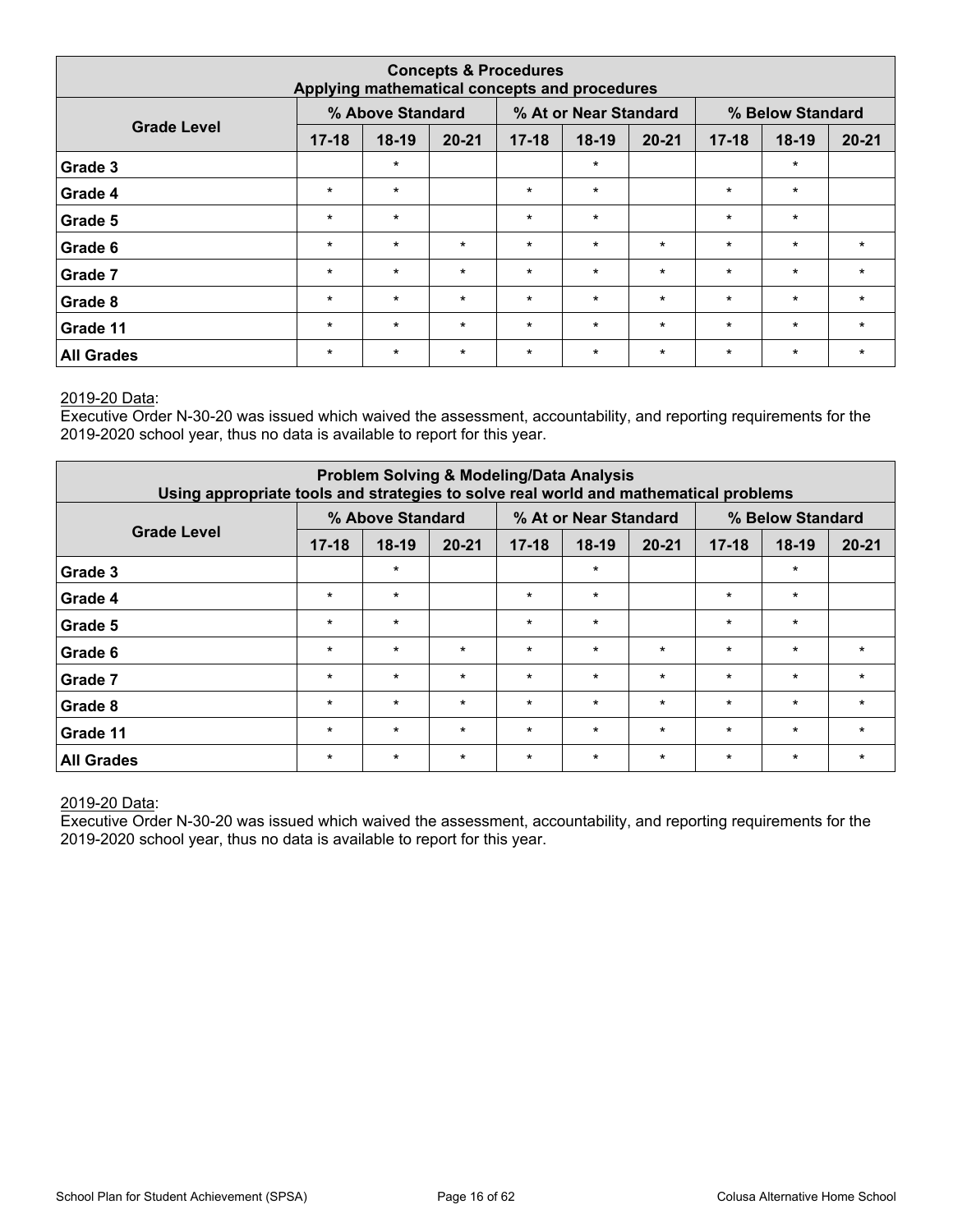|                    | Demonstrating ability to support mathematical conclusions |                  | <b>Communicating Reasoning</b> |           |                       |           |           |                  |           |
|--------------------|-----------------------------------------------------------|------------------|--------------------------------|-----------|-----------------------|-----------|-----------|------------------|-----------|
|                    |                                                           | % Above Standard |                                |           | % At or Near Standard |           |           | % Below Standard |           |
| <b>Grade Level</b> | $17 - 18$                                                 | $18-19$          | $20 - 21$                      | $17 - 18$ | $18-19$               | $20 - 21$ | $17 - 18$ | $18-19$          | $20 - 21$ |
| Grade 3            |                                                           | $\star$          |                                |           | $\star$               |           |           | $\star$          |           |
| Grade 4            | $\star$                                                   | $\star$          |                                | $\star$   | $\star$               |           | $\star$   | $\ast$           |           |
| Grade 5            | $\star$                                                   | $\star$          |                                | $\star$   | $\star$               |           | $\star$   | $\star$          |           |
| Grade 6            | $\star$                                                   | $\star$          | $\star$                        | $\star$   | $\star$               | $\star$   | $\star$   | $\star$          | $\star$   |
| Grade 7            | $\star$                                                   | $\star$          | $\star$                        | $\star$   | $\star$               | $\star$   | $\star$   | $\ast$           | $\star$   |
| Grade 8            | $\star$                                                   | $\star$          | $\star$                        | $\star$   | $\star$               | $\star$   | $\star$   | $\star$          | $\star$   |
| Grade 11           | $\star$                                                   | $\star$          | $\star$                        | $\star$   | $\star$               | $\star$   | $\star$   | $\star$          | $\star$   |
| <b>All Grades</b>  | $\star$                                                   | $\star$          | $\star$                        | $\star$   | $\star$               | $\star$   | $\star$   | $\star$          | $\star$   |

#### 2019-20 Data:

Executive Order N-30-20 was issued which waived the assessment, accountability, and reporting requirements for the 2019-2020 school year, thus no data is available to report for this year.

#### **Conclusions based on this data:**

- **1.** The low enrollment numbers of students in testing grades limited data from the state.
- **2.** It was a goal and focal point to increase completion of state testing in the 2019/20 school year. A new testing format was planned, reviewed and approved by staff to increase participation in state testing. The plan is saved for future implementation.
- **3.** Sensitive circumstances impact testing at times.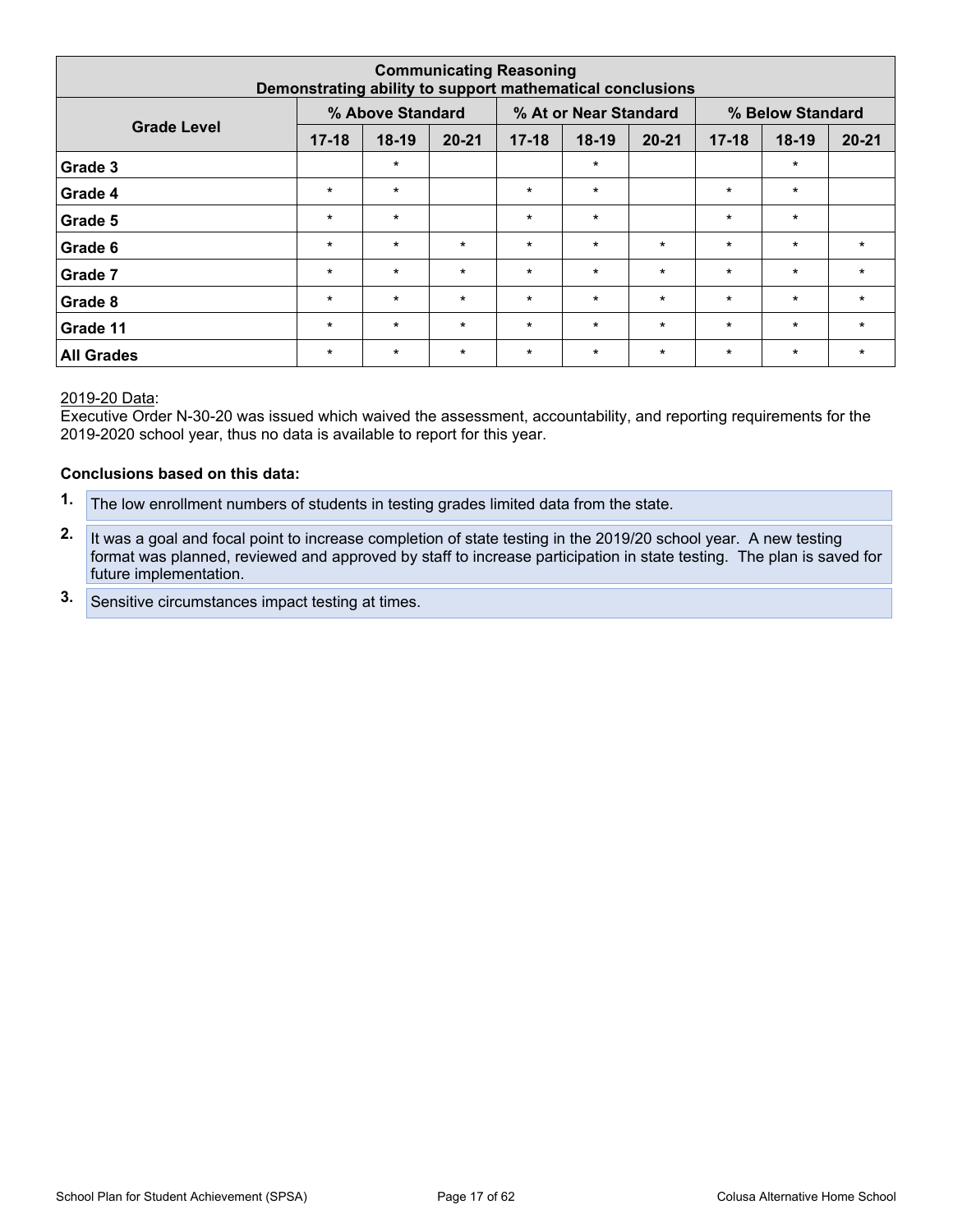### <span id="page-17-0"></span>**ELPAC Results**

|                   |           |                | <b>Number of Students and Mean Scale Scores for All Students</b> |           | <b>ELPAC Summative Assessment Data</b> |           |           |                         |           |           |                                            |           |
|-------------------|-----------|----------------|------------------------------------------------------------------|-----------|----------------------------------------|-----------|-----------|-------------------------|-----------|-----------|--------------------------------------------|-----------|
| Grade             |           | <b>Overall</b> |                                                                  |           | <b>Oral Language</b>                   |           |           | <b>Written Language</b> |           |           | <b>Number of</b><br><b>Students Tested</b> |           |
| Level             | $17 - 18$ | $18-19$        | $20 - 21$                                                        | $17 - 18$ | 18-19                                  | $20 - 21$ | $17 - 18$ | $18-19$                 | $20 - 21$ | $17 - 18$ | $18-19$                                    | $20 - 21$ |
| 9                 |           | $\ast$         | $\star$                                                          |           | $\star$                                | $\star$   |           | $\star$                 | $\star$   |           | $\star$                                    |           |
| 10                |           | $\star$        | $\star$                                                          |           | $\star$                                | $\star$   |           | $\star$                 | $\star$   |           | $\star$                                    |           |
| 11                |           | $\ast$         | $\star$                                                          |           | $\star$                                | $\star$   |           | $\star$                 | $\star$   |           | $\star$                                    | 5         |
| <b>All Grades</b> |           |                |                                                                  |           |                                        |           |           |                         |           |           | 5                                          | 19        |

#### 2019-20 Data:

Executive Order N-30-20 was issued which waived the assessment, accountability, and reporting requirements for the 2019-2020 school year, thus no data is available to report for this year.

|                   |                                                                                                                                                                                                            |         |         | Percentage of Students at Each Performance Level for All Students |         |         | <b>Overall Language</b> |         |         |  |         |         |  |         |         |
|-------------------|------------------------------------------------------------------------------------------------------------------------------------------------------------------------------------------------------------|---------|---------|-------------------------------------------------------------------|---------|---------|-------------------------|---------|---------|--|---------|---------|--|---------|---------|
| Grade             | <b>Total Number</b><br>Level 4<br>Level 3<br>Level 2<br>Level 1<br>of Students<br>18-19 20-21   17-18   18-19   20-21   17-18   18-19   20-21   17-18   18-19   20-21   17-18   18-19   20-21<br>$17 - 18$ |         |         |                                                                   |         |         |                         |         |         |  |         |         |  |         |         |
| Level             |                                                                                                                                                                                                            |         |         |                                                                   |         |         |                         |         |         |  |         |         |  |         |         |
| 9                 |                                                                                                                                                                                                            | $\star$ | $\star$ |                                                                   | $\star$ | $\star$ |                         | $\star$ | $\star$ |  | $\star$ | $\star$ |  | $\star$ | $\star$ |
| 10                |                                                                                                                                                                                                            | $\star$ | $\star$ |                                                                   | $\star$ | $\star$ |                         | $\star$ | $\star$ |  | $\star$ | $\star$ |  | $\star$ | $\star$ |
| 11                |                                                                                                                                                                                                            | $\star$ | $\star$ |                                                                   | $\star$ | $\star$ |                         | $\star$ | $\star$ |  | $\star$ | $\star$ |  | $\star$ | $\star$ |
| <b>All Grades</b> |                                                                                                                                                                                                            | $\ast$  | 0.00    |                                                                   | $\star$ | 27.78   |                         | $\star$ | 44.44   |  | $\star$ | 27.78   |  | $\star$ | 18      |

#### 2019-20 Data:

Executive Order N-30-20 was issued which waived the assessment, accountability, and reporting requirements for the 2019-2020 school year, thus no data is available to report for this year.

|                   |                                                                                                                                                                                                 |         |         | Percentage of Students at Each Performance Level for All Students |         |         | <b>Oral Language</b> |         |         |  |         |         |  |         |         |
|-------------------|-------------------------------------------------------------------------------------------------------------------------------------------------------------------------------------------------|---------|---------|-------------------------------------------------------------------|---------|---------|----------------------|---------|---------|--|---------|---------|--|---------|---------|
| Grade             | <b>Total Number</b><br>Level 4<br>Level 3<br>Level 2<br>Level 1<br>of Students<br>18-19 20-21 17-18 18-19 20-21 17-18 18-19 20-21<br>17-18   18-19   20-21   17-18   18-19   20-21<br>$17 - 18$ |         |         |                                                                   |         |         |                      |         |         |  |         |         |  |         |         |
| Level             |                                                                                                                                                                                                 |         |         |                                                                   |         |         |                      |         |         |  |         |         |  |         |         |
| 9                 |                                                                                                                                                                                                 | $\star$ | $\star$ |                                                                   | $\star$ | $\star$ |                      | $\star$ | $\star$ |  | $\star$ | $\star$ |  | $\star$ | $\star$ |
| 10                |                                                                                                                                                                                                 | $\star$ | $\star$ |                                                                   | $\star$ | $\star$ |                      | $\star$ | $\star$ |  | $\star$ | $\star$ |  | $\star$ | $\star$ |
| 11                |                                                                                                                                                                                                 | $\star$ | $\star$ |                                                                   | $\star$ | $\star$ |                      | $\star$ | $\star$ |  | $\star$ | $\star$ |  | $\star$ | $\star$ |
| <b>All Grades</b> |                                                                                                                                                                                                 | $\star$ | 5.56    |                                                                   | $\star$ | 27.78   |                      | $\star$ | 38.89   |  | $\star$ | 27.78   |  | $\star$ | 18      |

#### 2019-20 Data:

Executive Order N-30-20 was issued which waived the assessment, accountability, and reporting requirements for the 2019-2020 school year, thus no data is available to report for this year.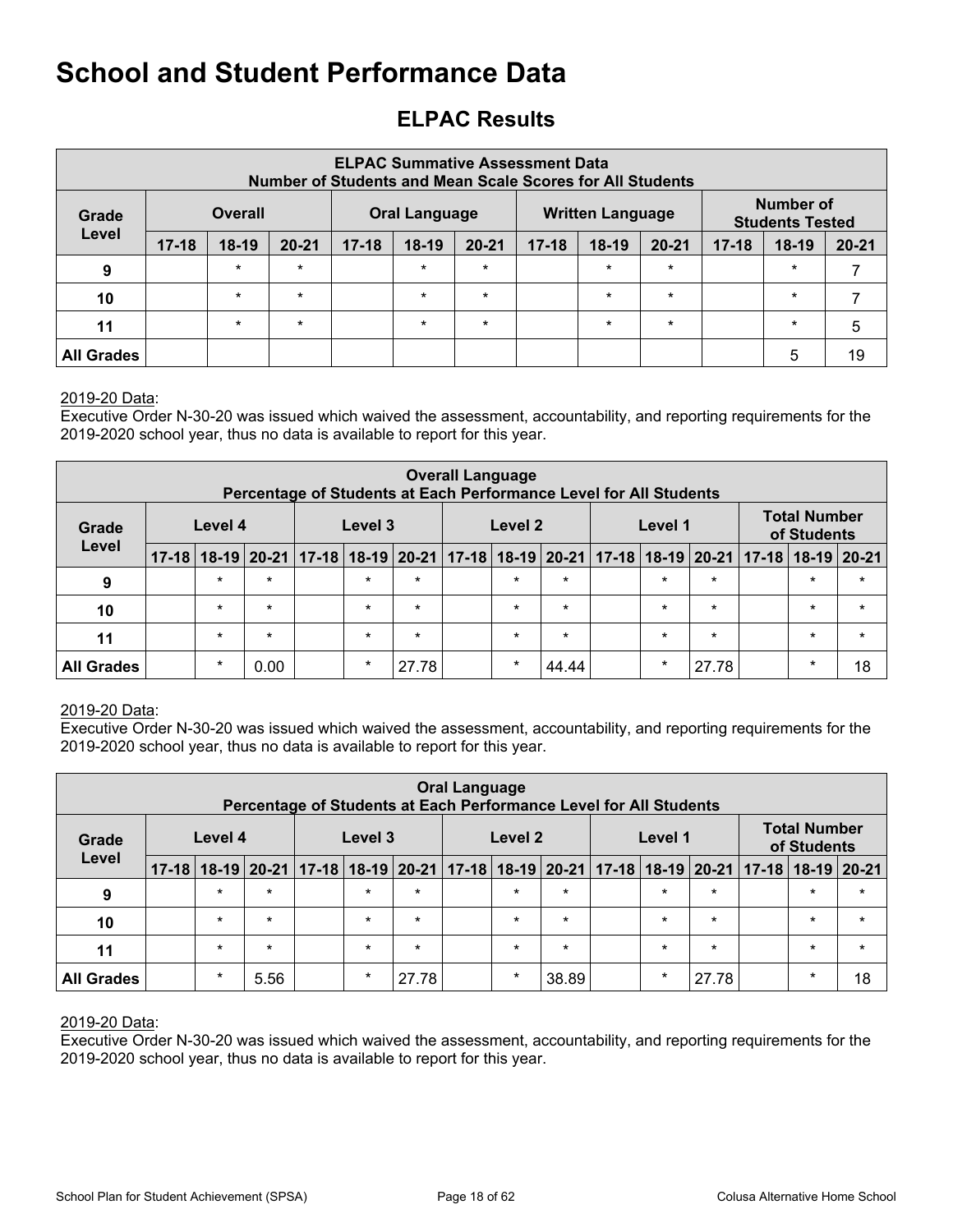|                   |           |         |         | Percentage of Students at Each Performance Level for All Students |         |         | <b>Written Language</b> |         |         |         |                                               |                                    |         |
|-------------------|-----------|---------|---------|-------------------------------------------------------------------|---------|---------|-------------------------|---------|---------|---------|-----------------------------------------------|------------------------------------|---------|
| Grade             |           | Level 4 |         |                                                                   | Level 3 |         | Level 2                 |         | Level 1 |         |                                               | <b>Total Number</b><br>of Students |         |
| Level             | $17 - 18$ |         |         | 18-19 20-21 17-18 18-19 20-21 17-18 18-19 20-21                   |         |         |                         |         |         |         | 17-18   18-19   20-21   17-18   18-19   20-21 |                                    |         |
| 9                 |           | $\star$ | $\star$ |                                                                   | $\star$ | $\star$ | $\star$                 | $\star$ | $\star$ | $\star$ |                                               | $\star$                            | $\star$ |
| 10                |           | $\star$ | $\star$ |                                                                   | $\star$ | $\star$ | $\star$                 | $\star$ | $\star$ | $\star$ |                                               | $\star$                            | $\star$ |
| 11                |           | $\star$ | $\star$ |                                                                   | $\star$ | $\star$ | $\star$                 | $\star$ | $\star$ | $\star$ |                                               | $\star$                            | $\star$ |
| <b>All Grades</b> |           | $\star$ | 11.11   |                                                                   | $\star$ | 16.67   | $\star$                 | 38.89   | $\ast$  | 33.33   |                                               | $\ast$                             | 18      |

#### 2019-20 Data:

Executive Order N-30-20 was issued which waived the assessment, accountability, and reporting requirements for the 2019-2020 school year, thus no data is available to report for this year.

|                   |           |                       | Percentage of Students by Domain Performance Level for All Students |           |                     | <b>Listening Domain</b> |           |                  |           |           |                                    |           |
|-------------------|-----------|-----------------------|---------------------------------------------------------------------|-----------|---------------------|-------------------------|-----------|------------------|-----------|-----------|------------------------------------|-----------|
| Grade             |           | <b>Well Developed</b> |                                                                     |           | Somewhat/Moderately |                         |           | <b>Beginning</b> |           |           | <b>Total Number</b><br>of Students |           |
| Level             | $17 - 18$ | $18-19$               | $20 - 21$                                                           | $17 - 18$ | $18-19$             | $20 - 21$               | $17 - 18$ | $18-19$          | $20 - 21$ | $17 - 18$ | $18-19$                            | $20 - 21$ |
| 9                 |           | $\star$               | $\star$                                                             |           | $\star$             | $\star$                 |           | $\star$          | $\star$   |           | $\star$                            | $\star$   |
| 10                |           | $\star$               | $\star$                                                             |           | $\star$             | $\star$                 |           | $\star$          | $\star$   |           | $\star$                            | $\star$   |
| 11                |           | $\star$               | $\star$                                                             |           | $\star$             | $\star$                 |           | $\star$          | $\star$   |           | $\star$                            | $\star$   |
| <b>All Grades</b> |           | $\ast$                | 16.67                                                               |           | $\star$             | 61.11                   |           | $\star$          | 22.22     |           | $\ast$                             | 18        |

#### 2019-20 Data:

Executive Order N-30-20 was issued which waived the assessment, accountability, and reporting requirements for the 2019-2020 school year, thus no data is available to report for this year.

|                   |                                                                                                                                                                                                                                                                                  |         |         |  |         | <b>Speaking Domain</b><br>Percentage of Students by Domain Performance Level for All Students |  |         |         |  |         |         |  |
|-------------------|----------------------------------------------------------------------------------------------------------------------------------------------------------------------------------------------------------------------------------------------------------------------------------|---------|---------|--|---------|-----------------------------------------------------------------------------------------------|--|---------|---------|--|---------|---------|--|
| Grade             | <b>Total Number</b><br>Somewhat/Moderately<br><b>Well Developed</b><br><b>Beginning</b><br>of Students<br>$20 - 21$<br>$18-19$<br>$17 - 18$<br>$20 - 21$<br>$18-19$<br>$20 - 21$<br>$17 - 18$<br>$18-19$<br>$17 - 18$<br>$18-19$<br>$17 - 18$<br>$20 - 21$<br>$\star$<br>$\star$ |         |         |  |         |                                                                                               |  |         |         |  |         |         |  |
| Level             |                                                                                                                                                                                                                                                                                  |         |         |  |         |                                                                                               |  |         |         |  |         |         |  |
| 9                 |                                                                                                                                                                                                                                                                                  | $\star$ | $\star$ |  | $\star$ | $\star$                                                                                       |  |         | $\star$ |  | $\star$ |         |  |
| 10                |                                                                                                                                                                                                                                                                                  | $\star$ | $\star$ |  | $\star$ | $\star$                                                                                       |  | $\star$ | $\star$ |  | $\star$ | $\star$ |  |
| 11                |                                                                                                                                                                                                                                                                                  | $\star$ | $\star$ |  | $\star$ | $\star$                                                                                       |  | $\star$ | $\star$ |  | $\star$ | $\star$ |  |
| <b>All Grades</b> |                                                                                                                                                                                                                                                                                  | $\ast$  | 12.50   |  | $\star$ | 43.75                                                                                         |  | $\star$ | 43.75   |  | $\star$ | 16      |  |

2019-20 Data:

Executive Order N-30-20 was issued which waived the assessment, accountability, and reporting requirements for the 2019-2020 school year, thus no data is available to report for this year.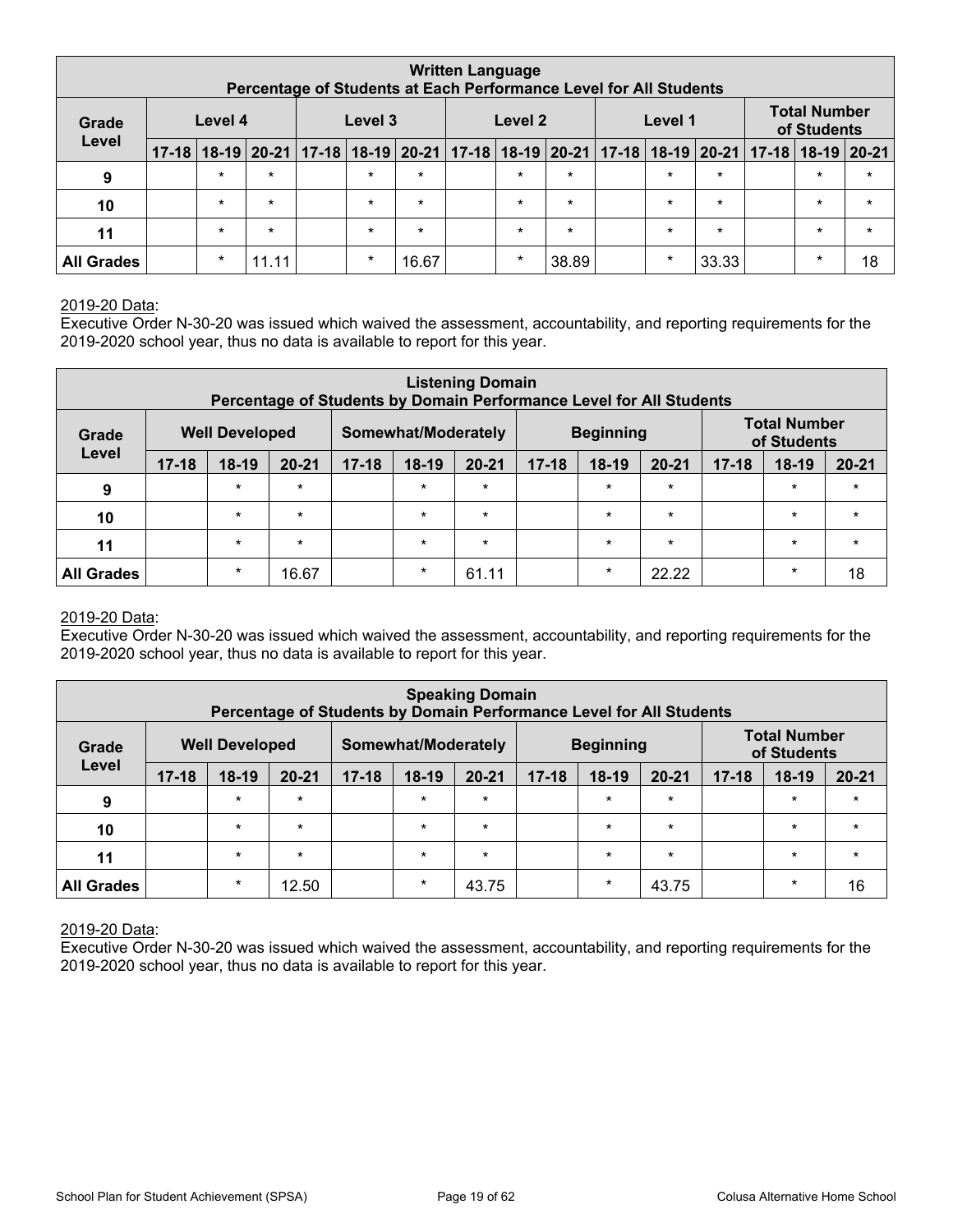|                   |           |                       | Percentage of Students by Domain Performance Level for All Students |           |                     | <b>Reading Domain</b> |           |                  |           |           |                                    |           |
|-------------------|-----------|-----------------------|---------------------------------------------------------------------|-----------|---------------------|-----------------------|-----------|------------------|-----------|-----------|------------------------------------|-----------|
| Grade             |           | <b>Well Developed</b> |                                                                     |           | Somewhat/Moderately |                       |           | <b>Beginning</b> |           |           | <b>Total Number</b><br>of Students |           |
| Level             | $17 - 18$ | $18-19$               | $20 - 21$                                                           | $17 - 18$ | $18-19$             | $20 - 21$             | $17 - 18$ | $18-19$          | $20 - 21$ | $17 - 18$ | $18-19$                            | $20 - 21$ |
| 9                 |           | $\star$               | $\star$                                                             |           | $\star$             | $\star$               |           | $\star$          | $\star$   |           | $\star$                            |           |
| 10                |           | $\star$               | $\star$                                                             |           | $\star$             | $\star$               |           | $\star$          | $\star$   |           | $\star$                            |           |
| 11                |           | $\star$               | $\star$                                                             |           | $\star$             | $\star$               |           | $\star$          | $\star$   |           | $\star$                            | $\star$   |
| <b>All Grades</b> |           | $\ast$                | 16.67                                                               |           | $\star$             | 38.89                 |           | $\star$          | 44.44     |           | $\star$                            | 18        |

#### 2019-20 Data:

Executive Order N-30-20 was issued which waived the assessment, accountability, and reporting requirements for the 2019-2020 school year, thus no data is available to report for this year.

| <b>Writing Domain</b><br>Percentage of Students by Domain Performance Level for All Students |           |         |           |                                                        |         |           |           |         |           |           |         |           |
|----------------------------------------------------------------------------------------------|-----------|---------|-----------|--------------------------------------------------------|---------|-----------|-----------|---------|-----------|-----------|---------|-----------|
| <b>Well Developed</b><br>Somewhat/Moderately<br>Grade                                        |           |         |           | <b>Total Number</b><br><b>Beginning</b><br>of Students |         |           |           |         |           |           |         |           |
| Level                                                                                        | $17 - 18$ | $18-19$ | $20 - 21$ | $17 - 18$                                              | 18-19   | $20 - 21$ | $17 - 18$ | $18-19$ | $20 - 21$ | $17 - 18$ | $18-19$ | $20 - 21$ |
| 9                                                                                            |           | $\star$ | $\star$   |                                                        | $\star$ | $\star$   |           | $\star$ | $\star$   |           | $\star$ | $\star$   |
| 10                                                                                           |           | $\star$ | $\star$   |                                                        | $\star$ | $\star$   |           | $\star$ | $\star$   |           | $\star$ | $\star$   |
| 11                                                                                           |           | $\star$ | $\star$   |                                                        | $\star$ | $\star$   |           | $\star$ | $\star$   |           | $\star$ | $\star$   |
| <b>All Grades</b>                                                                            |           | $\ast$  | 0.00      |                                                        | $\ast$  | 76.47     |           | $\ast$  | 23.53     |           | $\ast$  | 17        |

#### 2019-20 Data:

Executive Order N-30-20 was issued which waived the assessment, accountability, and reporting requirements for the 2019-2020 school year, thus no data is available to report for this year.

#### **Conclusions based on this data:**

- **1.** Our small class sizes result in insufficient data for this category.
- **2.** It was a goal and focal point to increase completion of state testing in the 2019/20 school year. A new testing format was planned, reviewed and approved by staff to increase participation in state testing. The plan is saved for future implementation.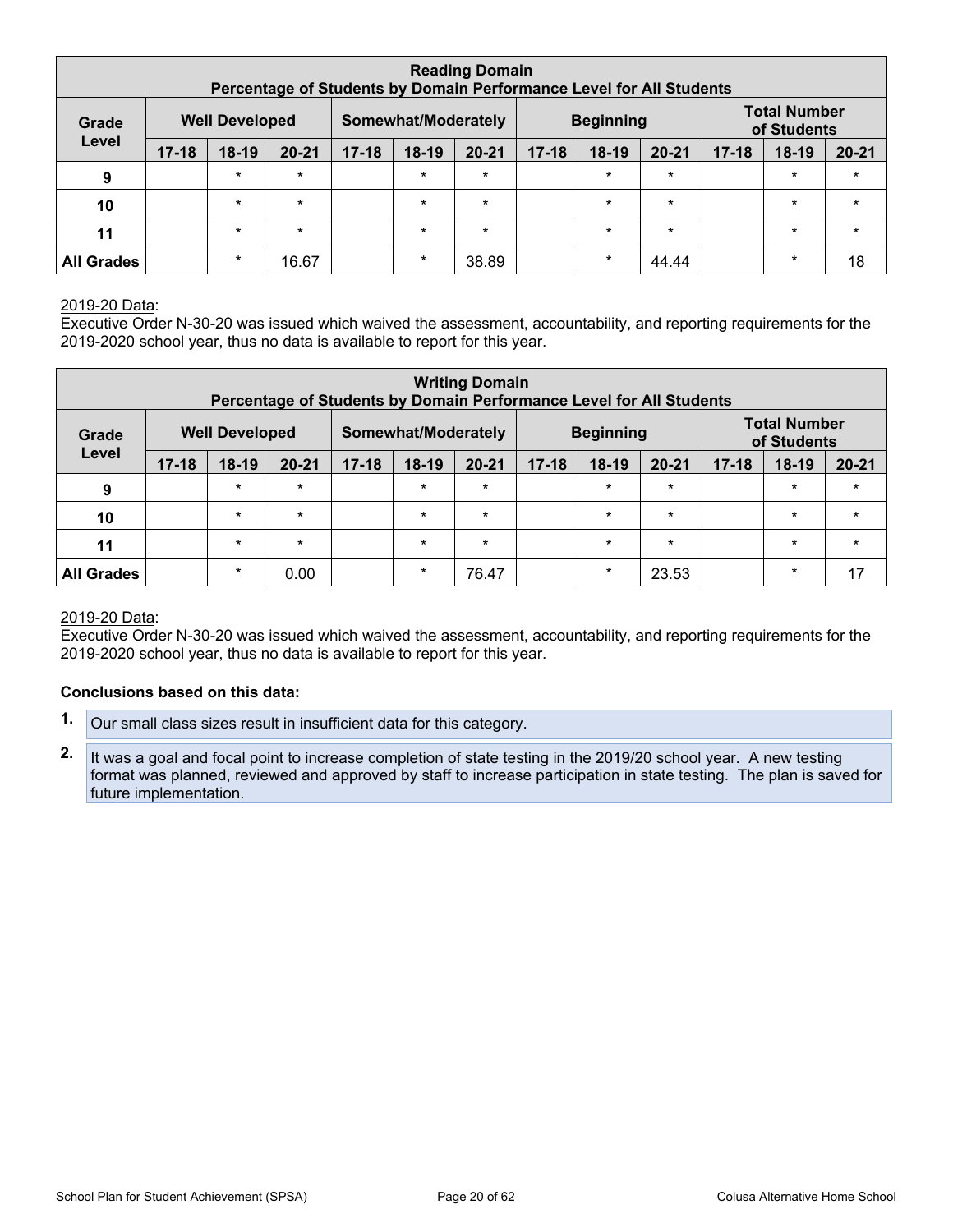### <span id="page-20-0"></span>**Student Population**

Although both Senate Bill 98 and Assembly Bill 130 suspended the publication of state indicators on the 2020 and 2021 California School Dashboards, these bills also required the reporting of valid and reliable data that would have been included in these Dashboards.

To meet this requirement, CDE has made available the Enrollment, Graduation Rate Additional Report and the College/Career Measures Report data available. All other reports are not available for 2020 and 2021.

This section provides information about the school's student population.

| 2020-21 Student Population                        |                                                                                                                                                                     |                                                                                                                                                                                                    |                                                                                          |  |  |  |
|---------------------------------------------------|---------------------------------------------------------------------------------------------------------------------------------------------------------------------|----------------------------------------------------------------------------------------------------------------------------------------------------------------------------------------------------|------------------------------------------------------------------------------------------|--|--|--|
| <b>Total</b><br><b>Enrollment</b>                 | Socioeconomically<br><b>Disadvantaged</b>                                                                                                                           | <b>English</b><br><b>Learners</b>                                                                                                                                                                  | <b>Foster</b><br>Youth                                                                   |  |  |  |
| 105                                               | 56.2                                                                                                                                                                | 14.3                                                                                                                                                                                               | 4.8                                                                                      |  |  |  |
| This is the total number of<br>students enrolled. | This is the percent of students<br>who are eligible for free or<br>reduced priced meals; or have<br>parents/guardians who did not<br>receive a high school diploma. | This is the percent of students<br>who are learning to communicate<br>effectively in English, typically<br>requiring instruction in both the<br>English Language and in their<br>academic courses. | This is the percent of students<br>whose well-being is the<br>responsibility of a court. |  |  |  |

| 2019-20 Enrollment for All Students/Student Group |              |            |  |  |  |  |
|---------------------------------------------------|--------------|------------|--|--|--|--|
| <b>Student Group</b>                              | <b>Total</b> | Percentage |  |  |  |  |
| <b>English Learners</b>                           | 15           | 14.3       |  |  |  |  |
| <b>Foster Youth</b>                               | 5            | 4.8        |  |  |  |  |
| <b>Homeless</b>                                   | 3            | 2.9        |  |  |  |  |
| <b>Socioeconomically Disadvantaged</b>            | 59           | 56.2       |  |  |  |  |
| <b>Students with Disabilities</b>                 | 14           | 13.3       |  |  |  |  |

| <b>Enrollment by Race/Ethnicity</b> |              |            |  |  |  |  |
|-------------------------------------|--------------|------------|--|--|--|--|
| <b>Student Group</b>                | <b>Total</b> | Percentage |  |  |  |  |
| <b>African American</b>             |              | 1.0        |  |  |  |  |
| American Indian or Alaska Native    | 27           | 25.7       |  |  |  |  |
| Asian                               |              |            |  |  |  |  |
| <b>Filipino</b>                     |              |            |  |  |  |  |
| Hispanic                            | 44           | 41.9       |  |  |  |  |
| <b>Two or More Races</b>            | 3            | 2.9        |  |  |  |  |
| Native Hawaiian or Pacific Islander |              | 1.0        |  |  |  |  |
| <b>White</b>                        | 29           | 27.6       |  |  |  |  |

#### **Conclusions based on this data:**

**1.** Students of all backgrounds and socioeconomic status have the opportunity and support networks available to find success in this program.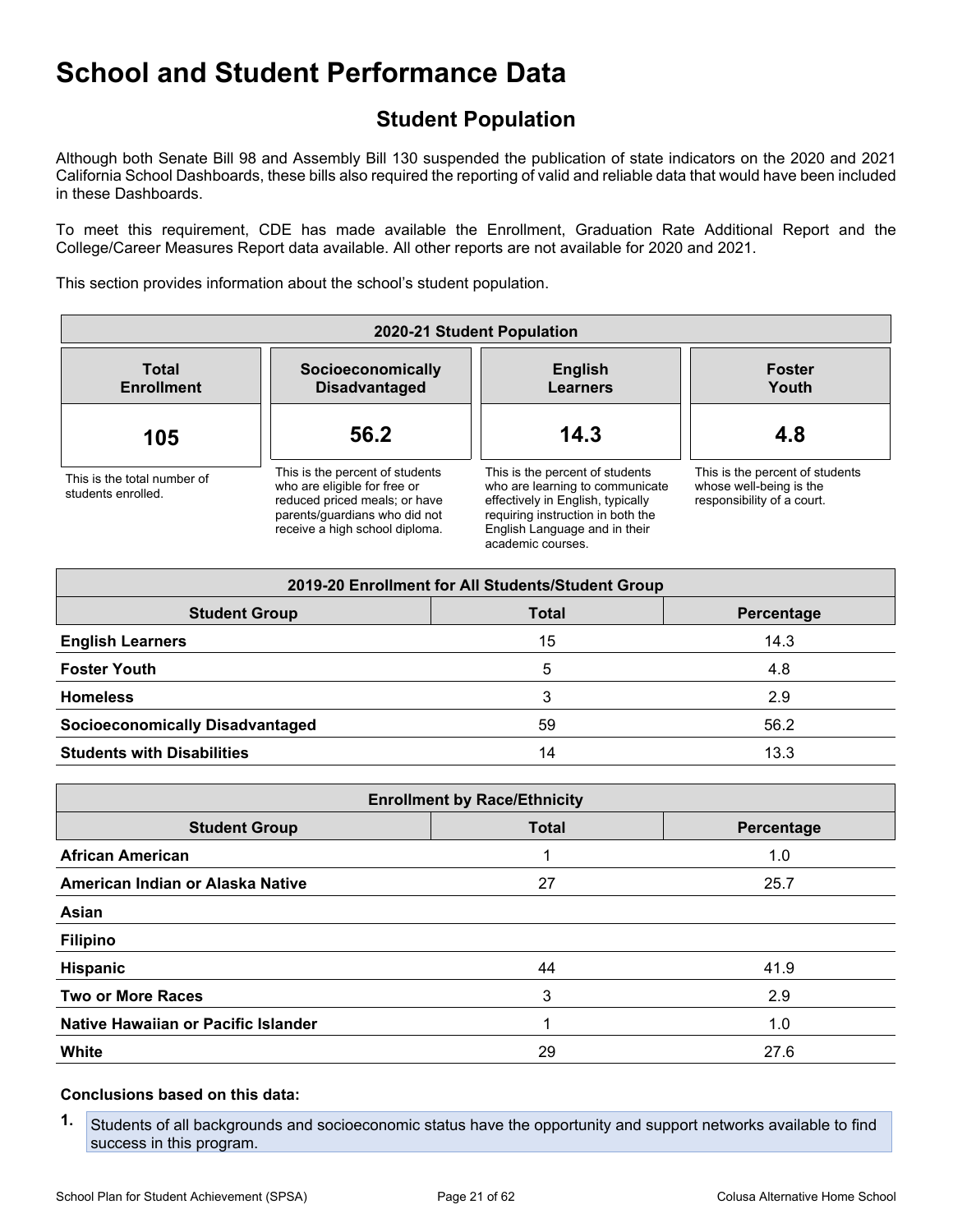- **2.** The opportunity to enroll in this programs starts with a parent/guardian request. We then hold an in-take meeting to hear the reasons our Home School program would best serve the student. It is a very collaborative and thorough process to best support our students.
- **3.** Enrollment has increased for the 2020/21 school year due to COVID-19.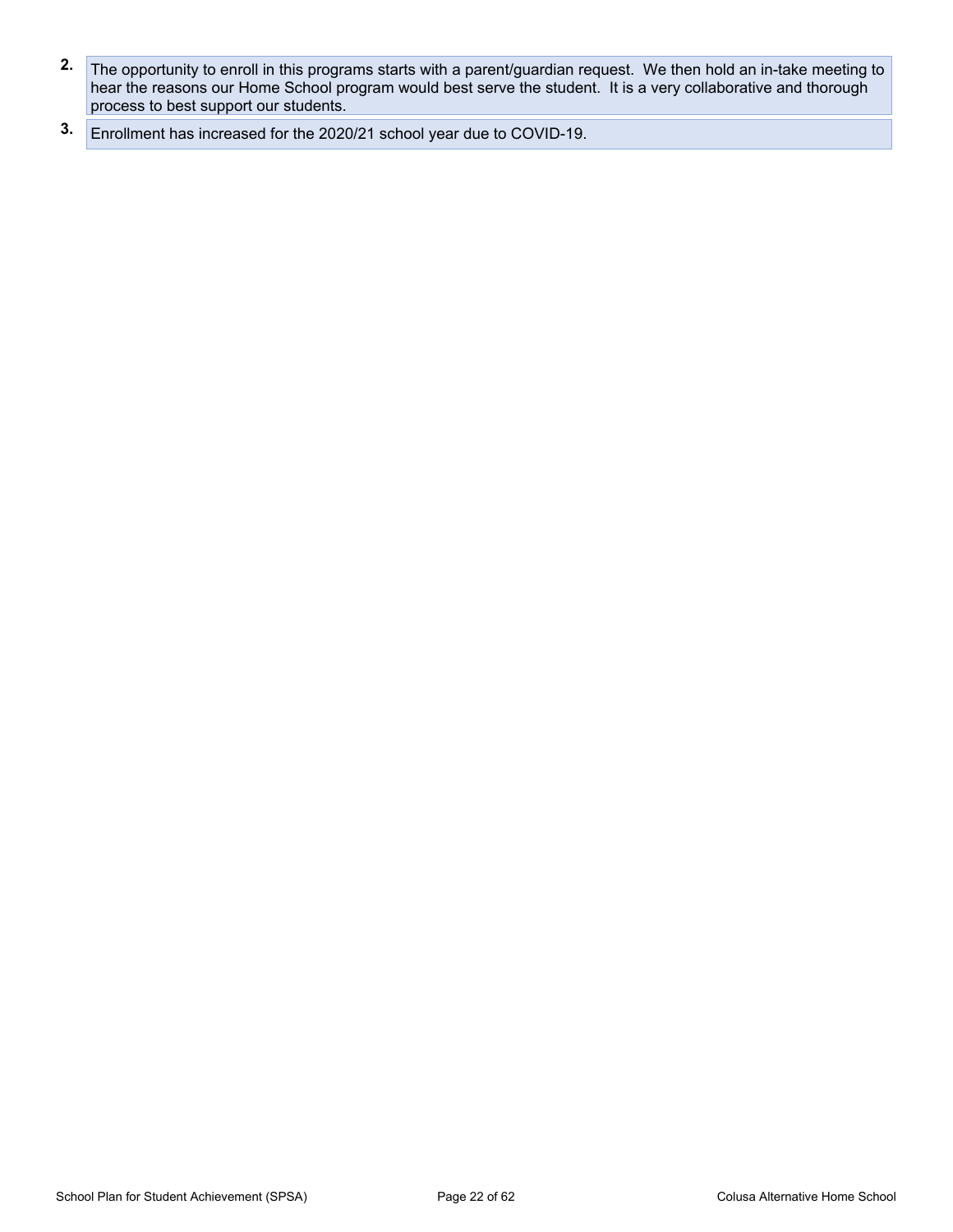### <span id="page-22-0"></span>**Overall Performance**

Although both Senate Bill 98 and Assembly Bill 130 suspended the publication of state indicators on the 2020 and 2021 California School Dashboards, these bills also required the reporting of valid and reliable data that would have been included in these Dashboards.

To meet this requirement, CDE has made available the Enrollment, Graduation Rate Additional Report and the College/Career Measures Report data available. All other reports are not available for 2020 and 2021, thus the most recent data (2019 Fall) is provided here.



#### **Conclusions based on this data:**

**1.** This is the first year we have received home school data for math and ELA. **2.** Discipline is rare in our Home School programs. **3.** Student behavior in our individual parent/student/teacher meetings has been wonderful.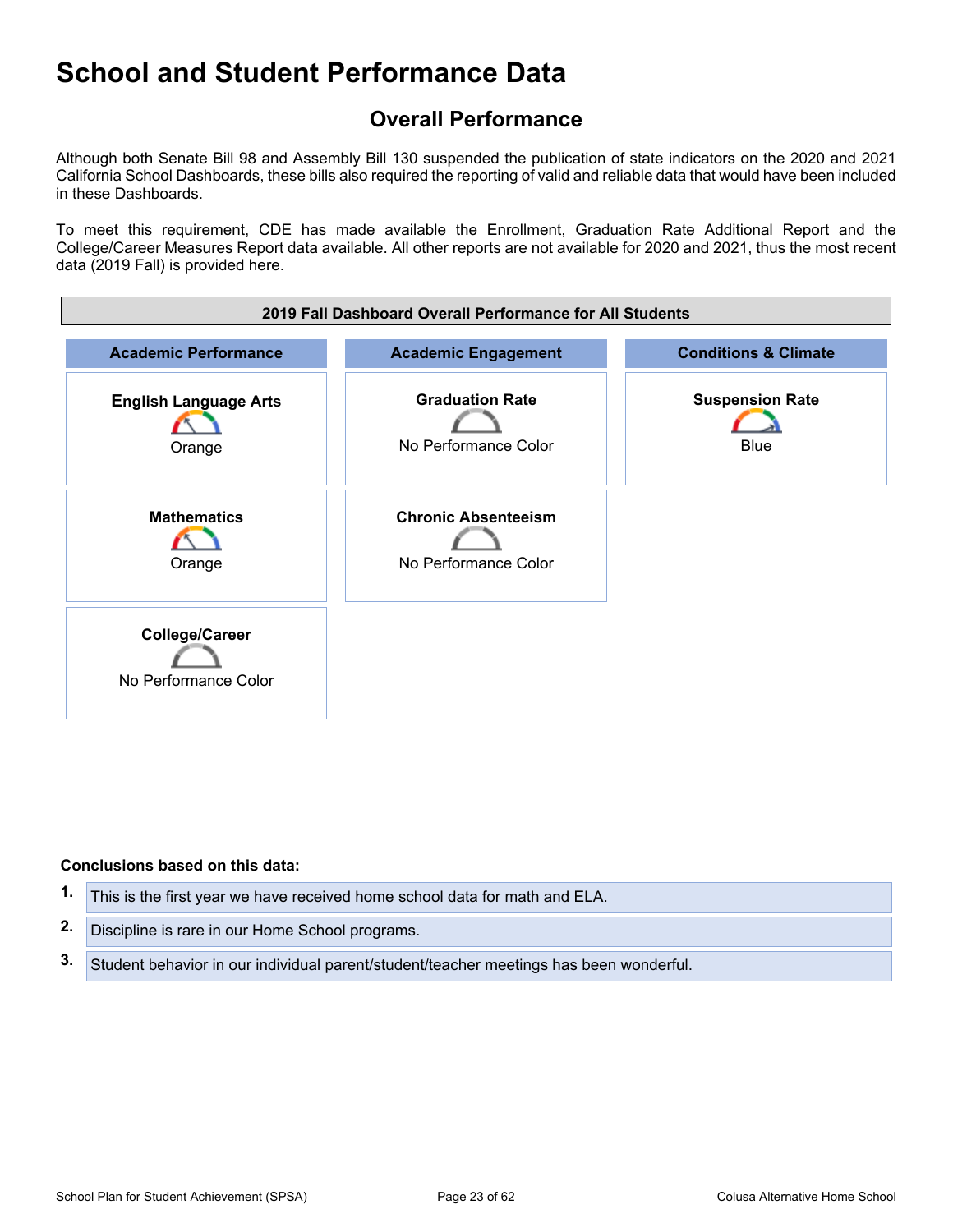### <span id="page-23-0"></span>**Academic Performance English Language Arts**

Although both Senate Bill 98 and Assembly Bill 130 suspended the publication of state indicators on the 2020 and 2021 California School Dashboards, these bills also required the reporting of valid and reliable data that would have been included in these Dashboards.

To meet this requirement, CDE has made available the Enrollment, Graduation Rate Additional Report and the College/Career Measures Report data available. All other reports are not available for 2020 and 2021, thus the most recent data (2019 Fall) is provided here.

The performance levels are color-coded and range from lowest-to-highest performance in the following order:



This section provides number of student groups in each color.

| 2019 Fall Dashboard English Language Arts Equity Report |                                |  |  |  |  |  |  |
|---------------------------------------------------------|--------------------------------|--|--|--|--|--|--|
| Red                                                     | <b>Blue</b><br>Yellow<br>Green |  |  |  |  |  |  |

This section provides a view of Student Assessment Results and other aspects of this school's performance, specifically how well students are meeting grade-level standards on the English Language Arts assessment. This measure is based on student performance on the Smarter Balanced Summative Assessment, which is taken annually by students in grades 3–8 and grade 11.

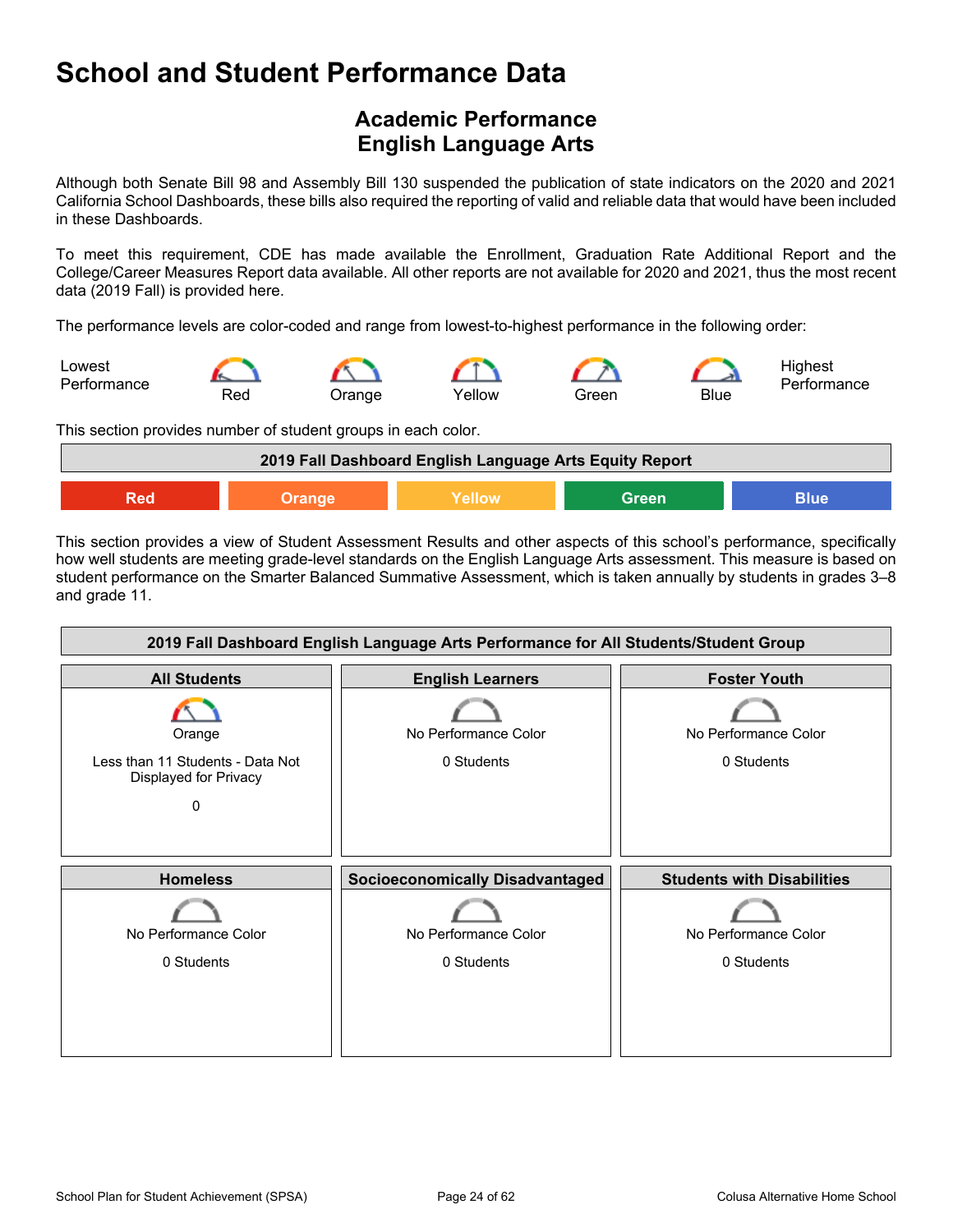

This section provides a view of Student Assessment Results and other aspects of this school's performance, specifically how well students are meeting grade-level standards on the English Language Arts assessment. This measure is based on student performance on the Smarter Balanced Summative Assessment, which is taken annually by students in grades 3–8 and grade 11.

| 2019 Fall Dashboard English Language Arts Data Comparisons for English Learners               |            |            |  |  |  |  |  |
|-----------------------------------------------------------------------------------------------|------------|------------|--|--|--|--|--|
| <b>Current English Learner</b><br><b>Reclassified English Learners</b><br><b>English Only</b> |            |            |  |  |  |  |  |
| 0 Students                                                                                    | 0 Students | 0 Students |  |  |  |  |  |
|                                                                                               |            |            |  |  |  |  |  |

#### **Conclusions based on this data:**

- **1.** Subgroup dashboard data is not available as a result of our small class sizes. This is the first year of having reportable data.
- **2.** It was a goal and focal point to increase completion of state testing in the 2019/20 school year. A new testing format was planned, reviewed and approved by staff to increase participation in state testing. The plan is saved for future implementation.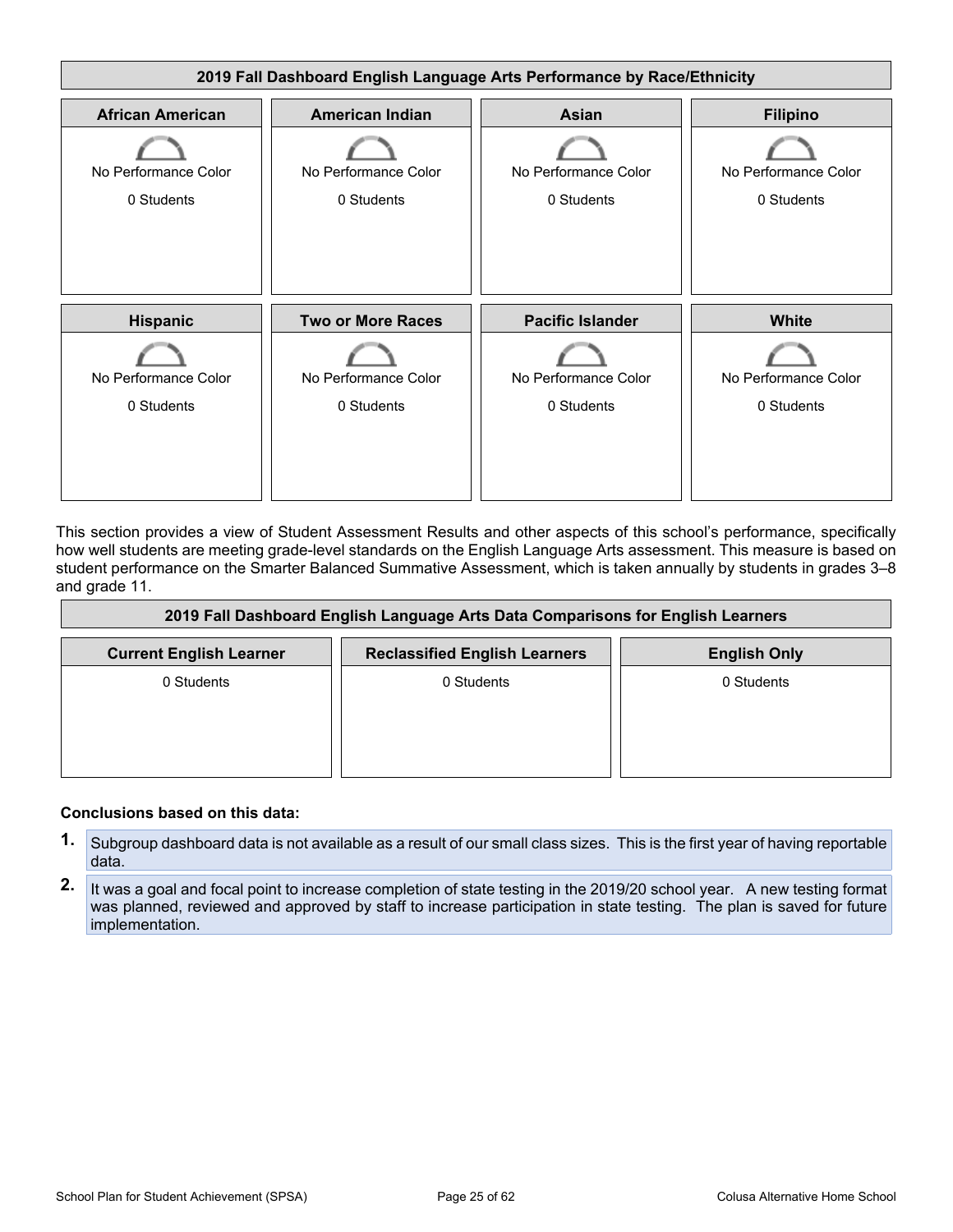### **Academic Performance Mathematics**

Although both Senate Bill 98 and Assembly Bill 130 suspended the publication of state indicators on the 2020 and 2021 California School Dashboards, these bills also required the reporting of valid and reliable data that would have been included in these Dashboards.

To meet this requirement, CDE has made available the Enrollment, Graduation Rate Additional Report and the College/Career Measures Report data available. All other reports are not available for 2020 and 2021, thus the most recent data (2019 Fall) is provided here.

The performance levels are color-coded and range from lowest-to-highest performance in the following order:



This section provides number of student groups in each color.

| 2019 Fall Dashboard Mathematics Equity Report |  |        |       |      |  |  |
|-----------------------------------------------|--|--------|-------|------|--|--|
|                                               |  | Yellow | Green | BINA |  |  |

This section provides a view of Student Assessment Results and other aspects of this school's performance, specifically how well students are meeting grade-level standards on the Mathematics assessment. This measure is based on student performance on the Smarter Balanced Summative Assessment, which is taken annually by students in grades 3–8 and grade 11.

| 2019 Fall Dashboard Mathematics Performance for All Students/Student Group |  |                                                               |                         |                     |                                   |  |
|----------------------------------------------------------------------------|--|---------------------------------------------------------------|-------------------------|---------------------|-----------------------------------|--|
| <b>All Students</b>                                                        |  | <b>English Learners</b>                                       |                         | <b>Foster Youth</b> |                                   |  |
| Orange                                                                     |  |                                                               |                         |                     |                                   |  |
| Less than 11 Students - Data Not<br>Displayed for Privacy                  |  |                                                               |                         |                     |                                   |  |
| 0                                                                          |  |                                                               |                         |                     |                                   |  |
|                                                                            |  |                                                               |                         |                     |                                   |  |
| <b>Homeless</b>                                                            |  | <b>Socioeconomically Disadvantaged</b>                        |                         |                     | <b>Students with Disabilities</b> |  |
|                                                                            |  |                                                               |                         |                     |                                   |  |
|                                                                            |  | 2019 Fall Dashboard Mathematics Performance by Race/Ethnicity |                         |                     |                                   |  |
| <b>African American</b>                                                    |  | <b>American Indian</b><br>Asian                               |                         |                     | <b>Filipino</b>                   |  |
| <b>Hispanic</b>                                                            |  | <b>Two or More Races</b>                                      | <b>Pacific Islander</b> |                     | White                             |  |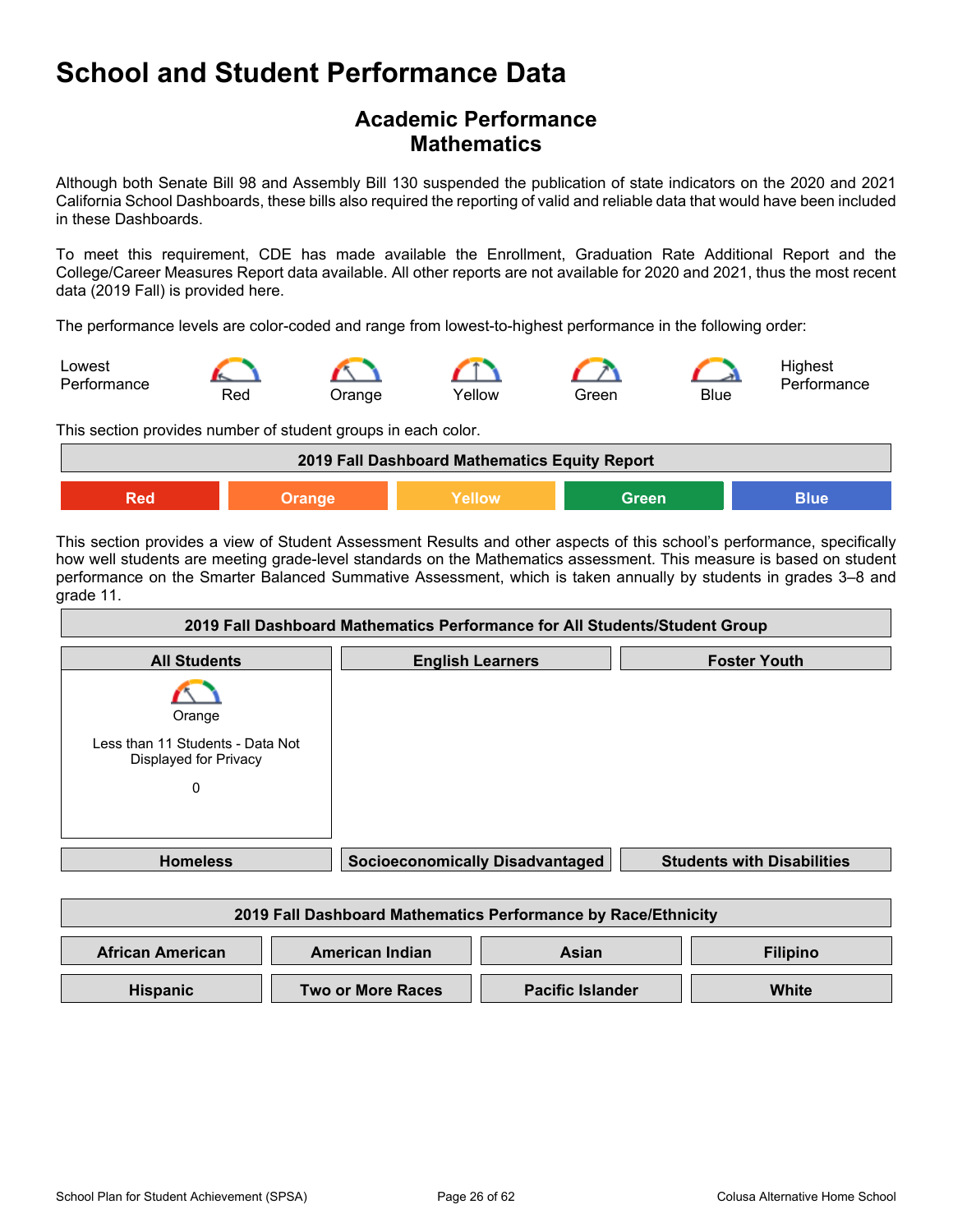This section provides a view of Student Assessment Results and other aspects of this school's performance, specifically how well students are meeting grade-level standards on the Mathematics assessment. This measure is based on student performance on the Smarter Balanced Summative Assessment, which is taken annually by students in grades 3–8 and grade 11.

| 2019 Fall Dashboard Mathematics Data Comparisons for English Learners |                                      |                     |  |  |  |  |
|-----------------------------------------------------------------------|--------------------------------------|---------------------|--|--|--|--|
| <b>Current English Learner</b>                                        | <b>Reclassified English Learners</b> | <b>English Only</b> |  |  |  |  |

#### **Conclusions based on this data:**

- **1.** Subgroup dashboard data is not available as a result of our small class sizes. This is the first year we have reportable dashboard data.
- **2.** It was a goal and focal point to increase completion of state testing in the 2019/20 school year. A new testing format was planned, reviewed and approved by staff to increase participation in state testing. The plan is saved for future implementation.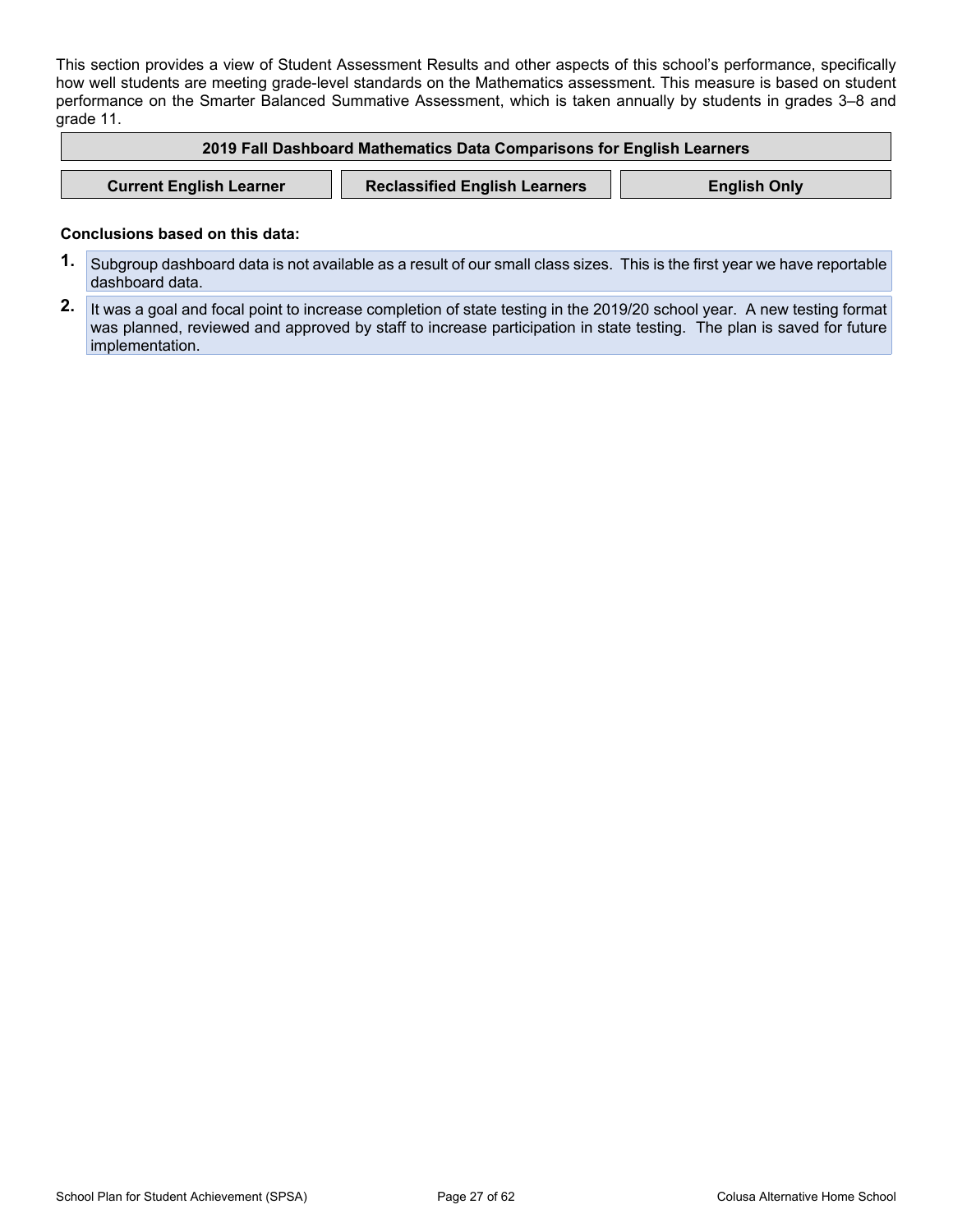### **Academic Performance English Learner Progress**

Although both Senate Bill 98 and Assembly Bill 130 suspended the publication of state indicators on the 2020 and 2021 California School Dashboards, these bills also required the reporting of valid and reliable data that would have been included in these Dashboards.

To meet this requirement, CDE has made available the Enrollment, Graduation Rate Additional Report and the College/Career Measures Report data available. All other reports are not available for 2020 and 2021, thus the most recent data (2019 Fall) is provided here.

This section provides a view of the percentage of current EL students making progress towards English language proficiency or maintaining the highest level.

| 2019 Fall Dashboard English Learner Progress Indicator |                                                         |  |  |
|--------------------------------------------------------|---------------------------------------------------------|--|--|
|                                                        | <b>English Learner Progress</b>                         |  |  |
|                                                        | making progress towards English<br>language proficiency |  |  |
|                                                        | Number of EL Students:                                  |  |  |
|                                                        | Performance Level:                                      |  |  |
|                                                        |                                                         |  |  |
|                                                        |                                                         |  |  |

This section provides a view of the percentage of current EL students who progressed at least one ELPI level, maintained ELPI level 4, maintained lower ELPI levels (i.e, levels 1, 2L, 2H, 3L, or 3H), or decreased at least one ELPI Level.

| 2019 Fall Dashboard Student English Language Acquisition Results                                                                                                                                     |  |  |  |  |  |  |  |
|------------------------------------------------------------------------------------------------------------------------------------------------------------------------------------------------------|--|--|--|--|--|--|--|
| <b>Maintained ELPI Level 1,</b><br><b>Progressed At Least</b><br><b>Maintained</b><br><b>Decreased</b><br><b>One ELPI Level</b><br><b>One ELPI Level</b><br>2L, 2H, 3L, or 3H<br><b>ELPI Level 4</b> |  |  |  |  |  |  |  |

#### **Conclusions based on this data:**

- **1.** Dashboard data is not available as a result of our small class sizes.
- **2.** It was a goal and focal point to increase completion of state testing in the 2019/20 school year. A new testing format was planned, reviewed and approved by staff to increase participation in state testing. The plan is saved for future implementation.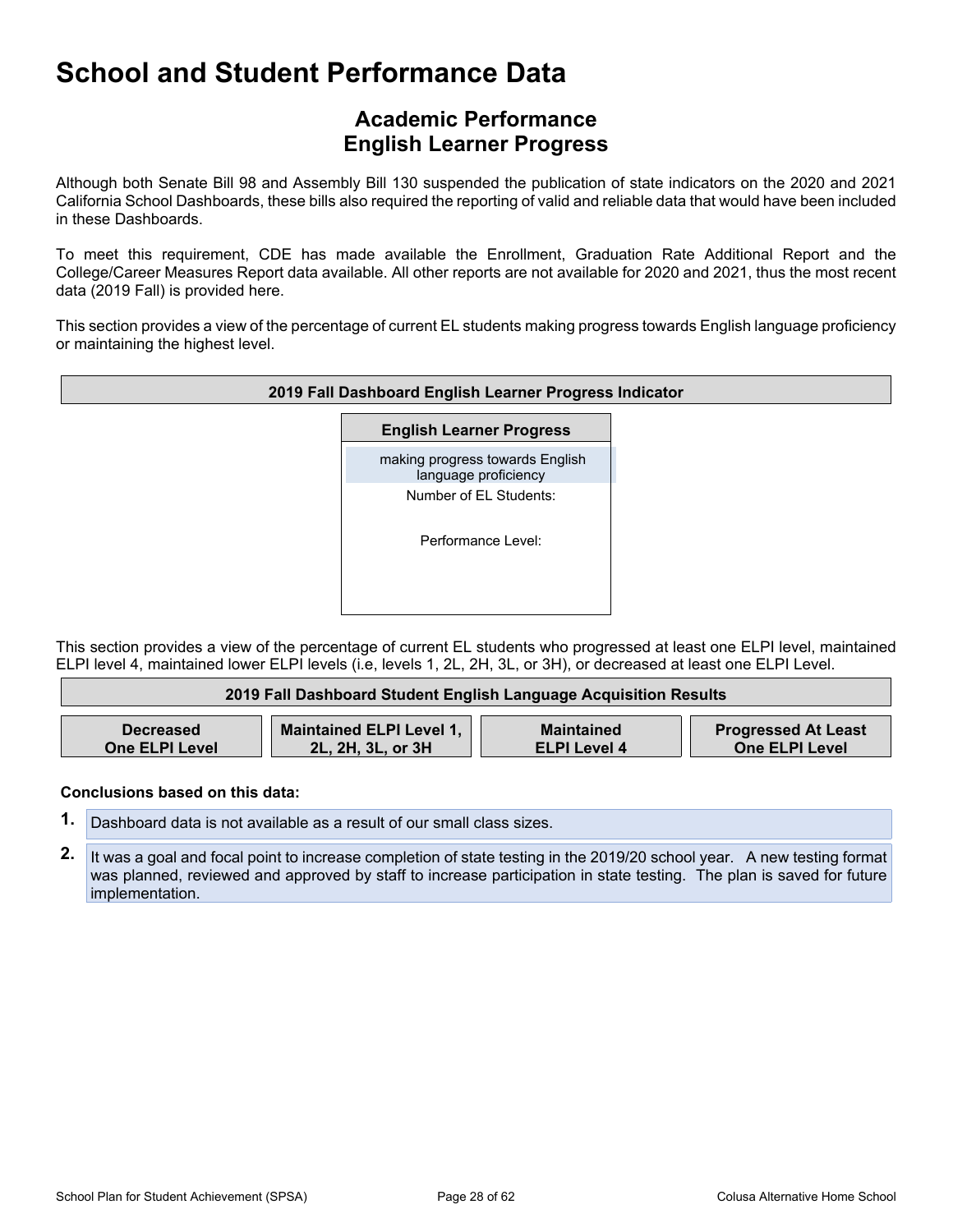### **Academic Performance College/Career Measures Only Report**

Although both Senate Bill 98 and Assembly Bill 130 suspended the publication of state indicators on the 2020 and 2021 California School Dashboards, these bills also required the reporting of valid and reliable data that would have been included in these Dashboards.

To meet this requirement, CDE has made available the Enrollment, Graduation Rate Additional Report and the College/Career Measures Report data available. All other reports are not available for 2020 and 2021.

| Number and Percentage of Students in the Combined Graduation Rate and/or<br>Dashboard Alternative School Status (DASS) Graduation Rate by Student Group |                                |                                 |  |  |  |  |
|---------------------------------------------------------------------------------------------------------------------------------------------------------|--------------------------------|---------------------------------|--|--|--|--|
| <b>Student Group</b>                                                                                                                                    | <b>Cohort</b><br><b>Totals</b> | <b>Cohort</b><br><b>Percent</b> |  |  |  |  |
| <b>All Students</b>                                                                                                                                     | 20                             | 100                             |  |  |  |  |
| <b>African American</b>                                                                                                                                 |                                |                                 |  |  |  |  |
| American Indian or Alaska Native                                                                                                                        | 3                              | 15                              |  |  |  |  |
| Asian                                                                                                                                                   |                                |                                 |  |  |  |  |
| <b>Filipino</b>                                                                                                                                         |                                |                                 |  |  |  |  |
| Hispanic                                                                                                                                                | 11                             | 55                              |  |  |  |  |
| Native Hawaiian or Pacific Islander                                                                                                                     |                                |                                 |  |  |  |  |
| White                                                                                                                                                   | 6                              | 30                              |  |  |  |  |
| <b>Two or More Races</b>                                                                                                                                |                                |                                 |  |  |  |  |
| <b>English Learners</b>                                                                                                                                 | 3                              | 15                              |  |  |  |  |
| <b>Socioeconomically Disadvantaged</b>                                                                                                                  | 14                             | 70                              |  |  |  |  |
| <b>Students with Disabilities</b>                                                                                                                       | 3                              | 15                              |  |  |  |  |
| <b>Foster Youth</b>                                                                                                                                     |                                |                                 |  |  |  |  |
| <b>Homeless</b>                                                                                                                                         | $\overline{2}$                 | 10                              |  |  |  |  |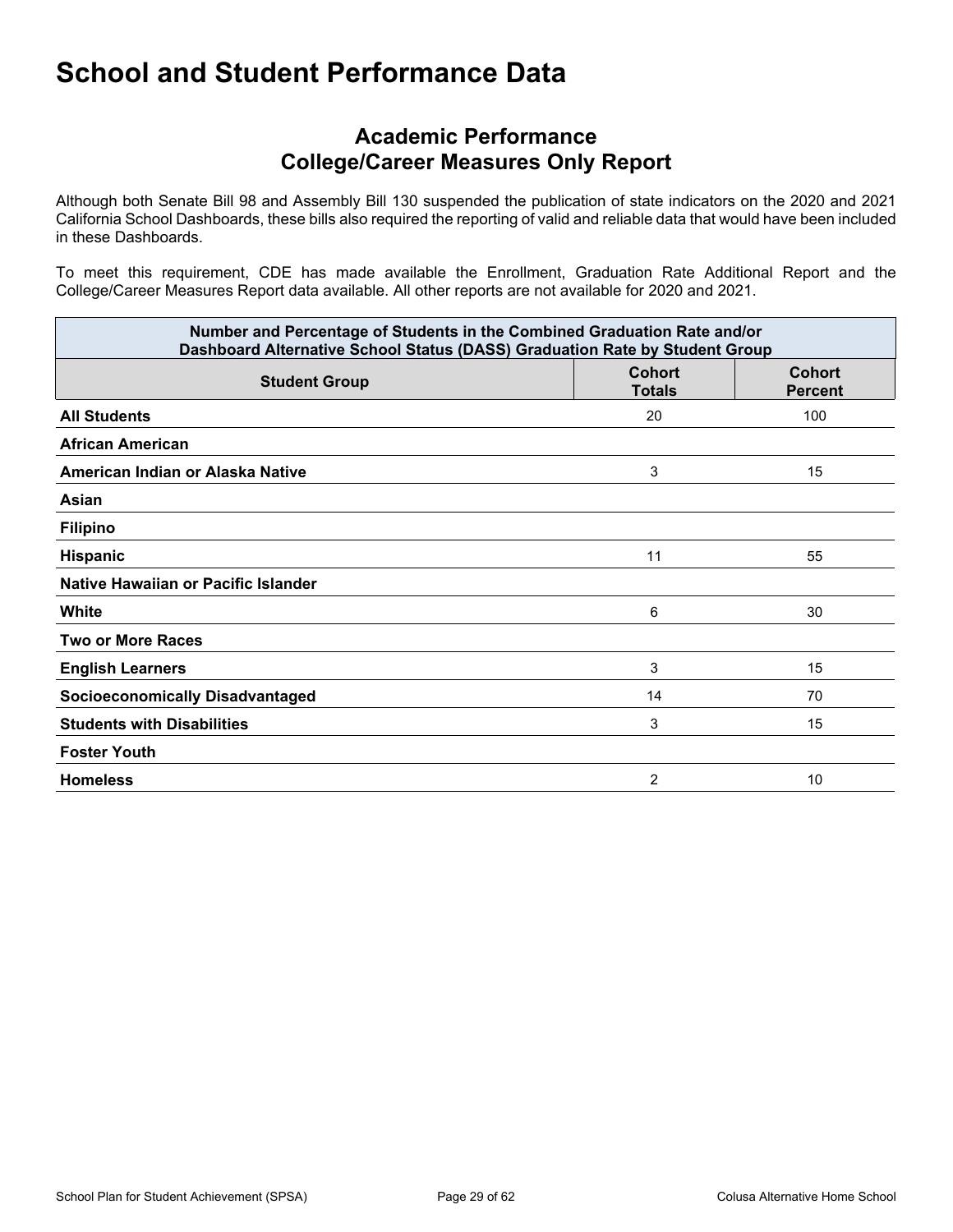| <b>Student Group</b>                   | <b>Cohort</b> | <b>Cohort</b>  |
|----------------------------------------|---------------|----------------|
|                                        | <b>Totals</b> | <b>Percent</b> |
| <b>All Students</b>                    | 0             | 0              |
| <b>African American</b>                |               |                |
| American Indian or Alaska Native       |               |                |
| Asian                                  |               |                |
| <b>Filipino</b>                        |               |                |
| <b>Hispanic</b>                        | 0             | 0              |
| Native Hawaiian or Pacific Islander    |               |                |
| White                                  |               |                |
| <b>Two or More Races</b>               |               |                |
| <b>English Learners</b>                |               |                |
| <b>Socioeconomically Disadvantaged</b> | 0             | 0              |
| <b>Students with Disabilities</b>      |               |                |
| <b>Foster Youth</b>                    |               |                |

This table shows students in the four-year graduation rate cohort by student group who scored 3 or higher on at least two Advanced Placement exams.

| International Baccalaureate Exams - Number and Percentage of Four-Year Graduation Rate Cohort |                                |                                 |
|-----------------------------------------------------------------------------------------------|--------------------------------|---------------------------------|
| <b>Student Group</b>                                                                          | <b>Cohort</b><br><b>Totals</b> | <b>Cohort</b><br><b>Percent</b> |
| <b>All Students</b>                                                                           | 0                              | 0                               |
| <b>African American</b>                                                                       |                                |                                 |
| American Indian or Alaska Native                                                              |                                |                                 |
| Asian                                                                                         |                                |                                 |
| <b>Filipino</b>                                                                               |                                |                                 |
| Hispanic                                                                                      | 0                              | 0                               |
| Native Hawaiian or Pacific Islander                                                           |                                |                                 |
| White                                                                                         |                                |                                 |
| <b>Two or More Races</b>                                                                      |                                |                                 |
| <b>English Learners</b>                                                                       |                                |                                 |
| <b>Socioeconomically Disadvantaged</b>                                                        | 0                              | $\Omega$                        |
| <b>Students with Disabilities</b>                                                             |                                |                                 |
| <b>Foster Youth</b>                                                                           |                                |                                 |
| <b>Homeless</b>                                                                               |                                |                                 |

\* This table shows students in the four-year graduation rate cohort by student group who scored 4 or higher on at least two International Baccalaureate Exams.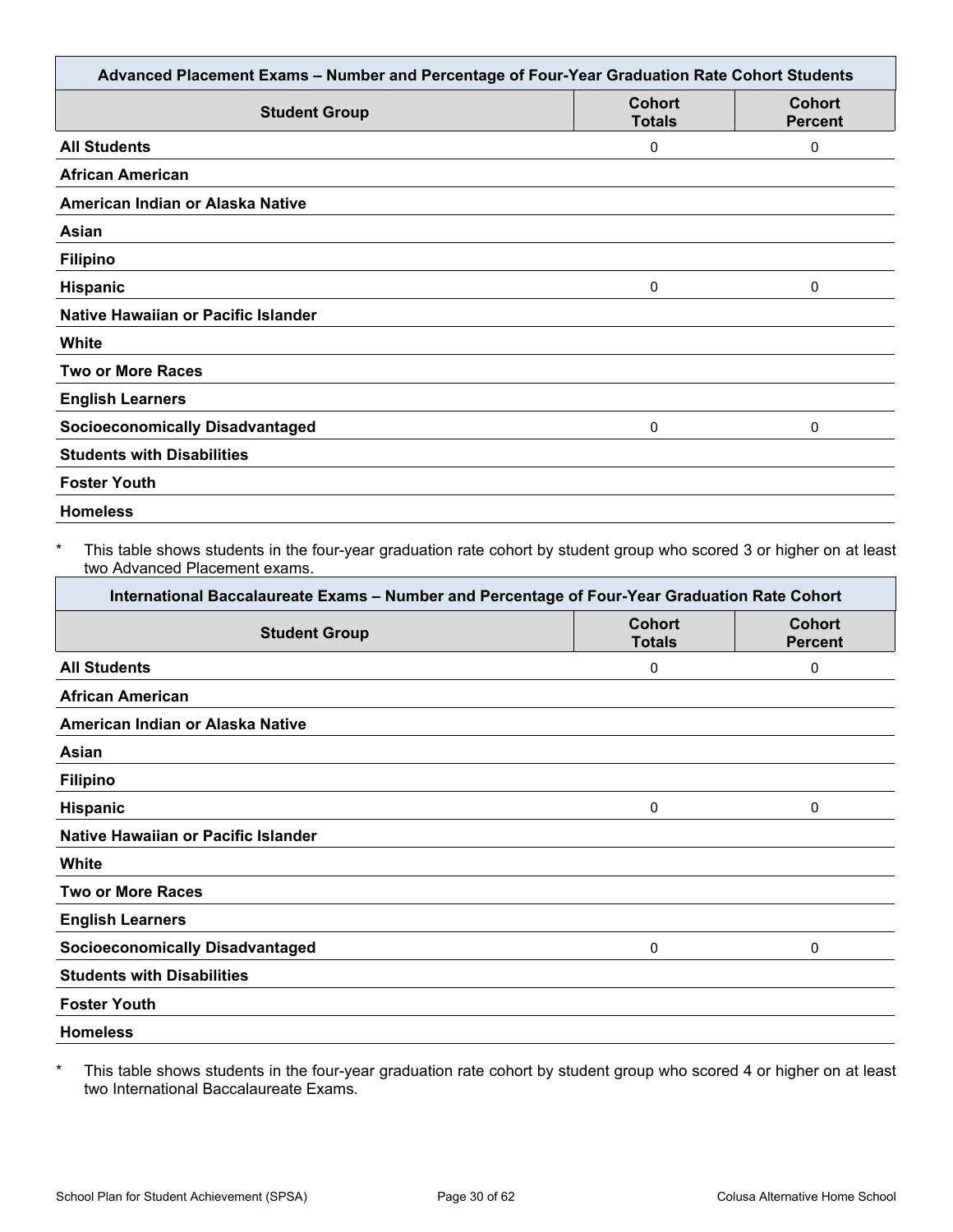| Completed at Least One Career Technical Education (CTE) Pathway - Number and Percentage of All Students |                                |                                 |  |
|---------------------------------------------------------------------------------------------------------|--------------------------------|---------------------------------|--|
| <b>Student Group</b>                                                                                    | <b>Cohort</b><br><b>Totals</b> | <b>Cohort</b><br><b>Percent</b> |  |
| <b>All Students</b>                                                                                     | 3                              | 15                              |  |
| <b>African American</b>                                                                                 |                                |                                 |  |
| American Indian or Alaska Native                                                                        |                                |                                 |  |
| Asian                                                                                                   |                                |                                 |  |
| <b>Filipino</b>                                                                                         |                                |                                 |  |
| <b>Hispanic</b>                                                                                         | 1                              | 9.1                             |  |
| Native Hawaiian or Pacific Islander                                                                     |                                |                                 |  |
| <b>White</b>                                                                                            |                                |                                 |  |
| <b>Two or More Races</b>                                                                                |                                |                                 |  |
| <b>English Learners</b>                                                                                 |                                |                                 |  |
| <b>Socioeconomically Disadvantaged</b>                                                                  | 0                              | 0                               |  |
| <b>Students with Disabilities</b>                                                                       |                                |                                 |  |
| <b>Foster Youth</b>                                                                                     |                                |                                 |  |
| <b>Homeless</b>                                                                                         |                                |                                 |  |

This table shows students in the combined graduation rate and/or DASS graduation rate by student group who completed at least one CTE Pathway with a grade of C- or better (or Pass) in the capstone course.

| Completed a-g Requirements - Number and Percentage of All Students |                                |                                 |  |
|--------------------------------------------------------------------|--------------------------------|---------------------------------|--|
| <b>Student Group</b>                                               | <b>Cohort</b><br><b>Totals</b> | <b>Cohort</b><br><b>Percent</b> |  |
| <b>All Students</b>                                                | 0                              | 0                               |  |
| <b>African American</b>                                            |                                |                                 |  |
| American Indian or Alaska Native                                   |                                |                                 |  |
| Asian                                                              |                                |                                 |  |
| <b>Filipino</b>                                                    |                                |                                 |  |
| <b>Hispanic</b>                                                    | 0                              | 0                               |  |
| Native Hawaiian or Pacific Islander                                |                                |                                 |  |
| White                                                              |                                |                                 |  |
| <b>Two or More Races</b>                                           |                                |                                 |  |
| <b>English Learners</b>                                            |                                |                                 |  |
| <b>Socioeconomically Disadvantaged</b>                             | 0                              | $\Omega$                        |  |
| <b>Students with Disabilities</b>                                  |                                |                                 |  |
| <b>Foster Youth</b>                                                |                                |                                 |  |
| <b>Homeless</b>                                                    |                                |                                 |  |

\* This table shows students in the combined graduation rate and/or DASS graduation rate by student group who met the University of California (UC) or California State University (CSU) a-g criteria with a grade of C or better (or Pass).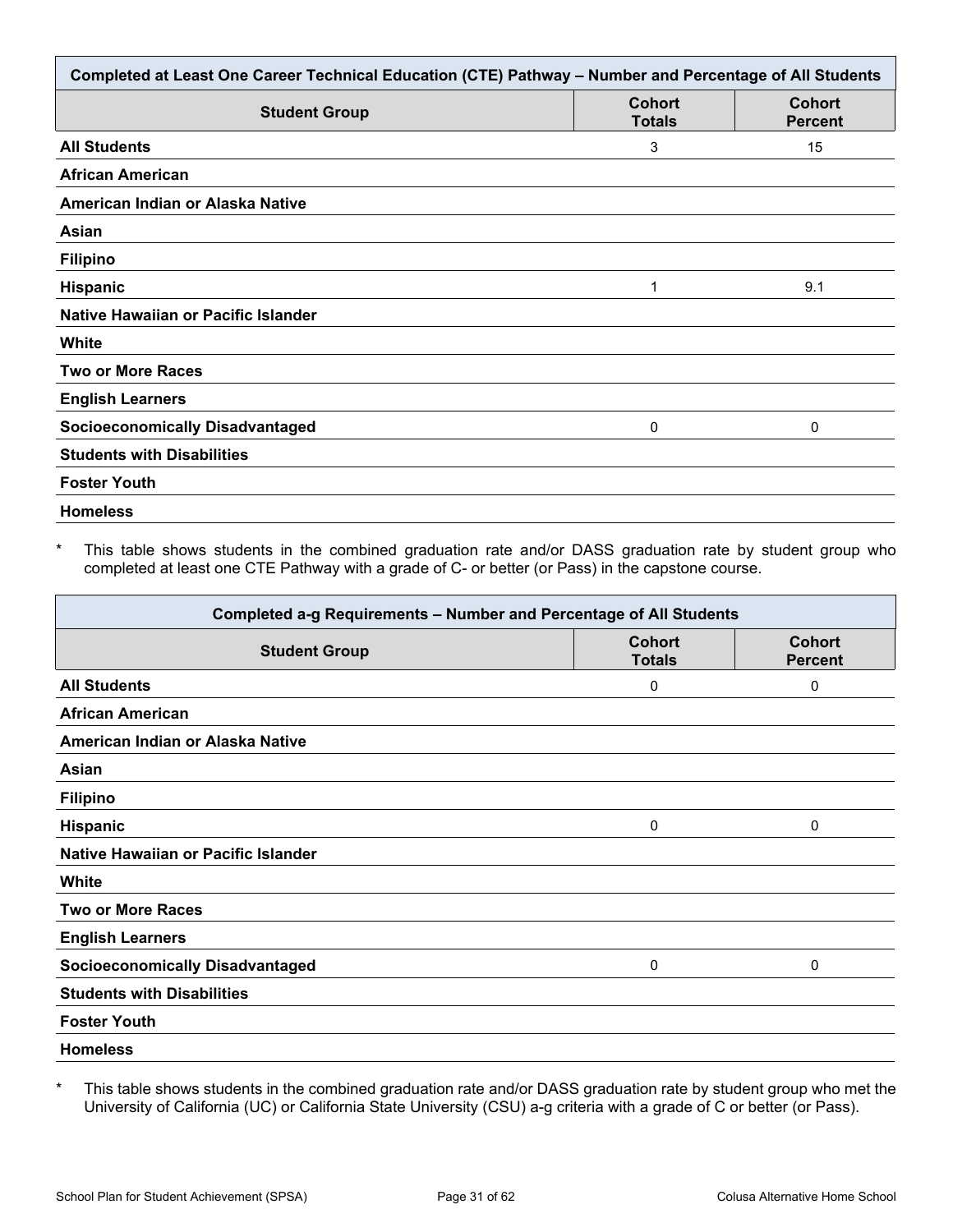| Completed a-g Requirements AND at Least One CTE Pathway - Number and Percentage of All Students |                                |                                 |  |
|-------------------------------------------------------------------------------------------------|--------------------------------|---------------------------------|--|
| <b>Student Group</b>                                                                            | <b>Cohort</b><br><b>Totals</b> | <b>Cohort</b><br><b>Percent</b> |  |
| <b>All Students</b>                                                                             | 0                              | 0                               |  |
| <b>African American</b>                                                                         |                                |                                 |  |
| American Indian or Alaska Native                                                                |                                |                                 |  |
| Asian                                                                                           |                                |                                 |  |
| <b>Filipino</b>                                                                                 |                                |                                 |  |
| <b>Hispanic</b>                                                                                 | 0                              | $\mathbf{0}$                    |  |
| Native Hawaiian or Pacific Islander                                                             |                                |                                 |  |
| <b>White</b>                                                                                    |                                |                                 |  |
| <b>Two or More Races</b>                                                                        |                                |                                 |  |
| <b>English Learners</b>                                                                         |                                |                                 |  |
| <b>Socioeconomically Disadvantaged</b>                                                          | 0                              | 0                               |  |
| <b>Students with Disabilities</b>                                                               |                                |                                 |  |
| <b>Foster Youth</b>                                                                             |                                |                                 |  |
| <b>Homeless</b>                                                                                 |                                |                                 |  |

This table shows students in the combined graduation rate and/or DASS graduation rate by student group who met the UC or CSU a-g criteria with a grade of C or better (or Pass) AND completed at least one CTE Pathway with a grade of C- or better (or Pass) in the capstone course.

| <b>Completed College Credit Courses - Number and Percentage of All Student</b><br>Students Completing One Semester, Two Quarters, or Two Trimesters of College Credit Courses |                |                                          |  |
|-------------------------------------------------------------------------------------------------------------------------------------------------------------------------------|----------------|------------------------------------------|--|
| <b>Student Group</b>                                                                                                                                                          |                | Number of Students   Percent of Students |  |
| <b>All Students</b>                                                                                                                                                           | 3              | 15                                       |  |
| <b>African American</b>                                                                                                                                                       |                |                                          |  |
| American Indian or Alaska Native                                                                                                                                              |                |                                          |  |
| Asian                                                                                                                                                                         |                |                                          |  |
| <b>Filipino</b>                                                                                                                                                               |                |                                          |  |
| <b>Hispanic</b>                                                                                                                                                               | $\overline{2}$ | 18.2                                     |  |
| Native Hawaiian or Pacific Islander                                                                                                                                           |                |                                          |  |
| White                                                                                                                                                                         |                |                                          |  |
| <b>Two or More Races</b>                                                                                                                                                      |                |                                          |  |
| <b>English Learners</b>                                                                                                                                                       |                |                                          |  |
| <b>Socioeconomically Disadvantaged</b>                                                                                                                                        | $\overline{2}$ | 14.3                                     |  |
| <b>Students with Disabilities</b>                                                                                                                                             |                |                                          |  |
| <b>Foster Youth</b>                                                                                                                                                           |                |                                          |  |
| <b>Homeless</b>                                                                                                                                                               |                |                                          |  |

\* This table shows students in the combined graduation rate and/or DASS graduation rate by student group who completed Academic or CTE subject college credit courses with a grade of C- or better (or Pass).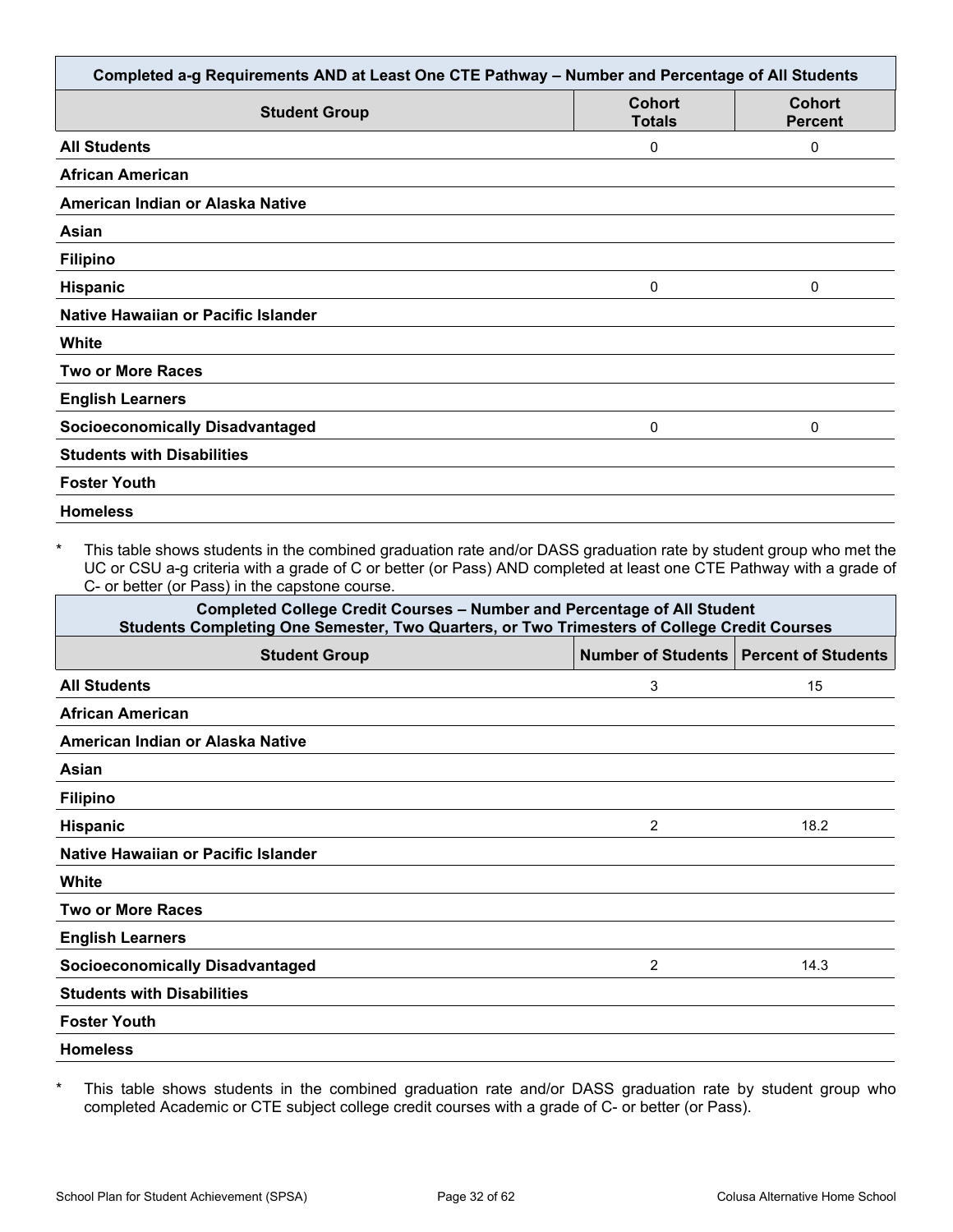| <b>Completed College Credit Courses - Number and Percentage of All Student</b><br>Students Completing Two Semesters, Three Quarters, or Three Trimesters of College Credit Courses |   |                                          |  |
|------------------------------------------------------------------------------------------------------------------------------------------------------------------------------------|---|------------------------------------------|--|
| <b>Student Group</b>                                                                                                                                                               |   | Number of Students   Percent of Students |  |
| <b>All Students</b>                                                                                                                                                                | 0 | 0                                        |  |
| <b>African American</b>                                                                                                                                                            |   |                                          |  |
| American Indian or Alaska Native                                                                                                                                                   |   |                                          |  |
| Asian                                                                                                                                                                              |   |                                          |  |
| <b>Filipino</b>                                                                                                                                                                    |   |                                          |  |
| <b>Hispanic</b>                                                                                                                                                                    | 0 | 0                                        |  |
| Native Hawaiian or Pacific Islander                                                                                                                                                |   |                                          |  |
| White                                                                                                                                                                              |   |                                          |  |
| <b>Two or More Races</b>                                                                                                                                                           |   |                                          |  |
| <b>English Learners</b>                                                                                                                                                            |   |                                          |  |
| <b>Socioeconomically Disadvantaged</b>                                                                                                                                             | 0 | 0                                        |  |
| <b>Students with Disabilities</b>                                                                                                                                                  |   |                                          |  |
| <b>Foster Youth</b>                                                                                                                                                                |   |                                          |  |
| <b>Homeless</b>                                                                                                                                                                    |   |                                          |  |

\* This table shows students in the combined graduation rate and/or DASS graduation rate by student group who completed Academic or CTE subject college credit courses with a grade of C- or better (or Pass).

| Earned the State Seal of Biliteracy - Number and Percentage of All Students |                                |                                 |  |
|-----------------------------------------------------------------------------|--------------------------------|---------------------------------|--|
| <b>Student Group</b>                                                        | <b>Cohort</b><br><b>Totals</b> | <b>Cohort</b><br><b>Percent</b> |  |
| <b>All Students</b>                                                         | 0                              | 0                               |  |
| <b>African American</b>                                                     |                                |                                 |  |
| American Indian or Alaska Native                                            |                                |                                 |  |
| Asian                                                                       |                                |                                 |  |
| <b>Filipino</b>                                                             |                                |                                 |  |
| <b>Hispanic</b>                                                             | 0                              | 0                               |  |
| Native Hawaiian or Pacific Islander                                         |                                |                                 |  |
| White                                                                       |                                |                                 |  |
| <b>Two or More Races</b>                                                    |                                |                                 |  |
| <b>English Learners</b>                                                     |                                |                                 |  |
| <b>Socioeconomically Disadvantaged</b>                                      | 0                              | $\Omega$                        |  |
| <b>Students with Disabilities</b>                                           |                                |                                 |  |
| <b>Foster Youth</b>                                                         |                                |                                 |  |
| <b>Homeless</b>                                                             |                                |                                 |  |

\* This table shows students in the combined graduation rate and/or DASS graduation rate by student group who earned the State Seal of Biliteracy.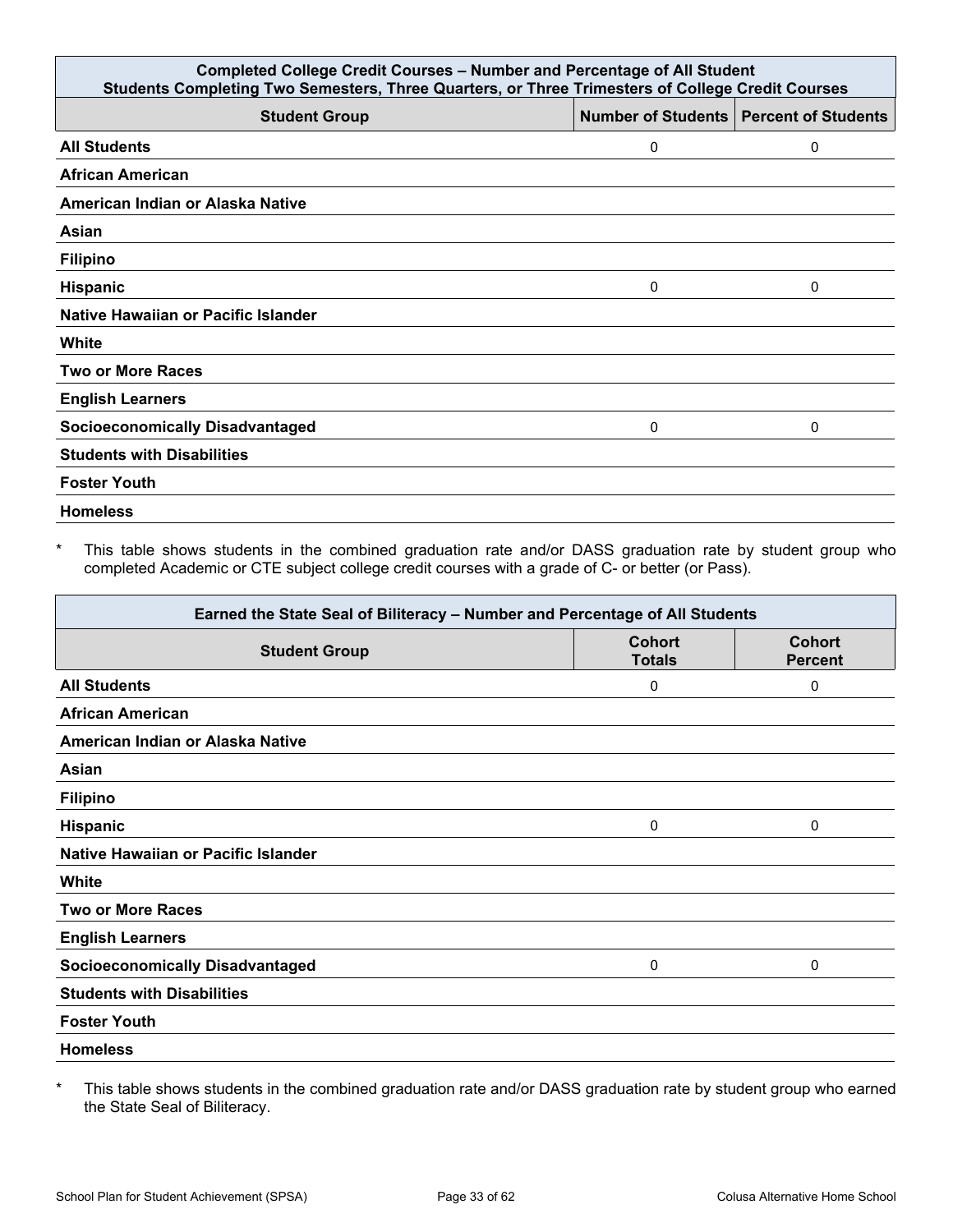#### **Conclusions based on this data:**

- **1.** Dashboard data is not available as a result of our small class sizes.
- **2.** Many of our home school students are not college bound straight from high school.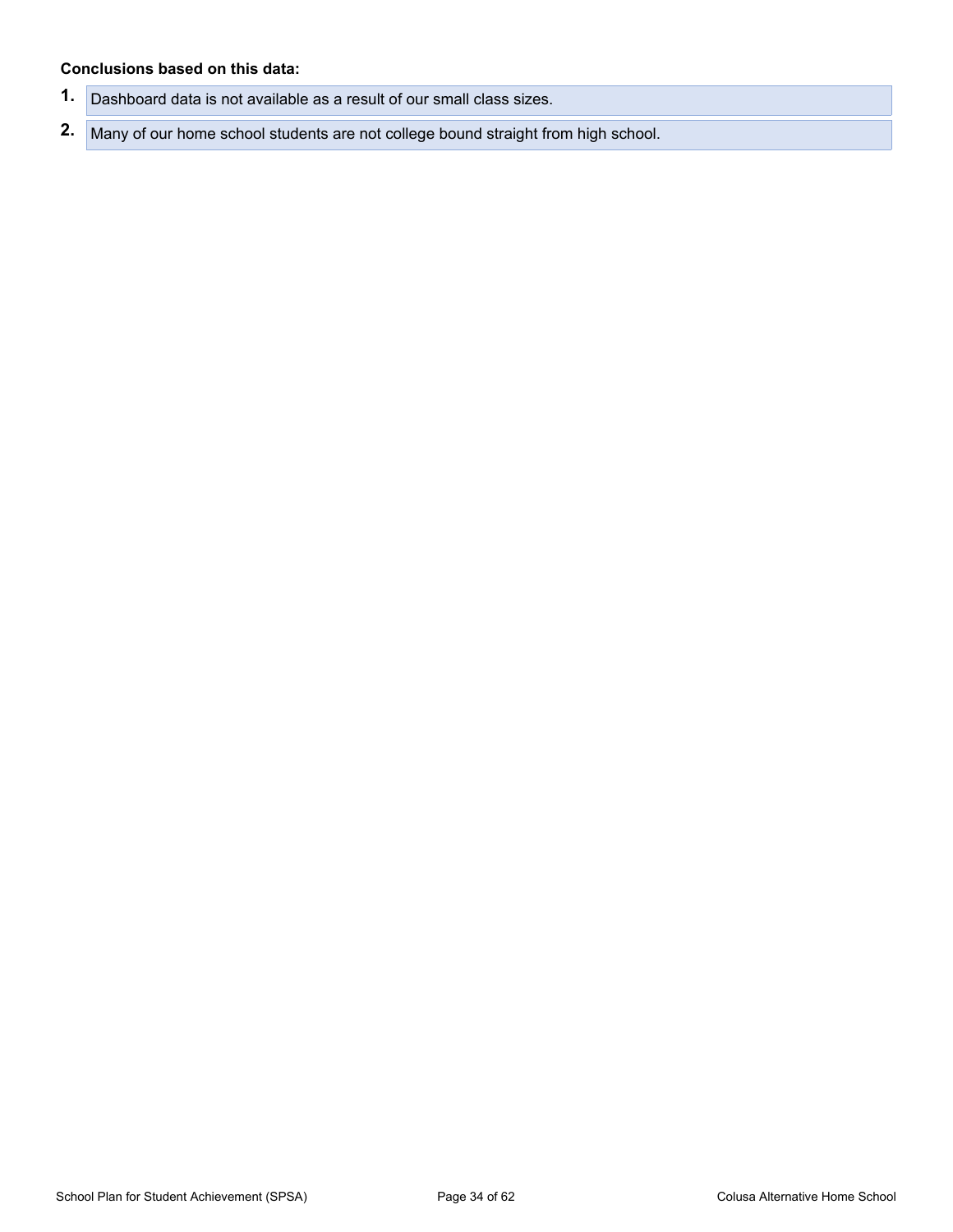### <span id="page-34-0"></span>**Academic Engagement Chronic Absenteeism**

Although both Senate Bill 98 and Assembly Bill 130 suspended the publication of state indicators on the 2020 and 2021 California School Dashboards, these bills also required the reporting of valid and reliable data that would have been included in these Dashboards.

To meet this requirement, CDE has made available the Enrollment, Graduation Rate Additional Report and the College/Career Measures Report data available. All other reports are not available for 2020 and 2021, thus the most recent data (2019 Fall) is provided here.

The performance levels are color-coded and range from lowest-to-highest performance in the following order:



This section provides number of student groups in each color.



This section provides information about the percentage of students in kindergarten through grade 8 who are absent 10 percent or more of the instructional days they were enrolled.

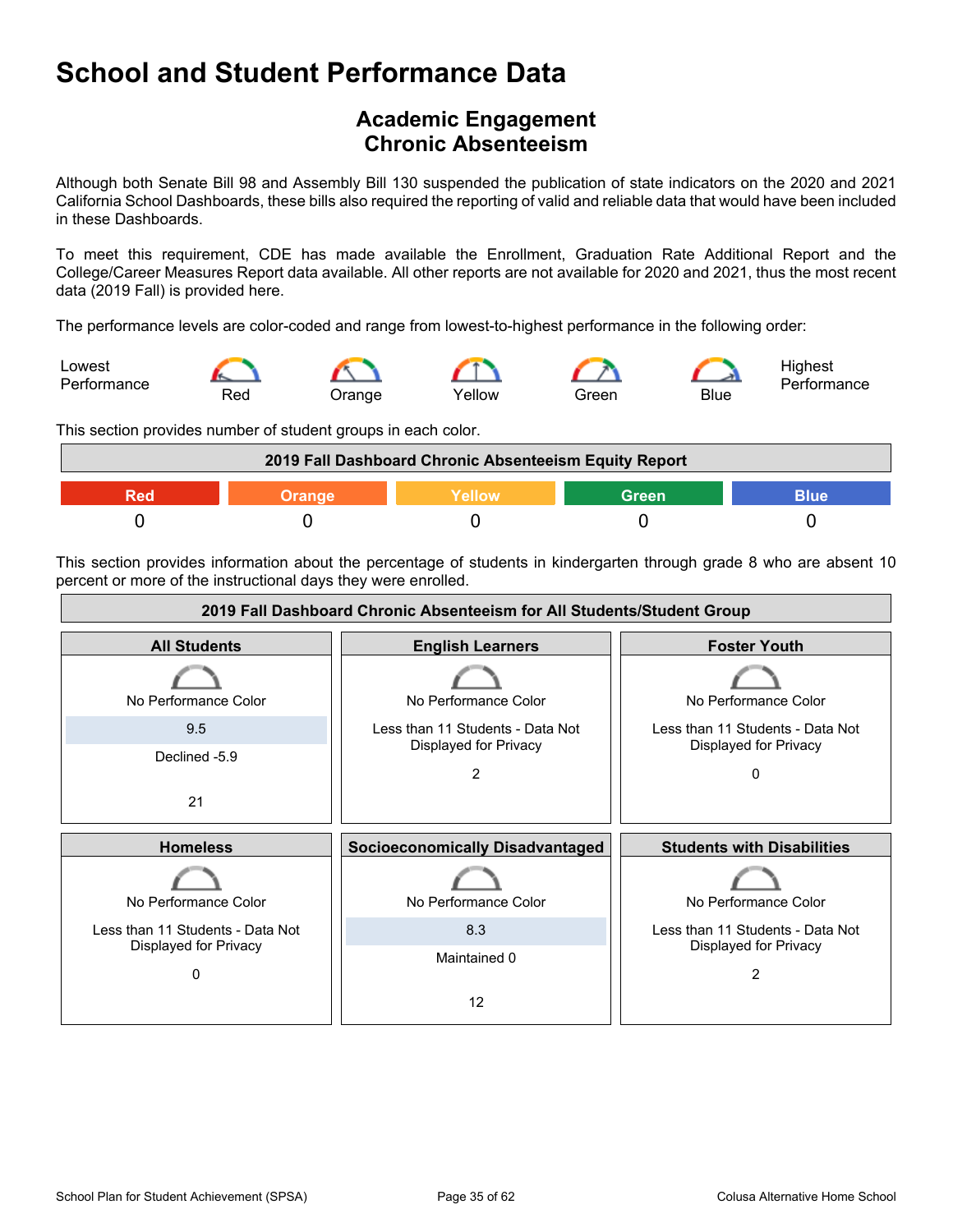

#### **Conclusions based on this data:**

- **1.** Regular attendance is critical in our Colusa Alternative Home School program.
- **2.** Students struggling with attendance receive a warning letter in hopes of improving attendance prior to changing the educational placement.
- **3.** The importance of consistent attendance is thoroughly discussed at the in-take meeting with parents/guardians and students to set the student up for success.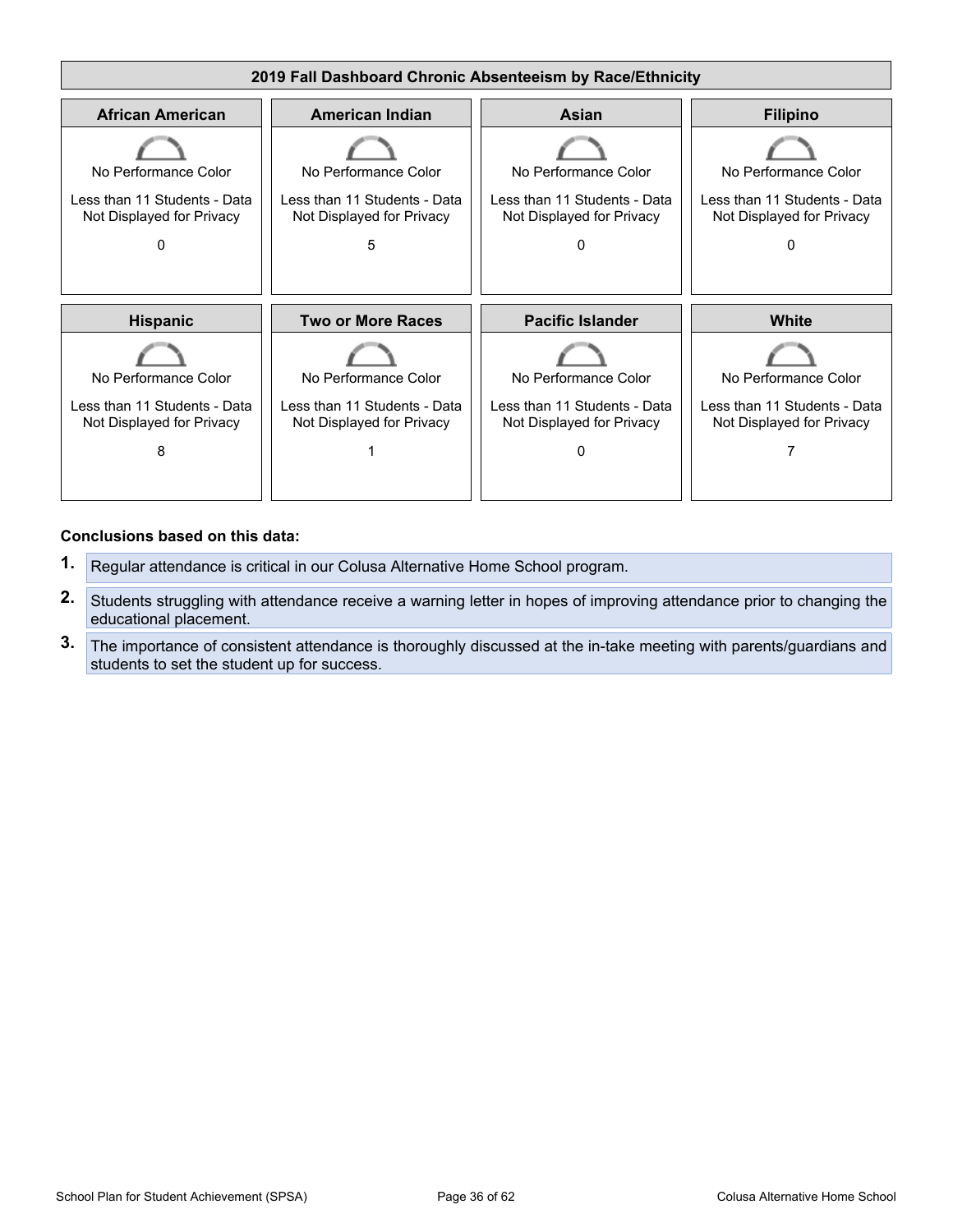### **Academic Engagement Graduation Rate Additional Report**

Although both Senate Bill 98 and Assembly Bill 130 suspended the publication of state indicators on the 2020 and 2021 California School Dashboards, these bills also required the reporting of valid and reliable data that would have been included in these Dashboards.

To meet this requirement, CDE has made available the Enrollment, Graduation Rate Additional Report and the College/Career Measures Report data available. All other reports are not available for 2020 and 2021.

| 2021 Graduation Rate by Student Group  |                                                                            |                                      |                                                    |                           |
|----------------------------------------|----------------------------------------------------------------------------|--------------------------------------|----------------------------------------------------|---------------------------|
| <b>Student Group</b>                   | <b>Number of</b><br><b>Students in</b><br>the<br><b>Graduation</b><br>Rate | <b>Number of</b><br><b>Graduates</b> | Number of<br><b>Fifth Year</b><br><b>Graduates</b> | <b>Graduation</b><br>Rate |
| <b>All Students</b>                    | 20                                                                         | 16                                   | 0                                                  | 80                        |
| <b>English Learners</b>                | 3                                                                          |                                      | 0                                                  |                           |
| <b>Foster Youth</b>                    |                                                                            |                                      |                                                    |                           |
| <b>Homeless</b>                        | $\overline{2}$                                                             |                                      | 0                                                  |                           |
| <b>Socioeconomically Disadvantaged</b> | 14                                                                         | 11                                   | 0                                                  | 78.6                      |
| <b>Students with Disabilities</b>      | 3                                                                          |                                      | 0                                                  |                           |
| <b>African American</b>                |                                                                            |                                      |                                                    |                           |
| American Indian or Alaska Native       | 3                                                                          |                                      | 0                                                  |                           |
| Asian                                  |                                                                            |                                      |                                                    |                           |
| <b>Filipino</b>                        |                                                                            |                                      |                                                    |                           |
| <b>Hispanic</b>                        | 11                                                                         | 9                                    | 0                                                  | 81.8                      |
| Native Hawaiian or Pacific Islander    |                                                                            |                                      |                                                    |                           |
| White                                  | 6                                                                          |                                      | 0                                                  |                           |
| <b>Two or More Races</b>               |                                                                            |                                      |                                                    |                           |

#### **Conclusions based on this data:**

- **1.** Our program services particular families who desire an alternative educational approach, and we meet with all parents/guardians and students interested in the program to hear their request.
- **2.** Enrollment of our seniors fluctuates year to year. Students who desire to graduate from our Colusa Alternative Home School program find great success.
- **3.** Our home school staff works actively with our technology department in order for our dashboard to accurately reflect.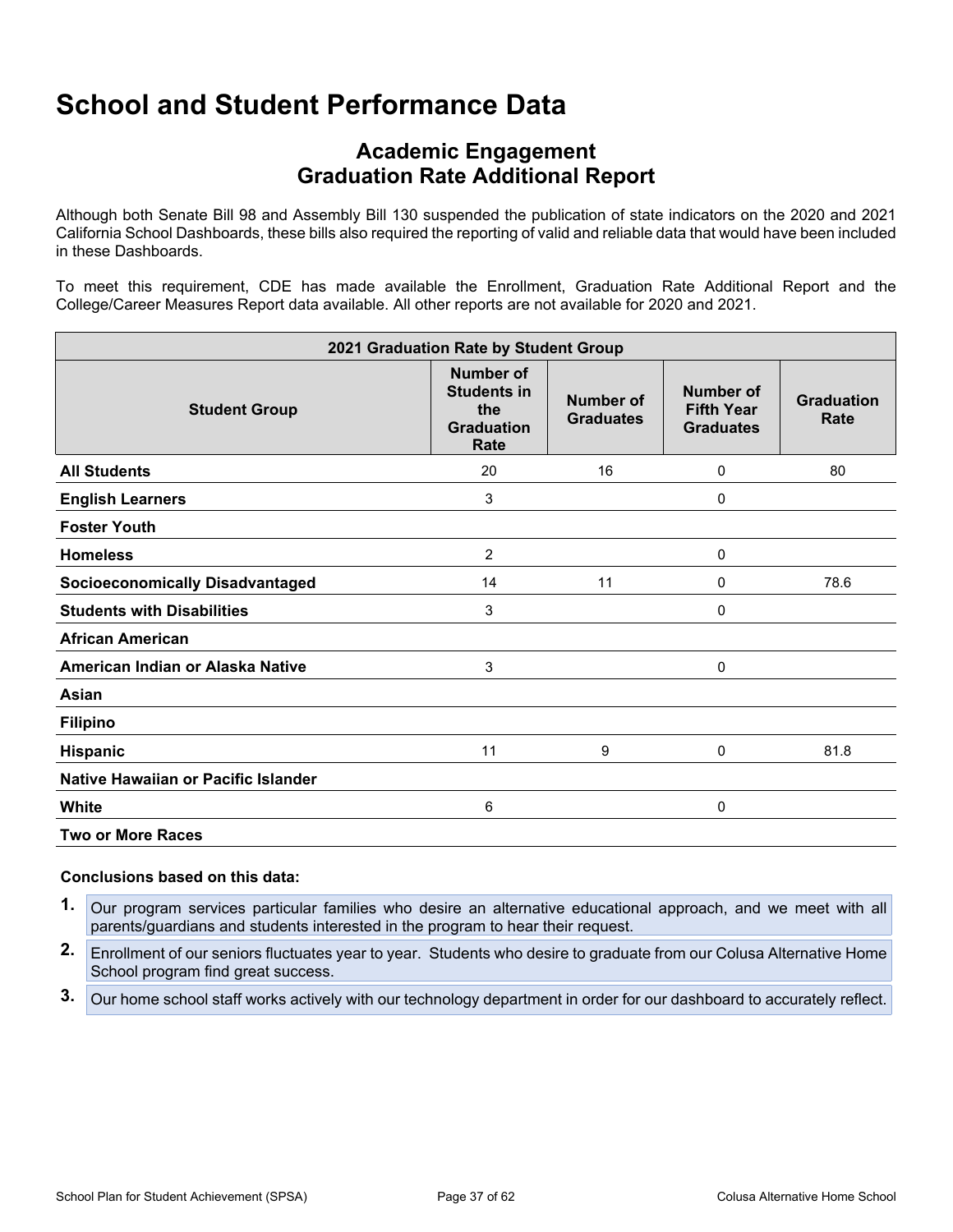### <span id="page-37-0"></span>**Conditions & Climate Suspension Rate**

Although both Senate Bill 98 and Assembly Bill 130 suspended the publication of state indicators on the 2020 and 2021 California School Dashboards, these bills also required the reporting of valid and reliable data that would have been included in these Dashboards.

To meet this requirement, CDE has made available the Enrollment, Graduation Rate Additional Report and the College/Career Measures Report data available. All other reports are not available for 2020 and 2021, thus the most recent data (2019 Fall) is provided here.

The performance levels are color-coded and range from lowest-to-highest performance in the following order:



This section provides number of student groups in each color.



This section provides information about the percentage of students in kindergarten through grade 12 who have been suspended at least once in a given school year. Students who are suspended multiple times are only counted once.

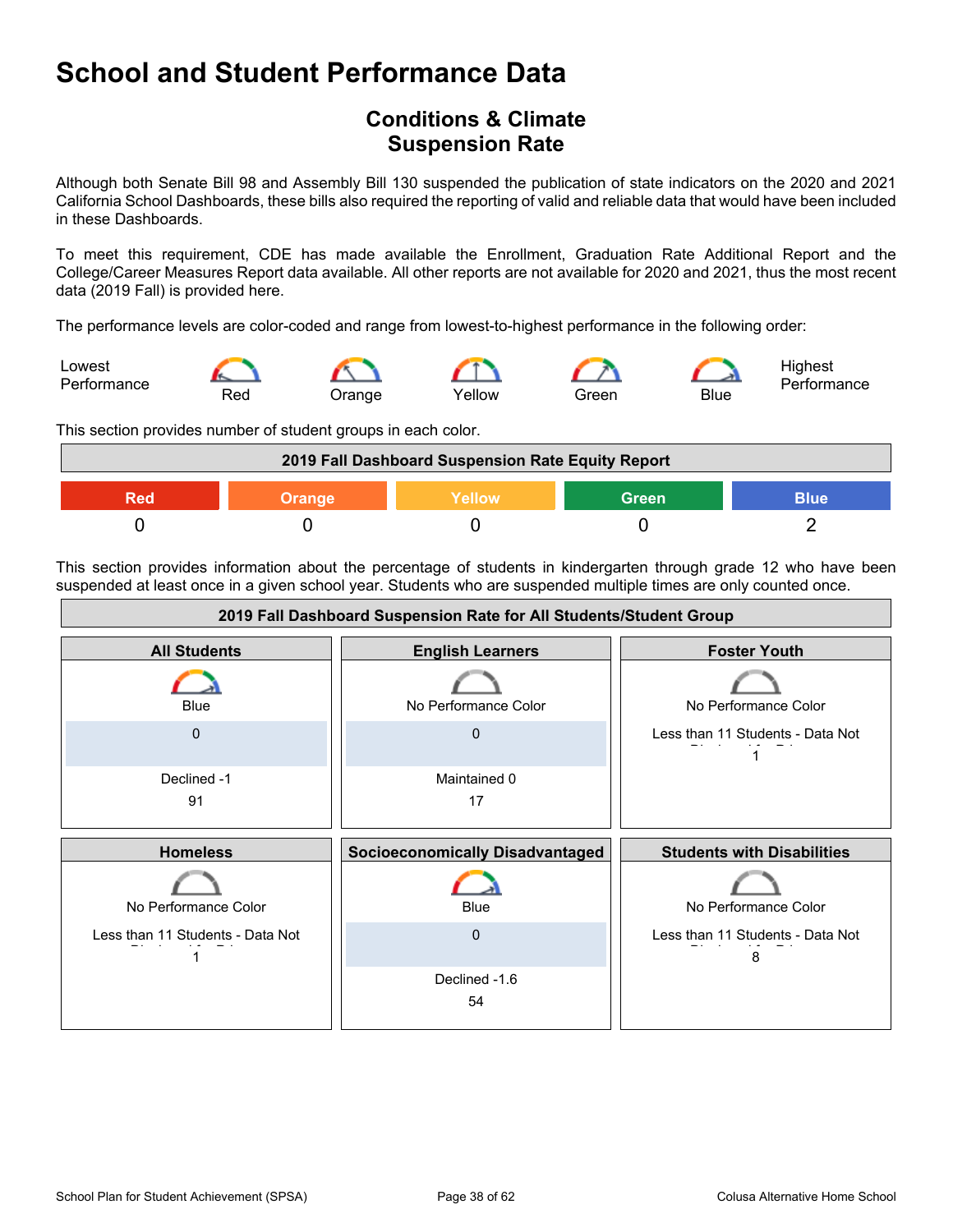| 2019 Fall Dashboard Suspension Rate by Race/Ethnicity |                                                |                         |                      |
|-------------------------------------------------------|------------------------------------------------|-------------------------|----------------------|
| <b>African American</b>                               | <b>American Indian</b>                         | Asian                   | <b>Filipino</b>      |
|                                                       | No Performance Color                           |                         |                      |
|                                                       | 0                                              |                         |                      |
|                                                       | Maintained 0<br>13                             |                         |                      |
| Hispanic                                              | <b>Two or More Races</b>                       | <b>Pacific Islander</b> | White                |
| <b>Blue</b>                                           | No Performance Color                           |                         | No Performance Color |
| $\mathbf 0$                                           | Less than 11 Students - Data<br>$\overline{2}$ |                         | $\mathbf{0}$         |
| Maintained 0<br>49                                    |                                                |                         | Declined -2.9<br>27  |

This section provides a view of the percentage of students who were suspended.

| 2019 Fall Dashboard Suspension Rate by Year |  |  |  |
|---------------------------------------------|--|--|--|
| 2017<br>2018<br>2019                        |  |  |  |
|                                             |  |  |  |

#### **Conclusions based on this data:**

- **1.** Incidents resulting in suspension are extremely rare in our home school program.
- **2.** Many home school students elect to be student teachers at Burchfield Primary School and Egling Middle School, and we have had wonderful experiences with our students interactions.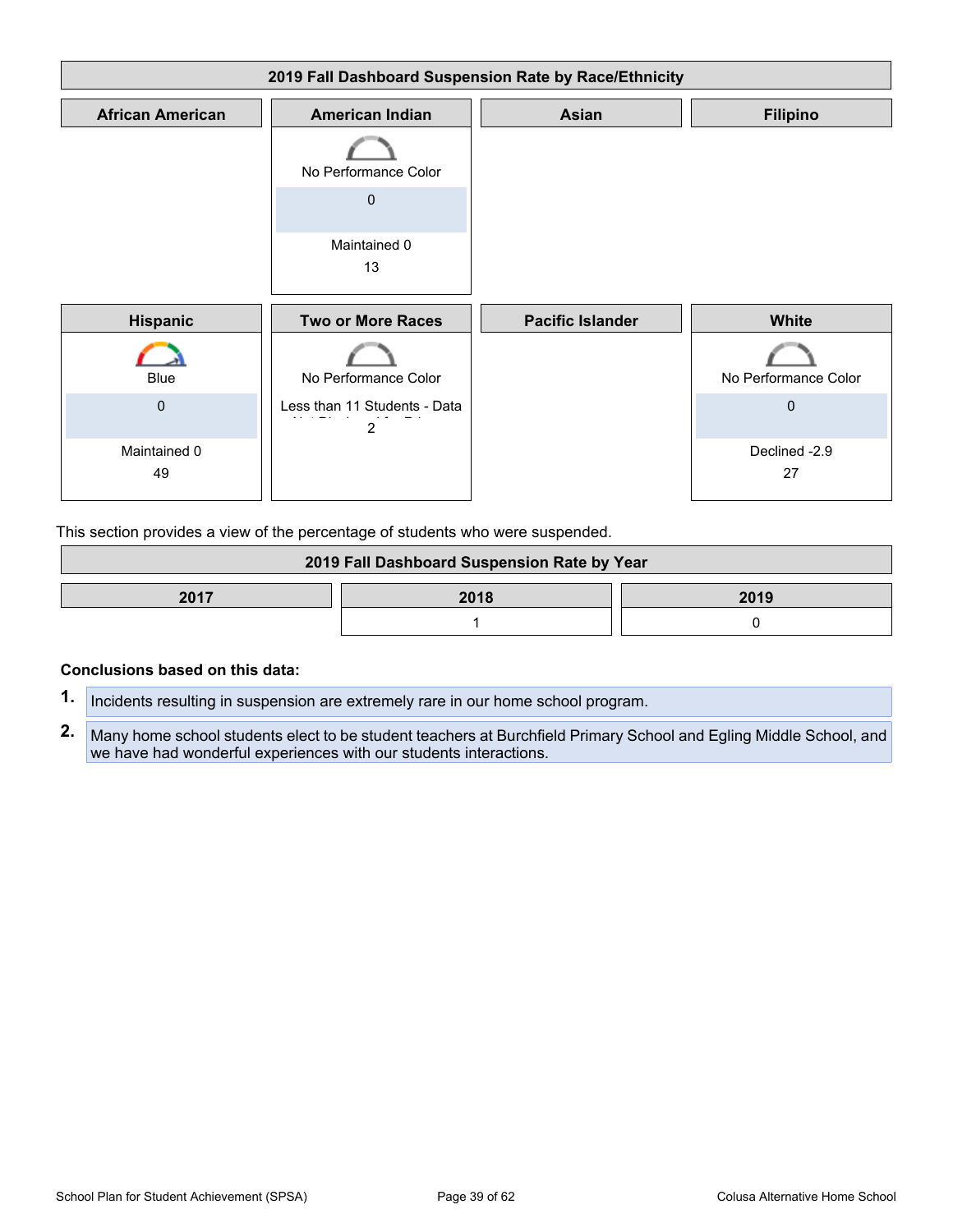## <span id="page-39-0"></span>**Goals, Strategies, & Proposed Expenditures**

Complete a copy of the following table for each of the school's goals. Duplicate the table as needed.

### **Goal Subject**

Improve atmosphere in our school and improve communication between home and school.

### **LEA/LCAP Goal**

Improve atmosphere in our school and improve communication between home and school.

## <span id="page-39-1"></span>**Goal 1**

Improve atmosphere in our school and improve communication between home and school. Parents need to have training to access student grades, data and testing results in Illuminate, and information in our student information systems, Infinite Campus. Parent communication in English and Spanish must consistently occur to keep our parents informed on the important information and events taking place at Colusa Alternative Home School. Teacher will utilizes the services of our bilingual liaison to translate course syllabus and other important documents. Parental involvement is a key element of our home school program, so it will always remain an area of focus even though our staff is exceptional at communication between school and home.

### **Identified Need**

It is also critical to maintain strong communication with EMS and CHS for students involved in our hybrid program.

### **Annual Measurable Outcomes**

| Metric/Indicator            | Baseline/Actual Outcome      | <b>Expected Outcome</b>      |
|-----------------------------|------------------------------|------------------------------|
| Engagement Surveys & Parent | Increased Attendance & Email | Ongoing Increased Attendance |
| Feedback                    | Communication                | & Email Communication        |

Complete a copy of the Strategy/Activity table for each of the school's strategies/activities. Duplicate the table, including Proposed Expenditures, as needed.

### **Strategy/Activity 1**

#### **Students to be Served by this Strategy/Activity**

(Identify either All Students or one or more specific student groups)

#### Strategy/Activity

Home school teachers will give the surveys to all students.

#### **Proposed Expenditures for this Strategy/Activity**

List the amount(s) and funding source(s) for the proposed expenditures. Specify the funding source(s) using one or more of the following: LCFF, Federal (if Federal identify the Title and Part, as applicable), Other State, and/or Local.

Amount(s) Source(s)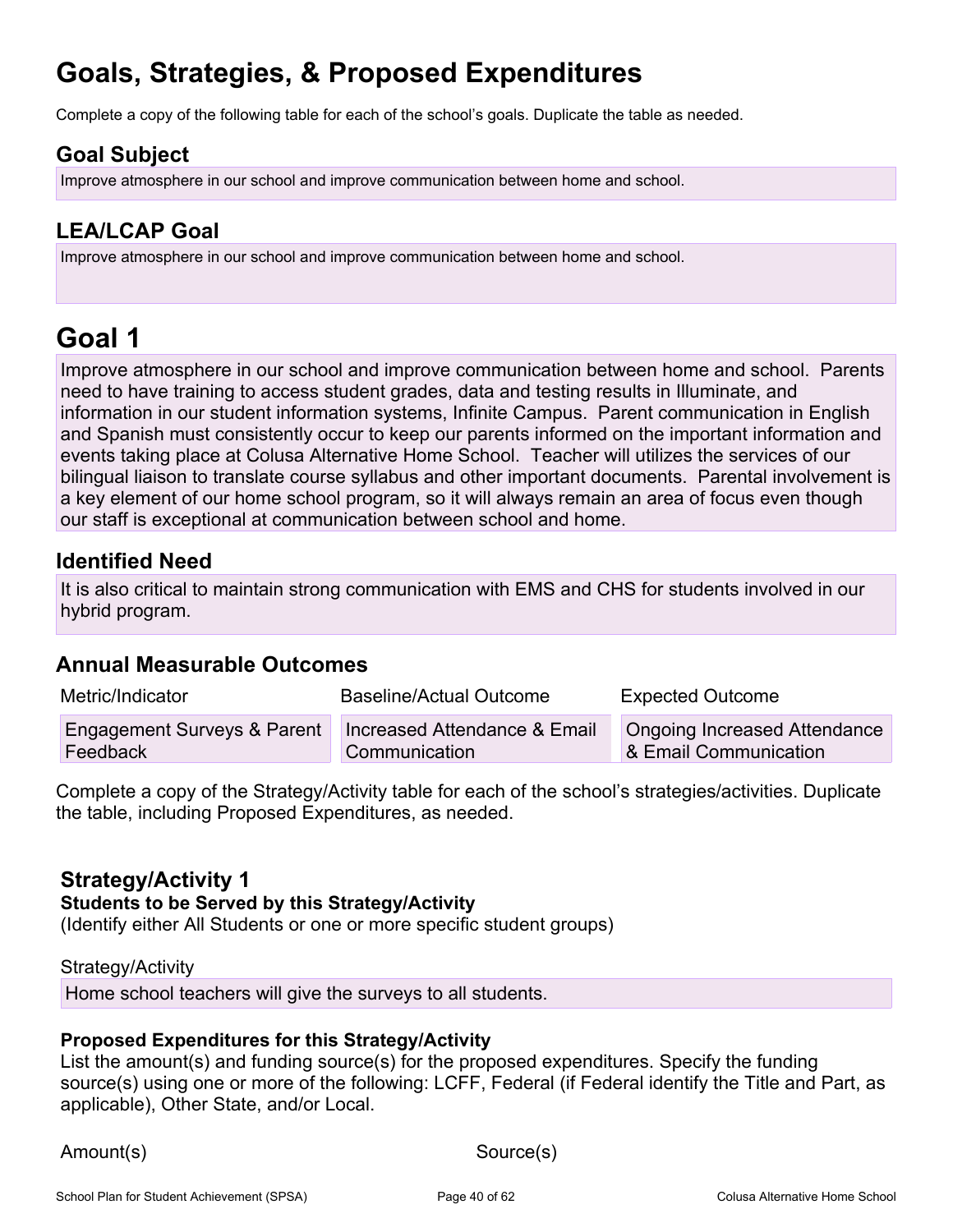### **Strategy/Activity 2**

#### **Students to be Served by this Strategy/Activity**

(Identify either All Students or one or more specific student groups)

#### Strategy/Activity

0

Home school principal will send surveys to all parents.

#### **Proposed Expenditures for this Strategy/Activity**

List the amount(s) and funding source(s) for the proposed expenditures. Specify the funding source(s) using one or more of the following: LCFF, Federal (if Federal identify the Title and Part, as applicable), Other State, and/or Local.

| Amount(s)   | Source(s) |
|-------------|-----------|
| $\mathbf 0$ |           |
|             |           |

### **Strategy/Activity 3**

#### **Students to be Served by this Strategy/Activity**

(Identify either All Students or one or more specific student groups)

Strategy/Activity

The teachers and principal will evaluate data received from surveys.

#### **Proposed Expenditures for this Strategy/Activity**

List the amount(s) and funding source(s) for the proposed expenditures. Specify the funding source(s) using one or more of the following: LCFF, Federal (if Federal identify the Title and Part, as applicable), Other State, and/or Local.

| Amount(s) | Source(s) |
|-----------|-----------|
| 0         |           |
|           |           |

## **Annual Review**

### **SPSA Year Reviewed: 2020-21**

Respond to the following prompts relative to this goal. If the school is in the first year of implementing the goal, an analysis is not required and this section may be deleted.

## **ANALYSIS**

Describe the overall implementation of the strategies/activities and the overall effectiveness of the strategies/activities to achieve the articulated goal.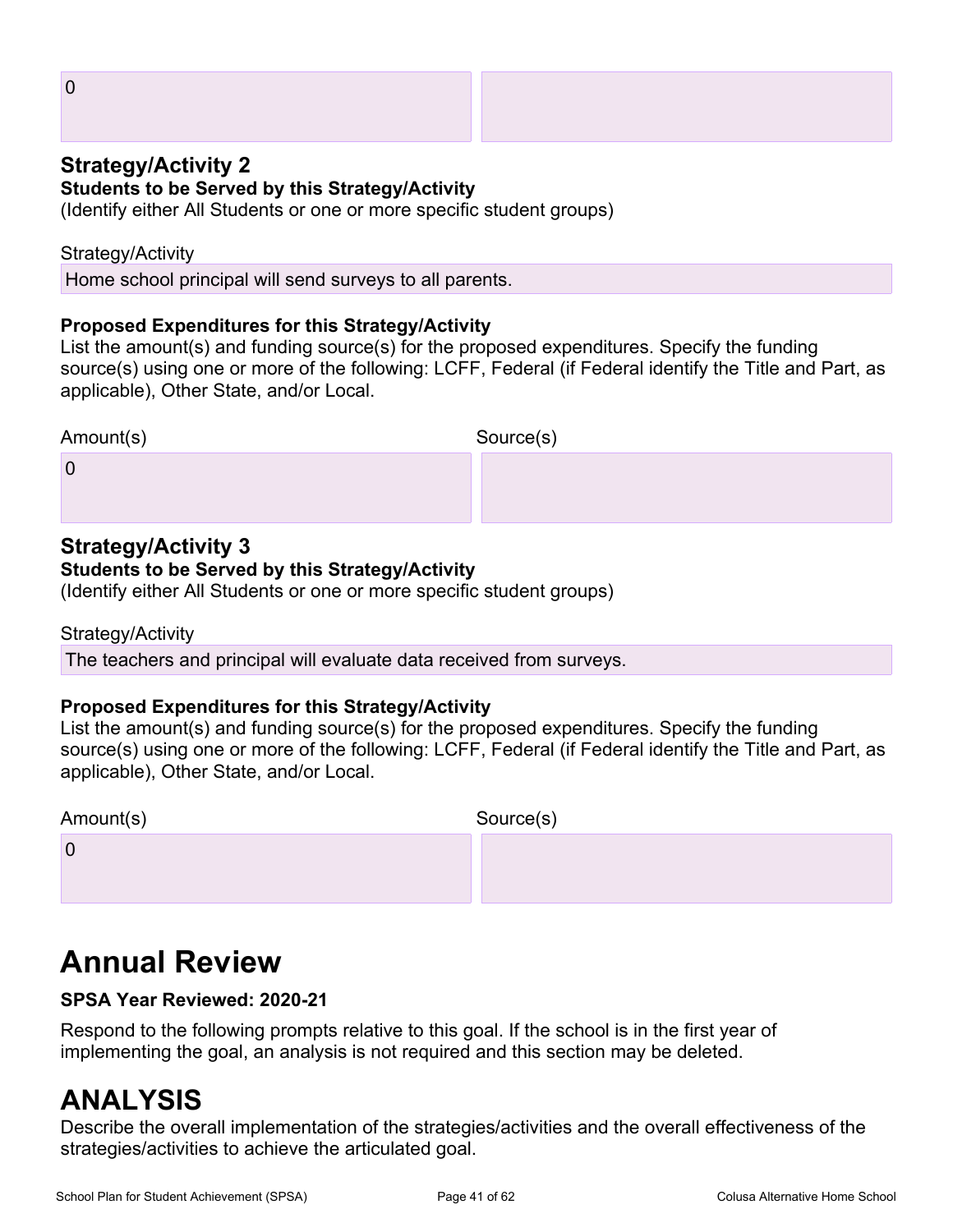Increased efforts of communication positively impacted our hybrid students more than any other population. The students felt more connected and prepared for various elements at the traditional school site.

Briefly describe any major differences between the intended implementation and/or the budgeted expenditures to implement the strategies/activities to meet the articulated goal.

There are no differences to our implementation than previously planned.

Describe any changes that will be made to this goal, the annual outcomes, metrics, or strategies/activities to achieve this goal as a result of this analysis. Identify where those changes can be found in the SPSA.

There are no changes will be made at this time.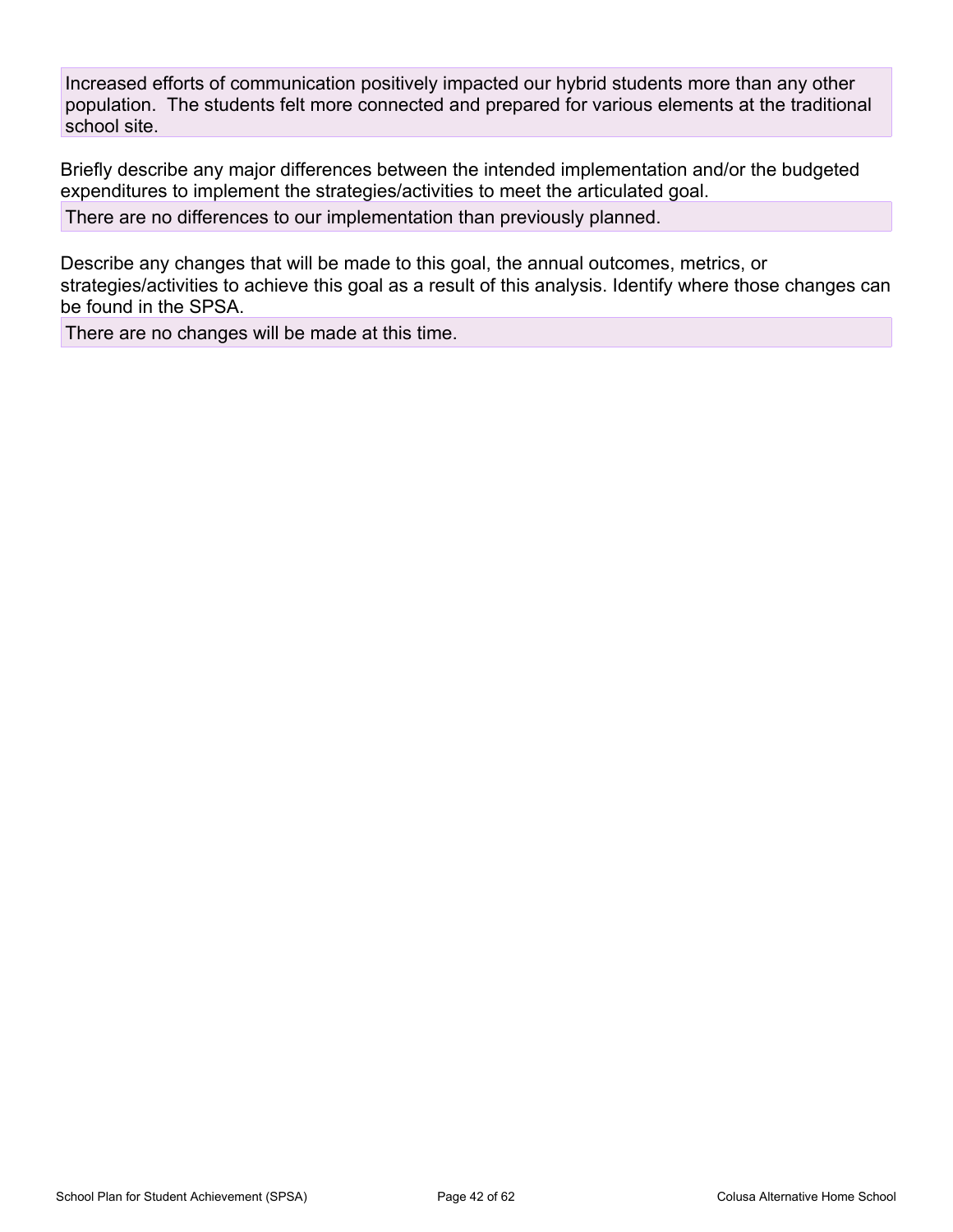## **Goals, Strategies, & Proposed Expenditures**

Complete a copy of the following table for each of the school's goals. Duplicate the table as needed.

### **Goal Subject**

Improve atmosphere in our school and improve communication between home and school.

### **LEA/LCAP Goal**

Improve atmosphere in our school and improve communication between home and school.

## <span id="page-42-0"></span>**Goal 2**

All home school students from 9-12 grade will meet multiple times with the high school counselor in order to give the students more information and knowledge when it comes to after school options if enrolled in our hybrid program.

### **Identified Need**

Full time home school students must present plans after graduation during their senior project speech to be proactive in goal setting and future planning.

### **Annual Measurable Outcomes**

| Metric/Indicator                       | Baseline/Actual Outcome      | <b>Expected Outcome</b>             |
|----------------------------------------|------------------------------|-------------------------------------|
| <b>Engagement Surveys &amp; Parent</b> | Increased Attendance & Email | <b>Ongoing Increased Attendance</b> |
| Feedback                               | Communication                | & Email Communication               |

Complete a copy of the Strategy/Activity table for each of the school's strategies/activities. Duplicate the table, including Proposed Expenditures, as needed.

### **Strategy/Activity 1**

#### **Students to be Served by this Strategy/Activity**

(Identify either All Students or one or more specific student groups)

#### Strategy/Activity

The counselor will meet multiple times with each home school student in grades 9-12. Increased counseling services for grades K-8 with a counselor specifically set to service our home school students.

#### **Proposed Expenditures for this Strategy/Activity**

List the amount(s) and funding source(s) for the proposed expenditures. Specify the funding source(s) using one or more of the following: LCFF, Federal (if Federal identify the Title and Part, as applicable), Other State, and/or Local.

| Amount(s)      | Source(s) |
|----------------|-----------|
| $\overline{0}$ |           |
|                |           |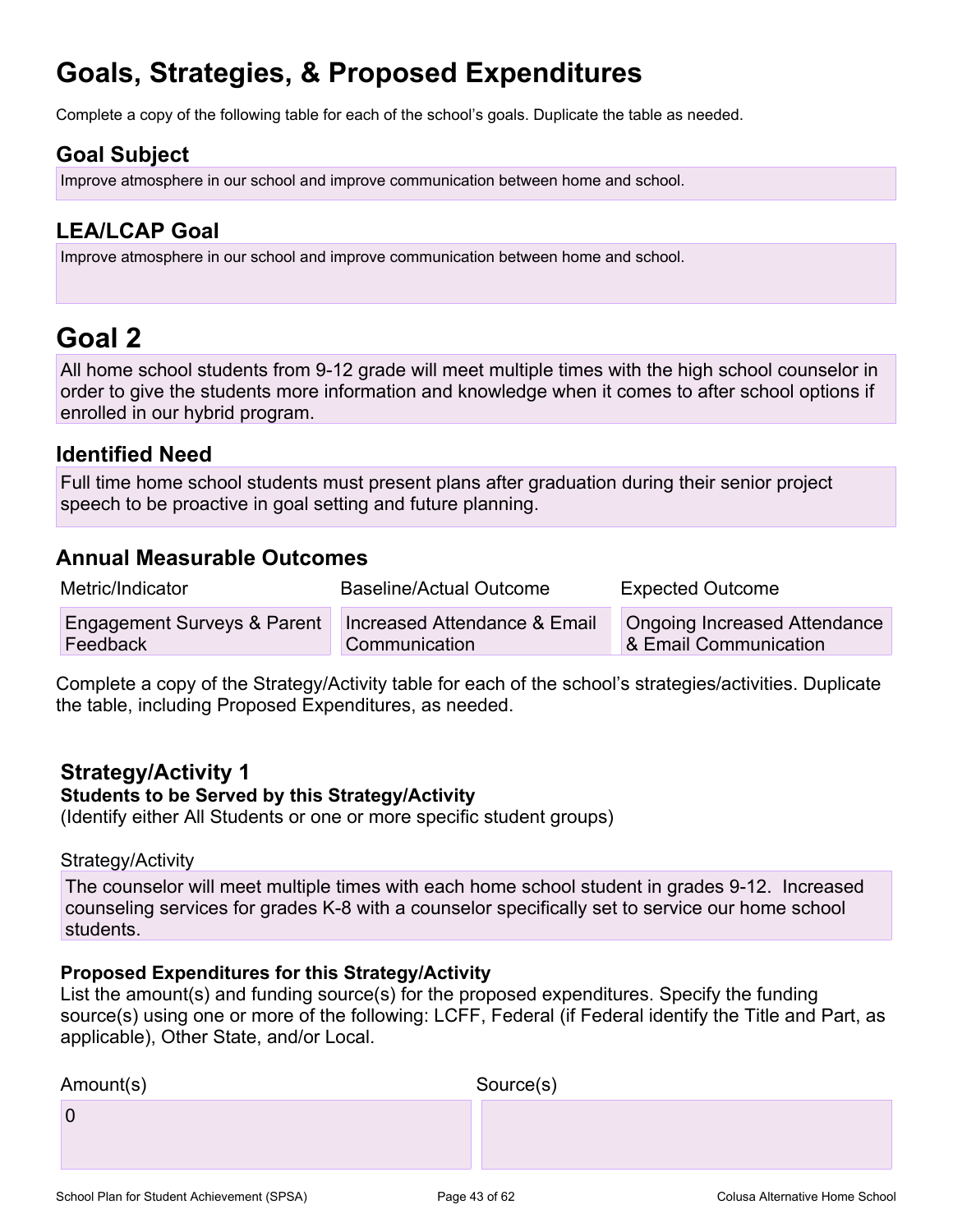### **Strategy/Activity 2 Students to be Served by this Strategy/Activity**

(Identify either All Students or one or more specific student groups)

#### Strategy/Activity

A survey will be given and analyzed at the end of each school year to determine the success of meeting with high school counselor.

#### **Proposed Expenditures for this Strategy/Activity**

List the amount(s) and funding source(s) for the proposed expenditures. Specify the funding source(s) using one or more of the following: LCFF, Federal (if Federal identify the Title and Part, as applicable), Other State, and/or Local.

Amount(s) Source(s)

0

**Annual Review**

### **SPSA Year Reviewed: 2020-21**

Respond to the following prompts relative to this goal. If the school is in the first year of implementing the goal, an analysis is not required and this section may be deleted.

## **ANALYSIS**

Describe the overall implementation of the strategies/activities and the overall effectiveness of the strategies/activities to achieve the articulated goal.

Parents continue to be very complimentary of the communication and involvement of this program. The variety of curriculum provides parents and students with interactive ways to learn individualized according to the student. Students highly utilize the tutoring opportunities teachers offer for additional support.

Briefly describe any major differences between the intended implementation and/or the budgeted expenditures to implement the strategies/activities to meet the articulated goal.

The focus has remained without modifications.

Describe any changes that will be made to this goal, the annual outcomes, metrics, or strategies/activities to achieve this goal as a result of this analysis. Identify where those changes can be found in the SPSA.

N/A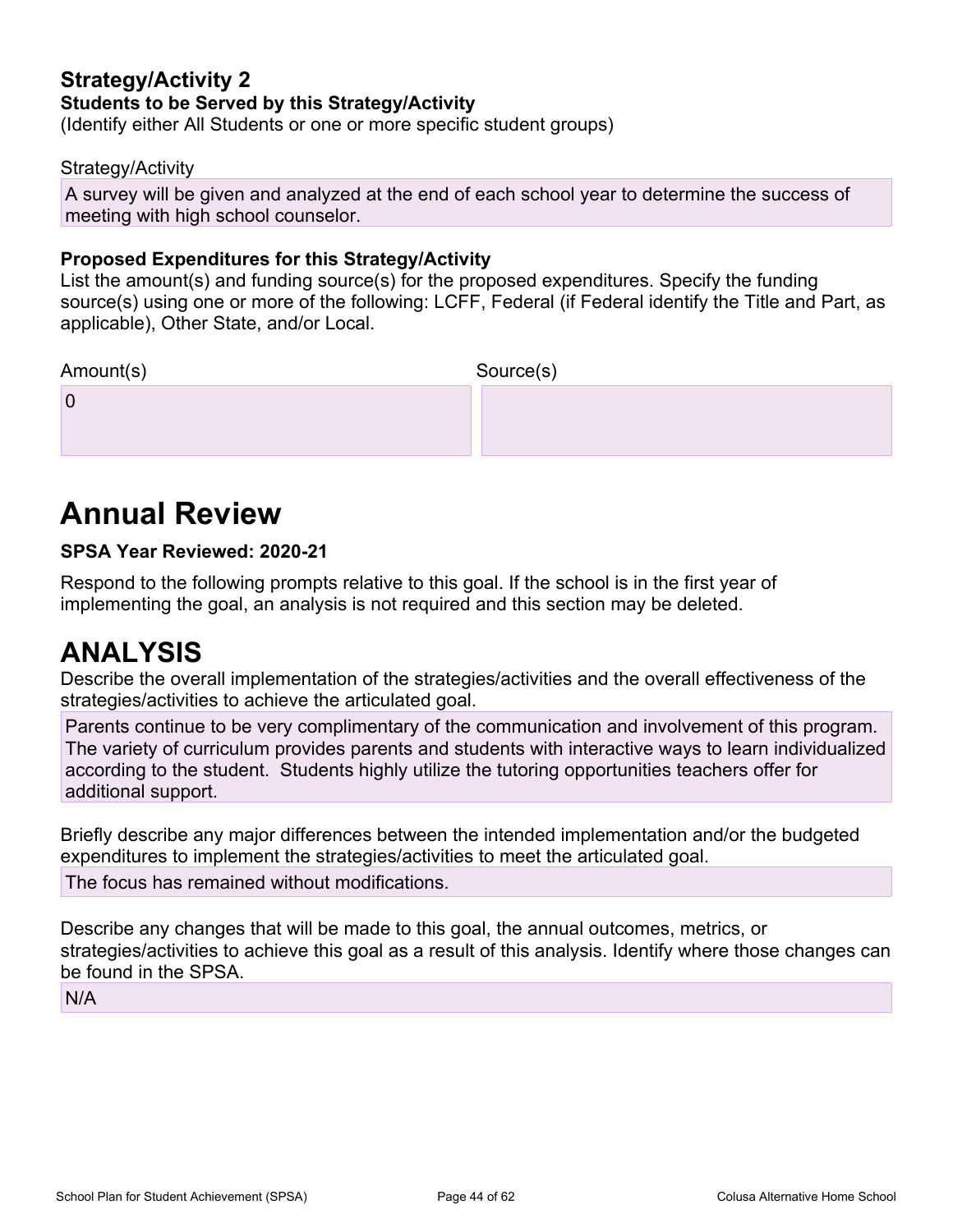## **Goals, Strategies, & Proposed Expenditures**

Complete a copy of the following table for each of the school's goals. Duplicate the table as needed.

### **Goal Subject**

Increase variety of curriculum offerings.

### **LEA/LCAP Goal**

Incorporation and inclusion in CUSD adoption processes to further expand our course offerings and curriculum.

## <span id="page-44-0"></span>**Goal 3**

Increase the variety of curriculum offered in our home school program by joining adoption processes and review of new curriculum.

### **Identified Need**

Communication with BPS, EMS and CHS is necessary in order to be current in textbooks used at the other sites to keep curriculum as closely aligned for our students.

### **Annual Measurable Outcomes**

| Metric/Indicator             | Baseline/Actual Outcome    | <b>Expected Outcome</b>                               |
|------------------------------|----------------------------|-------------------------------------------------------|
| Purchasing of New Curriculum | Increased Course Offerings | Increased Interest in Current<br>and Relevant Courses |

Complete a copy of the Strategy/Activity table for each of the school's strategies/activities. Duplicate the table, including Proposed Expenditures, as needed.

### **Strategy/Activity 1 Students to be Served by this Strategy/Activity**

(Identify either All Students or one or more specific student groups)

#### Strategy/Activity

Teachers and the principal will review curriculum and include home school needs when approving and ordering materials.

### **Proposed Expenditures for this Strategy/Activity**

List the amount(s) and funding source(s) for the proposed expenditures. Specify the funding source(s) using one or more of the following: LCFF, Federal (if Federal identify the Title and Part, as applicable), Other State, and/or Local.

| Amount(s)      | Source(s) |
|----------------|-----------|
| $\overline{0}$ |           |
|                |           |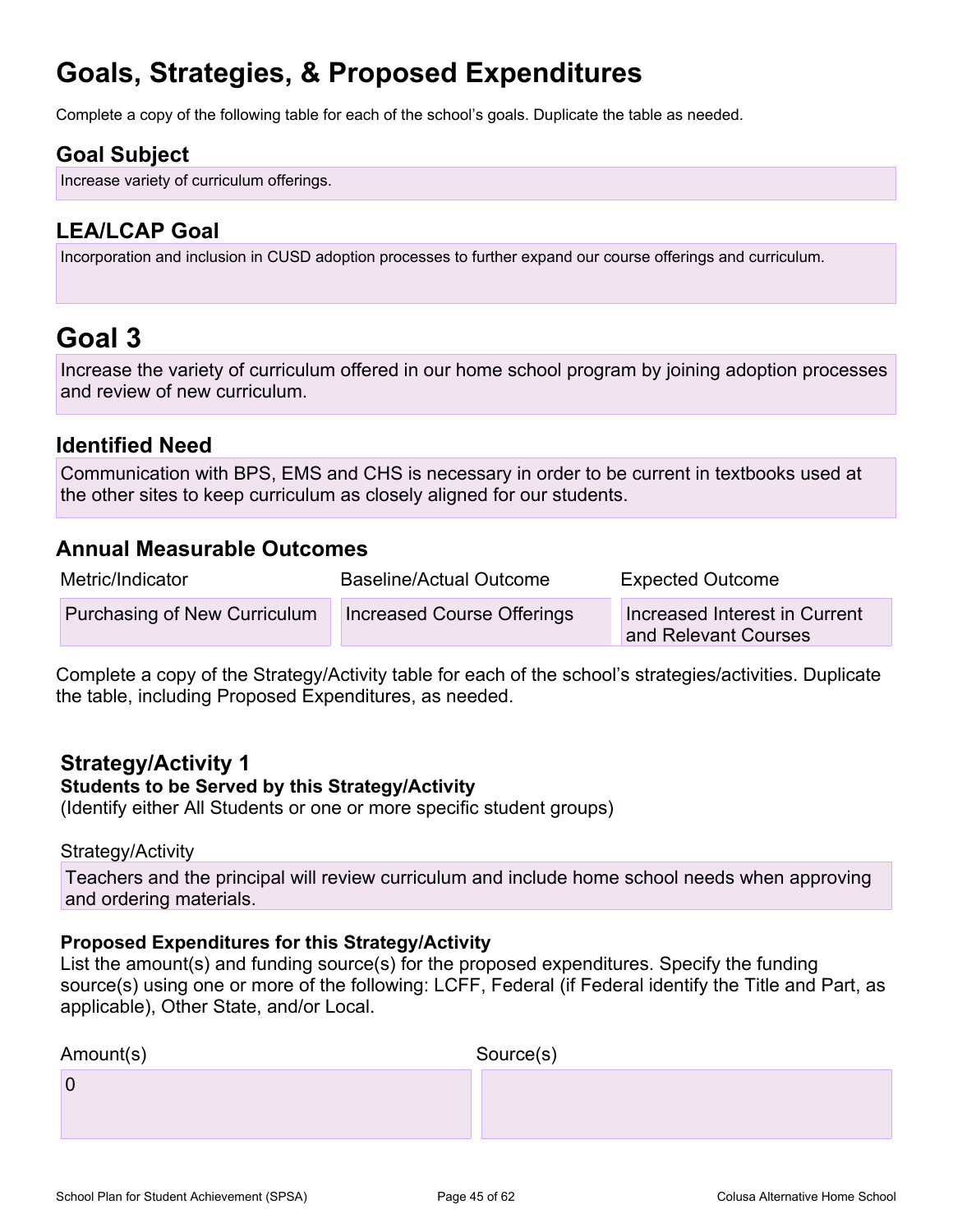### **Strategy/Activity 2 Students to be Served by this Strategy/Activity**

(Identify either All Students or one or more specific student groups)

Strategy/Activity

#### **Proposed Expenditures for this Strategy/Activity**

List the amount(s) and funding source(s) for the proposed expenditures. Specify the funding source(s) using one or more of the following: LCFF, Federal (if Federal identify the Title and Part, as applicable), Other State, and/or Local.

0

## **Annual Review**

#### **SPSA Year Reviewed: 2020-21**

Respond to the following prompts relative to this goal. If the school is in the first year of implementing the goal, an analysis is not required and this section may be deleted.

## **ANALYSIS**

Describe the overall implementation of the strategies/activities and the overall effectiveness of the strategies/activities to achieve the articulated goal.

Curriculum is now discussed at principal meetings to be sure to thoroughly include our home school program.

Briefly describe any major differences between the intended implementation and/or the budgeted expenditures to implement the strategies/activities to meet the articulated goal.

This process was started in the spring of 2019. It has been a positive step for our program in providing a wide variety of curriculum options to our families.

Describe any changes that will be made to this goal, the annual outcomes, metrics, or strategies/activities to achieve this goal as a result of this analysis. Identify where those changes can be found in the SPSA.

The process will be reviewed at our home school staff meetings as well as our principal meetings to make sure it is the best approach.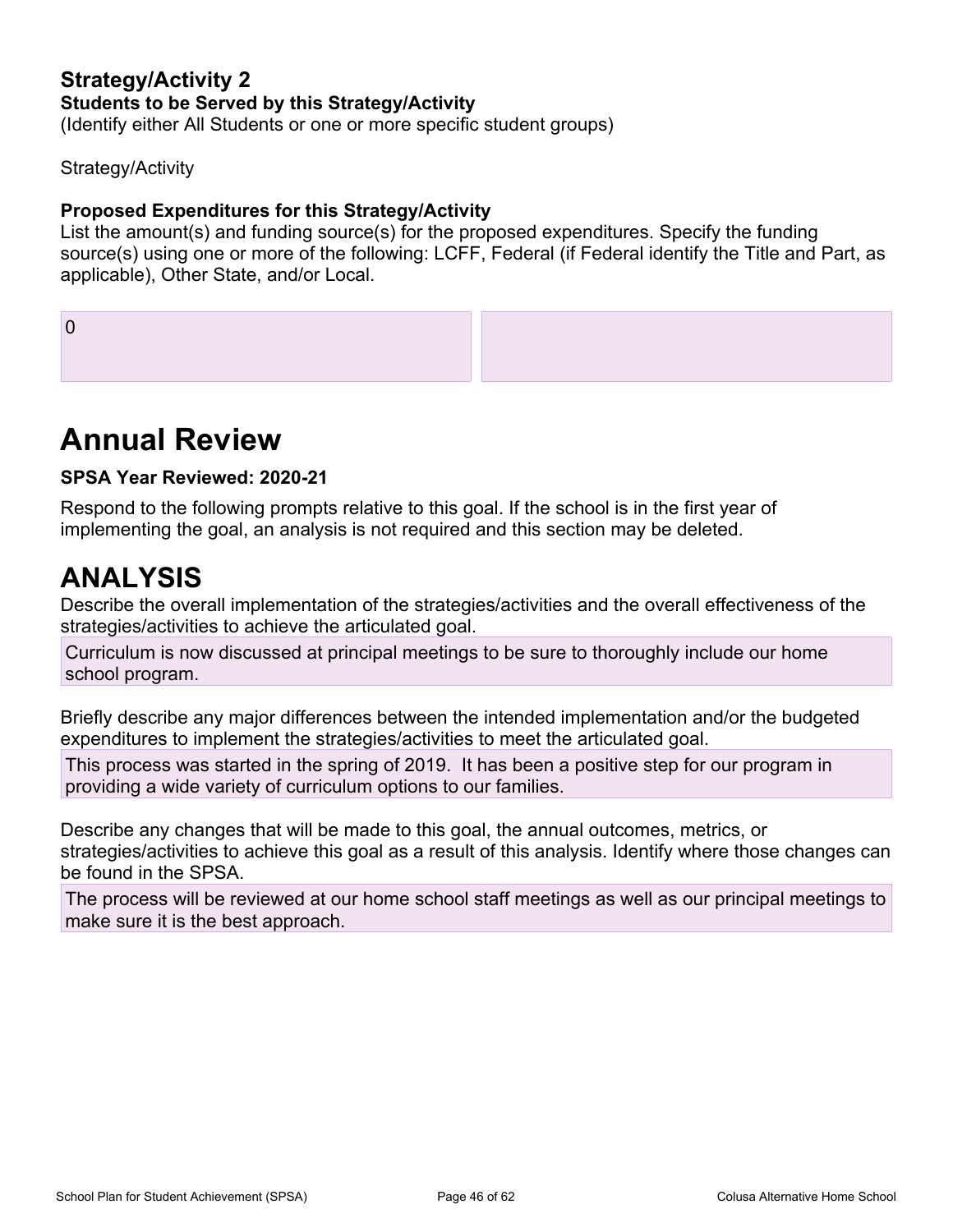## <span id="page-46-0"></span>**Budget Summary**

Complete the table below. Schools may include additional information. Adjust the table as needed. The Budget Summary is required for schools funded through the ConApp, and/or that receive funds from the LEA for Comprehensive Support and Improvement (CSI).

### <span id="page-46-1"></span>**Budget Summary**

| <b>Description</b>                                                      | Amount |
|-------------------------------------------------------------------------|--------|
| Total Funds Provided to the School Through the Consolidated Application | \$     |
| Total Federal Funds Provided to the School from the LEA for CSI         | \$     |
| Total Funds Budgeted for Strategies to Meet the Goals in the SPSA       | \$0.00 |

### <span id="page-46-2"></span>**Other Federal, State, and Local Funds**

List the additional Federal programs that the school is including in the schoolwide program. Adjust the table as needed. If the school is not operating a Title I schoolwide program this section is not applicable and may be deleted.

| <b>Federal Programs</b> | <b>Allocation (\$)</b> |
|-------------------------|------------------------|
|                         |                        |

Subtotal of additional federal funds included for this school: \$

List the State and local programs that the school is including in the schoolwide program. Duplicate the table as needed.

| <b>State or Local Programs</b> | <b>Allocation (\$)</b> |
|--------------------------------|------------------------|
|                                | \$0.00                 |

Subtotal of state or local funds included for this school: \$0.00

Total of federal, state, and/or local funds for this school: \$0.00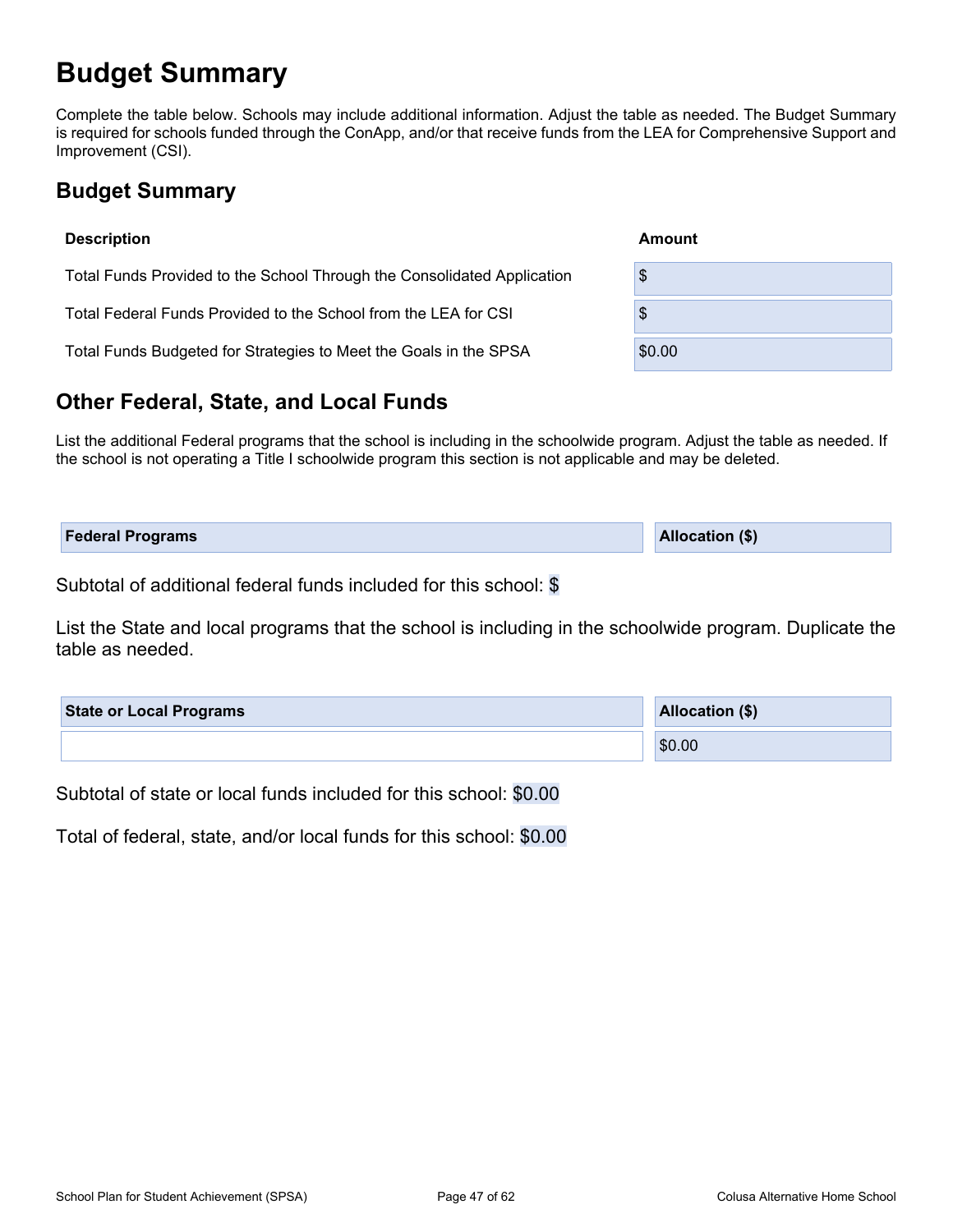## <span id="page-47-0"></span>**Budgeted Funds and Expenditures in this Plan**

The tables below are provided to help the school track expenditures as they relate to funds budgeted to the school.

### <span id="page-47-1"></span>**Funds Budgeted to the School by Funding Source**

<span id="page-47-5"></span><span id="page-47-4"></span><span id="page-47-3"></span><span id="page-47-2"></span>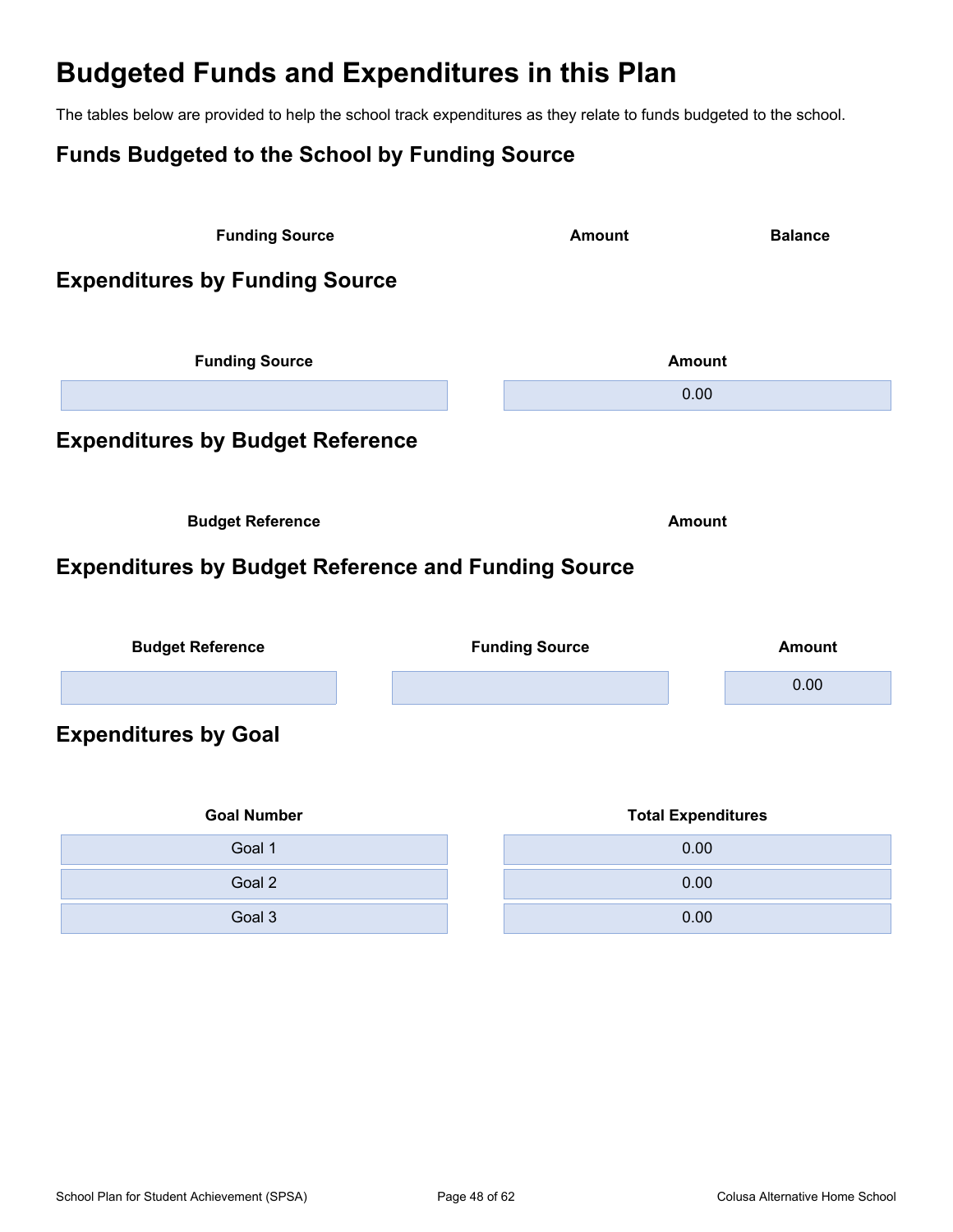## <span id="page-48-0"></span>**School Site Council Membership**

California Education Code describes the required composition of the School Site Council (SSC). The SSC shall be composed of the principal and representatives of: teachers selected by teachers at the school; other school personnel selected by other school personnel at the school; parents of pupils attending the school selected by such parents; and, in secondary schools, pupils selected by pupils attending the school. The current make-up of the SSC is as follows:

School Principal

Classroom Teachers

#### **Name of Members Role**

At elementary schools, the school site council must be constituted to ensure parity between (a) the principal, classroom teachers, and other school personnel, and (b) parents of students attending the school or other community members. Classroom teachers must comprise a majority of persons represented under section (a). At secondary schools there must be, in addition, equal numbers of parents or other community members selected by parents, and students. Members must be selected by their peer group.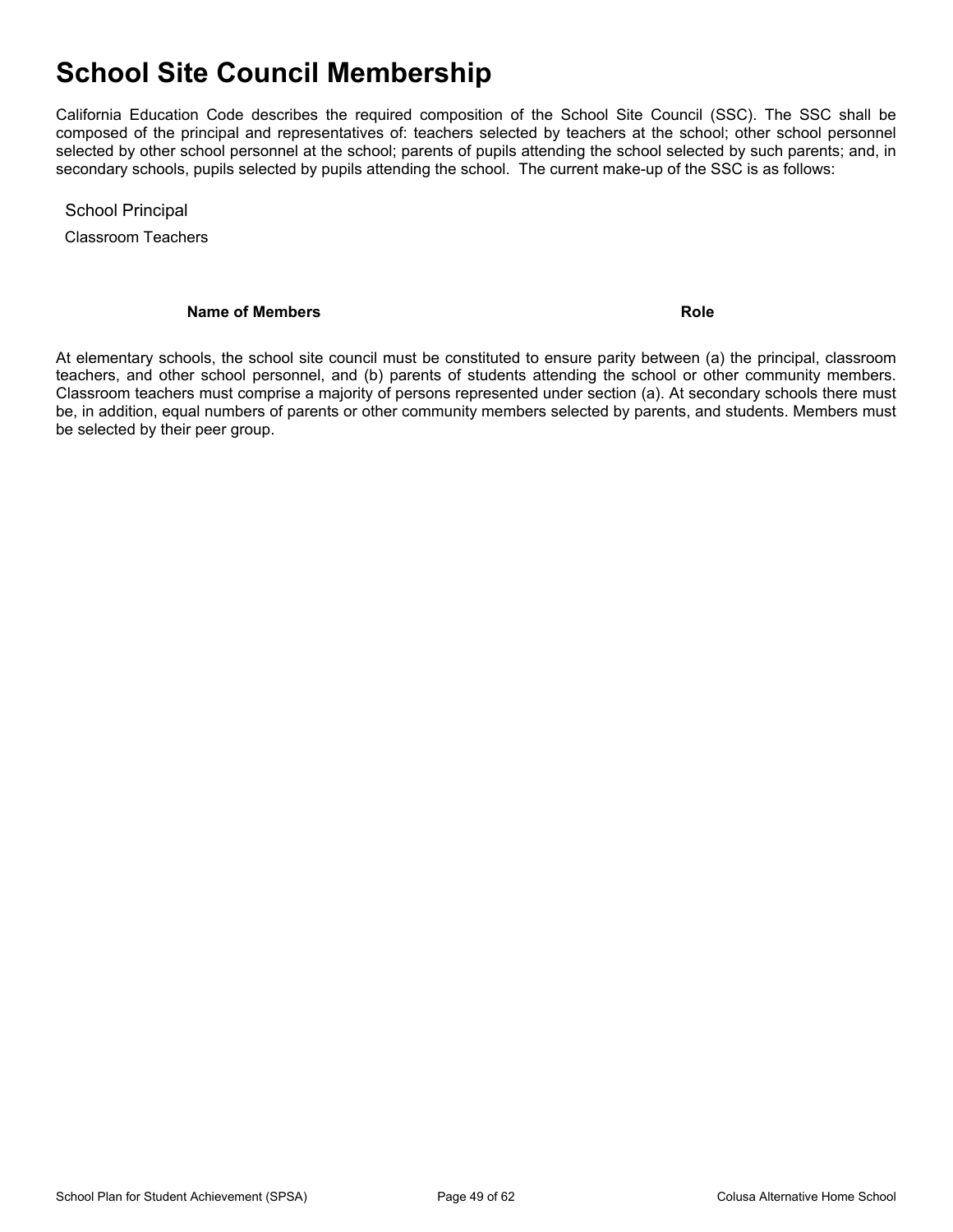## <span id="page-49-0"></span>**Recommendations and Assurances**

The School Site Council (SSC) recommends this school plan and proposed expenditures to the district governing board for approval and assures the board of the following:

The SSC is correctly constituted and was formed in accordance with district governing board policy and state law.

The SSC reviewed its responsibilities under state law and district governing board policies, including those board policies relating to material changes in the School Plan for Student Achievement (SPSA) requiring board approval.

The SSC sought and considered all recommendations from the following groups or committees before adopting this plan:

#### **Signature Committee or Advisory Group Name**

The SSC reviewed the content requirements for school plans of programs included in this SPSA and believes all such content requirements have been met, including those found in district governing board policies and in the local educational agency plan.

This SPSA is based on a thorough analysis of student academic performance. The actions proposed herein form a sound, comprehensive, coordinated plan to reach stated school goals to improve student academic performance.

This SPSA was adopted by the SSC at a public meeting on .

Attested:

Empordence

Principal, Erika Lemenager on 2/8/22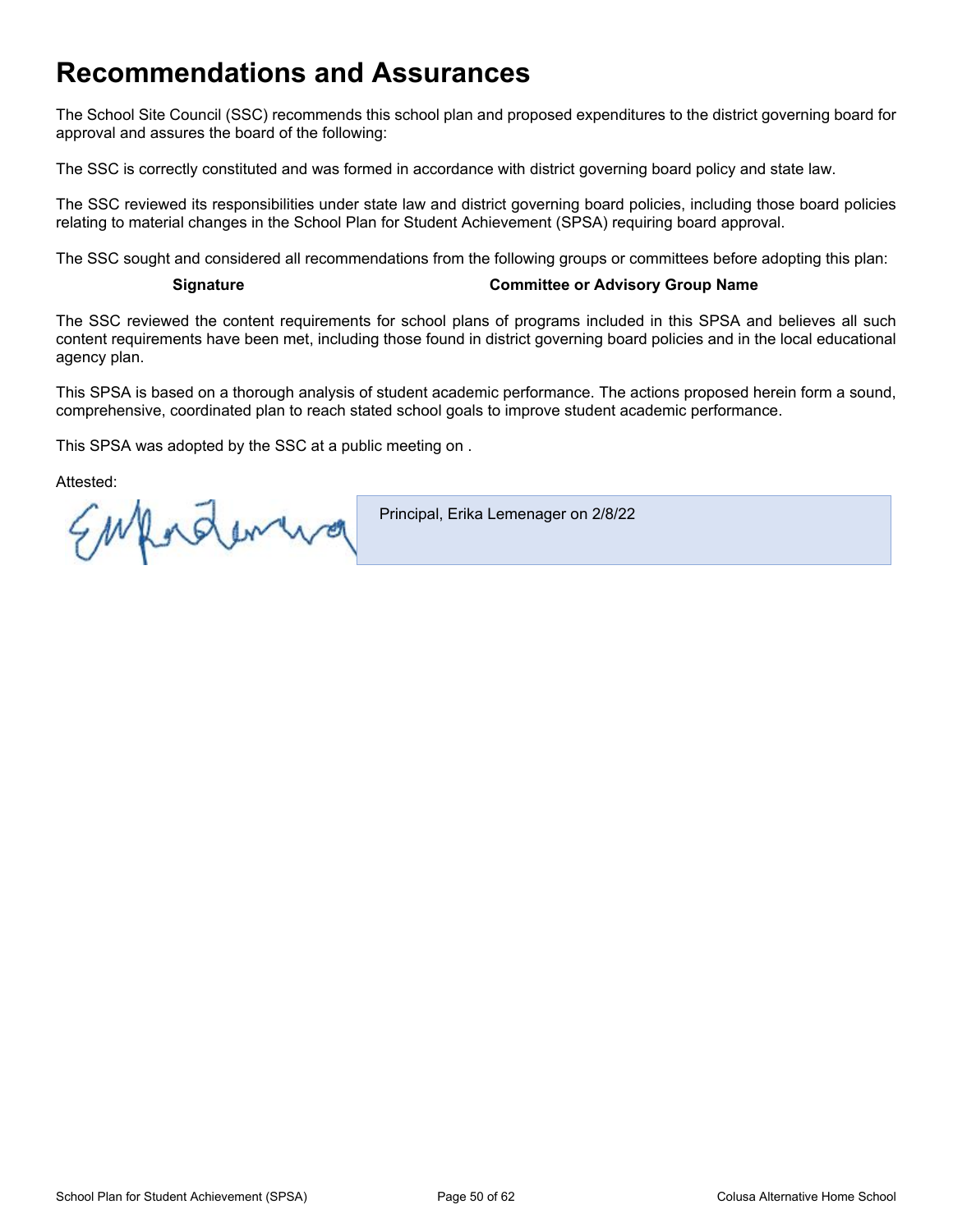## <span id="page-50-0"></span>**Instructions**

The School Plan for Student Achievement (SPSA) is a strategic plan that maximizes the resources available to the school while minimizing duplication of effort with the ultimate goal of increasing student achievement. SPSA development should be aligned with and inform the Local Control and Accountability Plan process.

The SPSA consolidates all school-level planning efforts into one plan for programs funded through the consolidated application (ConApp), and for federal school improvement programs, including schoolwide programs, Comprehensive Support and Improvement (CSI), Targeted Support and Improvement (TSI), and Additional Targeted Support and Improvement (ATSI), pursuant to California Education Code (EC) Section 64001 and the Elementary and Secondary Education Act as amended by the Every Student Succeeds Act (ESSA). This template is designed to meet schoolwide program planning requirements. It also notes how to meet CSI, TSI, or ATSI requirements, as applicable.

California's ESSA State Plan supports the state's approach to improving student group performance through the utilization of federal resources. Schools use the SPSA to document their approach to maximizing the impact of federal investments in support of underserved students. The implementation of ESSA in California presents an opportunity for schools to innovate with their federally-funded programs and align them with the priority goals of the school and the LEA that are being realized under the state's Local Control Funding Formula (LCFF).

The LCFF provides schools and LEAs flexibility to design programs and provide services that meet the needs of students in order to achieve readiness for college, career, and lifelong learning. The SPSA planning process supports continuous cycles of action, reflection, and improvement. Consistent with EC 65001, the Schoolsite Council (SSC) is required to develop and annually review the SPSA, establish an annual budget, and make modifications to the plan that reflect changing needs and priorities, as applicable.

For questions related to specific sections of the template, please see instructions below:

## <span id="page-50-1"></span>**Instructions: Linked Table of Contents**

**The SPSA template meets the requirements of schoolwide planning (SWP). Each section also contains a notation of how to meet CSI, TSI, or ATSI requirements.**

Stakeholder [Involvement](#page-51-1)

Goals, Strategies, & Proposed [Expenditures](#page-52-0)

Planned [Strategies/Activities](#page-52-1)

Annual [Review](#page-53-0) and Update

Budget [Summary](#page-54-0)

Appendix A: Plan [Requirements](#page-56-0) for Title I Schoolwide Programs

Appendix B: Plan [Requirements](#page-59-0) for Schools to Meet Federal School Improvement Planning **[Requirements](#page-59-0)** 

Appendix C: Select State and Federal [Programs](#page-61-0)

For additional questions or technical assistance related to LEA and school planning, please contact the Local Agency Systems Support Office, at [LCFF@cde.ca.gov.](mailto:LCFF@cde.ca.gov)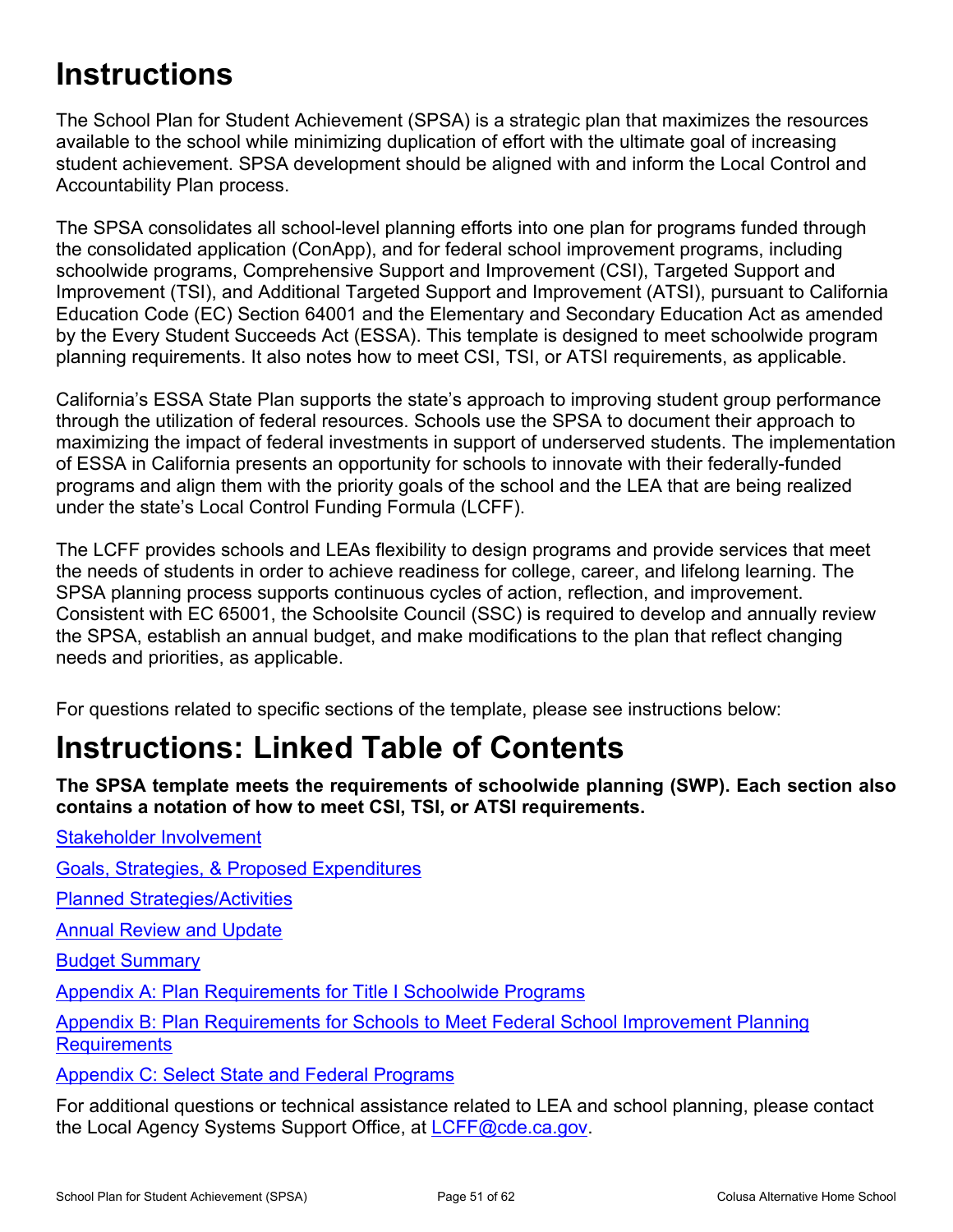For programmatic or policy questions regarding Title I schoolwide planning, please contact the local educational agency, or the CDE's Title I Policy and Program Guidance Office at [TITLEI@cde.ca.gov](mailto:TITLEI@cde.ca.gov).

For questions or technical assistance related to meeting federal school improvement planning requirements (for CSI, TSI, and ATSI), please contact the CDE's School Improvement and Support Office at [SISO@cde.ca.gov.](mailto:SISO@cde.ca.gov)

## <span id="page-51-0"></span>**Purpose and Description**

Schools identified for Comprehensive Support and Improvement (CSI), Targeted Support and Improvement (TSI), or Additional Targeted Support and Improvement (ATSI) must respond to the following prompts. A school that has not been identified for CSI, TSI, or ATSI may delete the Purpose and Description prompts.

## **Purpose**

Briefly describe the purpose of this plan by selecting from Schoolwide Program, Comprehensive Support and Improvement, Targeted Support and Improvement, or Additional Targeted Support and Improvement)

## **Description**

Briefly describe the school's plan for effectively meeting ESSA requirements in alignment with the Local Control and Accountability Plan and other federal, state, and local programs.

## <span id="page-51-1"></span>**Stakeholder Involvement**

Meaningful involvement of parents, students, and other stakeholders is critical to the development of the SPSA and the budget process. Schools must share the SPSA with school site-level advisory groups, as applicable (e.g., English Learner Advisory committee, student advisory groups, tribes and tribal organizations present in the community, as appropriate, etc.) and seek input from these advisory groups in the development of the SPSA.

The Stakeholder Engagement process is an ongoing, annual process. Describe the process used to involve advisory committees, parents, students, school faculty and staff, and the community in the development of the SPSA and the annual review and update.

*[This section meets the requirements for TSI and ATSI.]*

*[When completing this section for CSI, the LEA shall partner with the school in the development and implementation of this plan.]*

## <span id="page-51-2"></span>**Resource Inequities**

Schools eligible for CSI or ATSI must identify resource inequities, which may include a review of LEAand school-level budgeting as a part of the required needs assessment. Identified resource inequities must be addressed through implementation of the CSI or ATSI plan. Briefly identify and describe any resource inequities identified as a result of the required needs assessment and summarize how the identified resource inequities are addressed in the SPSA.

[This section meets the requirements for CSI and ATSI. If the school is not identified for CSI or ATSI *this section is not applicable and may be deleted.]*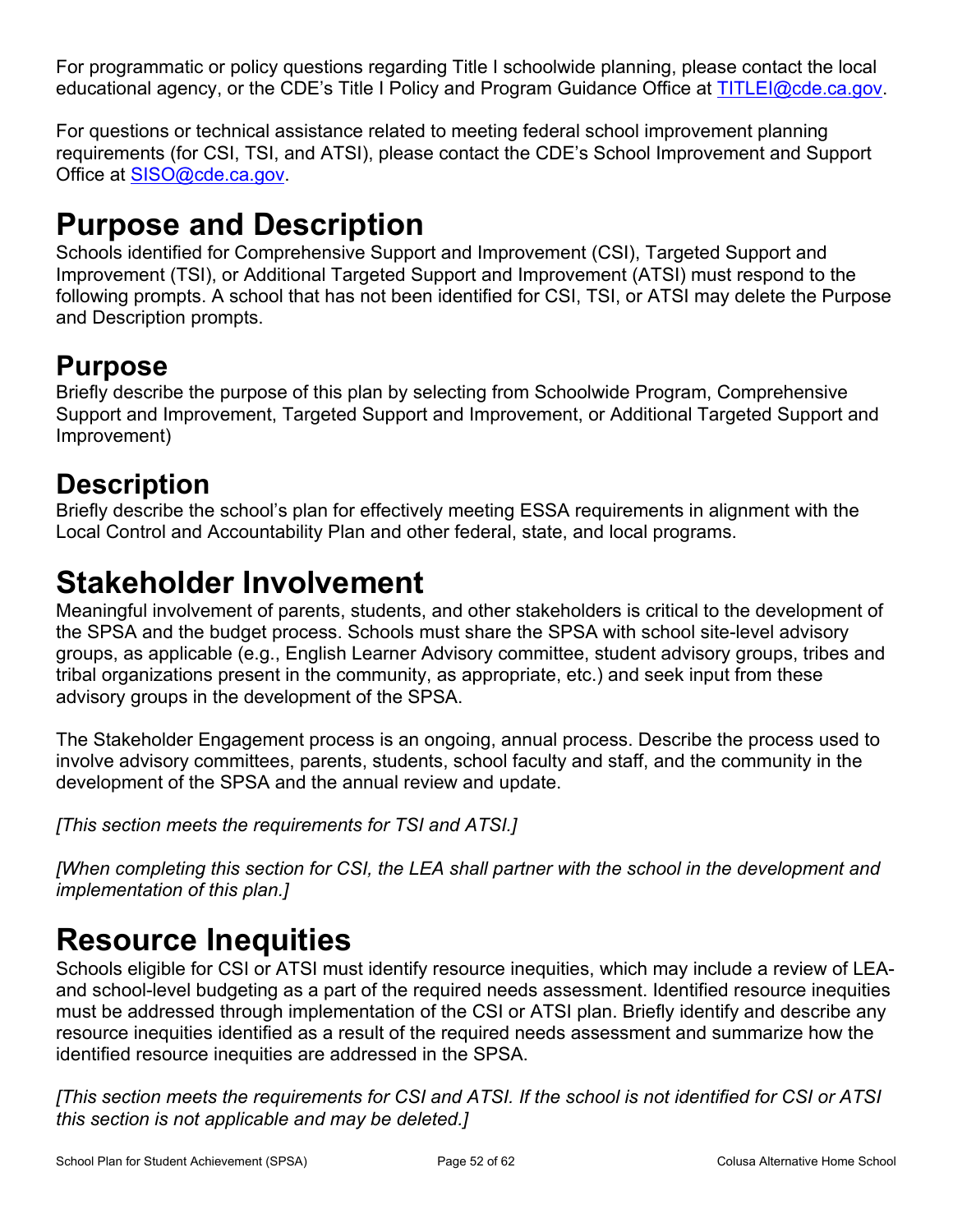## <span id="page-52-0"></span>**Goals, Strategies, Expenditures, & Annual Review**

In this section a school provides a description of the annual goals to be achieved by the school. This section also includes descriptions of the specific planned strategies/activities a school will take to meet the identified goals, and a description of the expenditures required to implement the specific strategies and activities.

## **Goal**

State the goal. A goal is a broad statement that describes the desired result to which all strategies/activities are directed. A goal answers the question: What is the school seeking to achieve?

It can be helpful to use a framework for writing goals such the S.M.A.R.T. approach. A S.M.A.R.T. goal is one that is **S**pecific, **M**easurable, **A**chievable, **R**ealistic, and **T**ime-bound. A level of specificity is needed in order to measure performance relative to the goal as well as to assess whether it is reasonably achievable. Including time constraints, such as milestone dates, ensures a realistic approach that supports student success.

A school may number the goals using the "Goal #" for ease of reference.

*[When completing this section for CSI, TSI, and ATSI, improvement goals shall align to the goals, actions, and services in the LEA LCAP.]*

## **Identified Need**

Describe the basis for establishing the goal. The goal should be based upon an analysis of verifiable state data, including local and state indicator data from the California School Dashboard (Dashboard) and data from the School Accountability Report Card, including local data voluntarily collected by districts to measure pupil achievement.

*[Completing this section fully addresses all relevant federal planning requirements]*

## **Annual Measurable Outcomes**

Identify the metric(s) and/or state indicator(s) that the school will use as a means of evaluating progress toward accomplishing the goal. A school may identify metrics for specific student groups. Include in the baseline column the most recent data associated with the metric or indicator available at the time of adoption of the SPSA. The most recent data associated with a metric or indicator includes data reported in the annual update of the SPSA. In the subsequent Expected Outcome column, identify the progress the school intends to make in the coming year.

*[When completing this section for CSI the school must include school-level metrics related to the metrics that led to the school's identification.]*

*[When completing this section for TSI/ATSI the school must include metrics related to the specific student group(s) that led to the school's identification.]*

## <span id="page-52-1"></span>**Strategies/Activities**

Describe the strategies and activities being provided to meet the described goal. A school may number the strategy/activity using the "Strategy/Activity #" for ease of reference.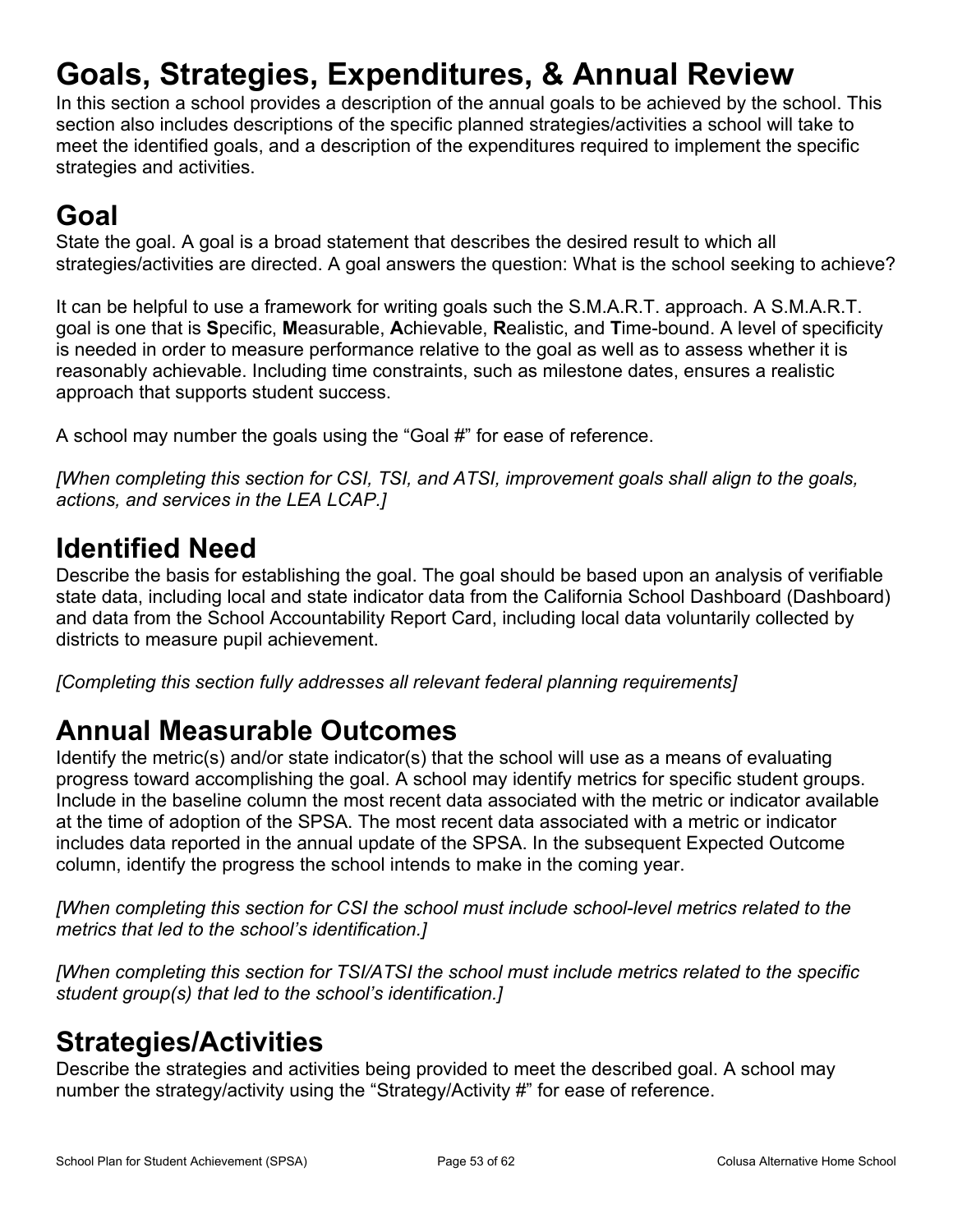Planned strategies/activities address the findings of the needs assessment consistent with state priorities and resource inequities, which may have been identified through a review of the local educational agency's budgeting, its local control and accountability plan, and school-level budgeting, if applicable.

*[When completing this section for CSI, TSI, and ATSI, this plan shall include evidence-based interventions and align to the goals, actions, and services in the LEA LCAP.]*

*[When completing this section for CSI and ATSI, this plan shall address through implementation, identified resource inequities, which may have been identified through a review of LEA- and schoollevel budgeting.]*

## **Students to be Served by this Strategy/Activity**

Indicate in this box which students will benefit from the strategies/activities by indicating "All Students" or listing one or more specific student group(s) to be served.

*[This section meets the requirements for CSI.]*

[When completing this section for TSI and ATSI, at a minimum, the student groups to be served shall *include the student groups that are consistently underperforming, for which the school received the* TSI or ATSI designation. For TSI, a school may focus on all students or the student group(s) that led *to identification based on the evidence-based interventions selected.]*

## **Proposed Expenditures for this Strategy/Activity**

For each strategy/activity, list the amount(s) and funding source(s) for the proposed expenditures for the school year to implement these strategies/activities. Specify the funding source(s) using one or more of the following: LCFF, Federal (if Federal, identify the Title and Part, as applicable), Other State, and/or Local.

Proposed expenditures that are included more than once in a SPSA should be indicated as a duplicated expenditure and include a reference to the goal and strategy/activity where the expenditure first appears in the SPSA. Pursuant to Education Code, Section 64001(g)(3)(C), proposed expenditures, based on the projected resource allocation from the governing board or governing body of the LEA, to address the findings of the needs assessment consistent with the state priorities including identifying resource inequities which may include a review of the LEA's budgeting, its LCAP, and school-level budgeting, if applicable.

*[This section meets the requirements for CSI, TSI, and ATSI.]*

*[NOTE: Federal funds for CSI shall not be used in schools identified for TSI or ATSI. In addition, funds for CSI shall not be used to hire additional permanent staff.]*

## <span id="page-53-0"></span>**Annual Review**

In the following Analysis prompts, identify any material differences between what was planned and what actually occurred as well as significant changes in strategies/activities and/ or expenditures from the prior year. This annual review and analysis should be the basis for decision-making and updates to the plan.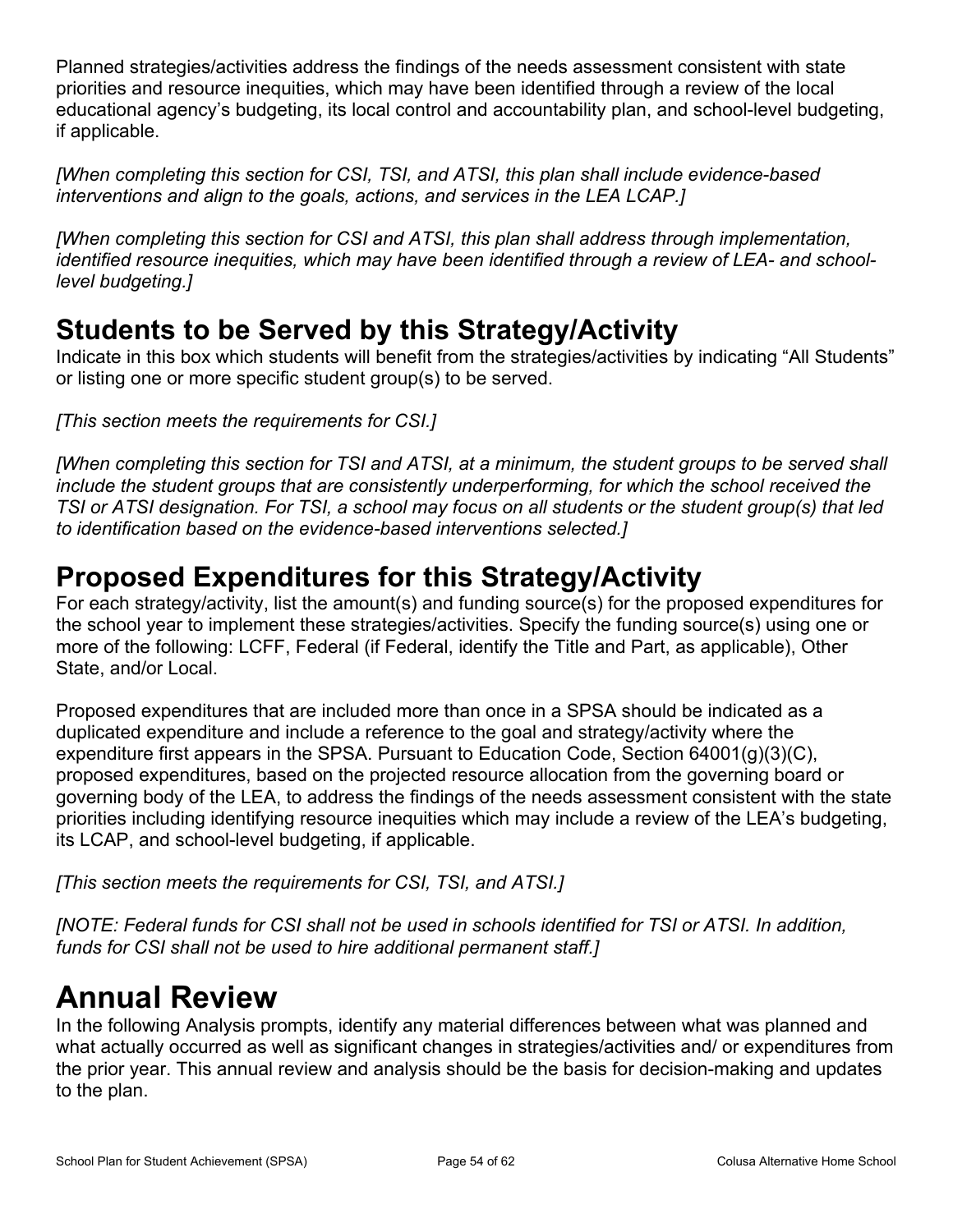## **Analysis**

Using actual outcome data, including state indicator data from the Dashboard, analyze whether the planned strategies/activities were effective in achieving the goal. Respond to the prompts as instructed. Respond to the following prompts relative to this goal. If the school is in the first year of implementing the goal the Annual Review section is not required and this section may be deleted.

- Describe the overall implementation of the strategies/activities and the overall effectiveness of the strategies/activities to achieve the articulated goal.
- Briefly describe any major differences between either/or the intended implementation or the budgeted expenditures to implement the strategies/activities to meet the articulated goal.
- Describe any changes that will be made to the goal, expected annual measurable outcomes, metrics/indicators, or strategies/activities to achieve this goal as a result of this analysis and analysis of the data provided in the Dashboard, as applicable. Identify where those changes can be found in the SPSA.

*[When completing this section for CSI, TSI, or ATSI, any changes made to the goals, annual measurable outcomes, metrics/indicators, or strategies/activities, shall meet the CSI, TSI, or ATSI planning requirements. CSI, TSI, and ATSI planning requirements are listed under each section of the Instructions. For example, as a result of the Annual Review and Update, if changes are made to a goal(s), see the Goal section for CSI, TSI, and ATSI planning requirements.]*

## <span id="page-54-0"></span>**Budget Summary**

In this section a school provides a brief summary of the funding allocated to the school through the ConApp and/or other funding sources as well as the total amount of funds for proposed expenditures described in the SPSA. The Budget Summary is required for schools funded through the ConApp and that receive federal funds for CSI. If the school is not operating a Title I schoolwide program this section is not applicable and may be deleted.

From its total allocation for CSI, the LEA may distribute funds across its schools that meet the criteria for CSI to support implementation of this plan. In addition, the LEA may retain a portion of its total *allocation to support LEA-level expenditures that are directly related to serving schools eligible for CSI.*

## **Budget Summary**

A school receiving funds allocated through the ConApp should complete the Budget Summary as follows:

- Total Funds Provided to the School Through the Consolidated Application: This amount is the total amount of funding provided to the school through the ConApp for the school year. The school year means the fiscal year for which a SPSA is adopted or updated.
- Total Funds Budgeted for Strategies to Meet the Goals in the SPSA: This amount is the total of the proposed expenditures from all sources of funds associated with the strategies/activities reflected in the SPSA. To the extent strategies/activities and/or proposed expenditures are listed in the SPSA under more than one goal, the expenditures should be counted only once.

A school receiving federal funds for CSI should complete the Budget Summary as follows: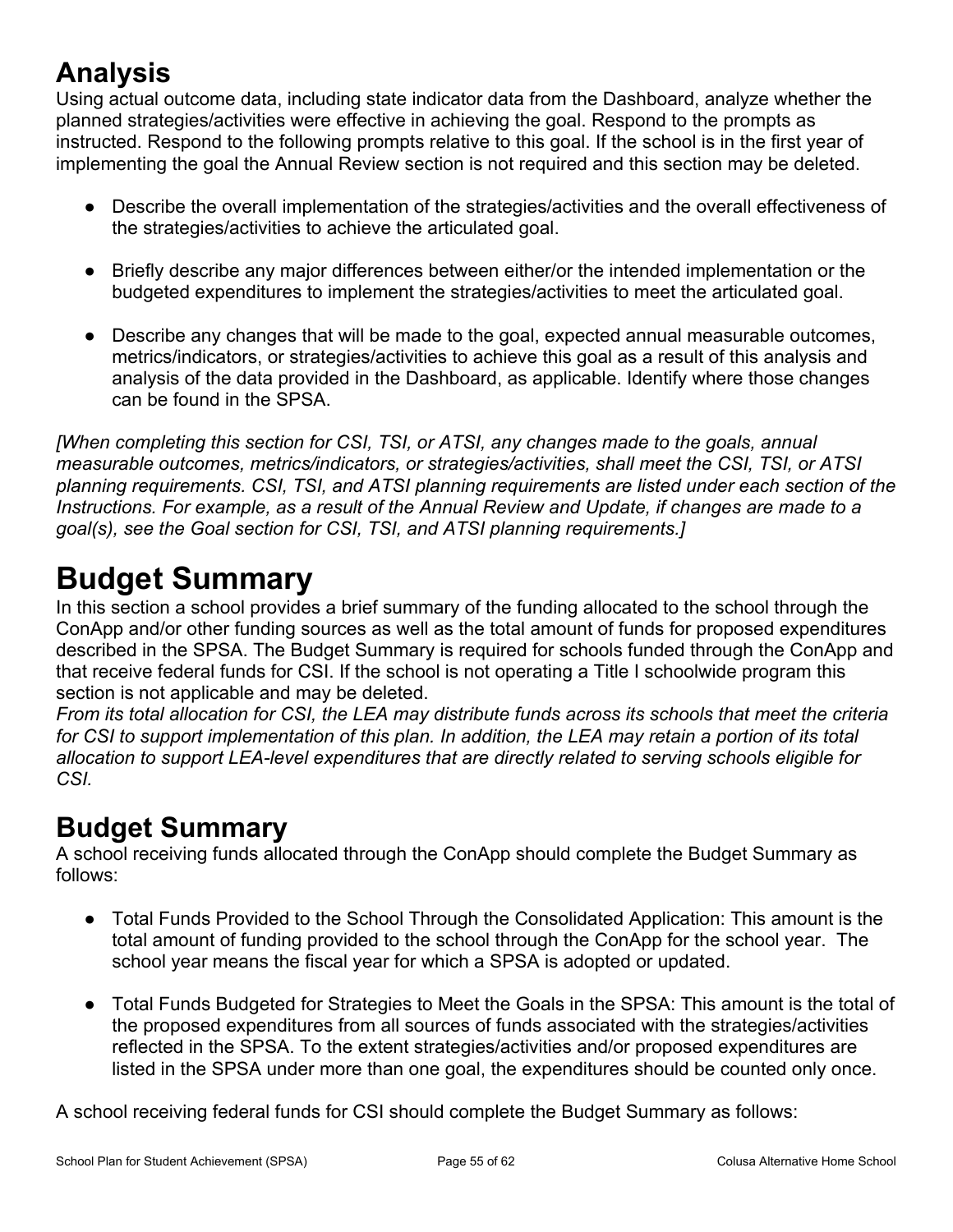● Total Federal Funds Provided to the School from the LEA for CSI: This amount is the total amount of funding provided to the school from the LEA.

[NOTE: Federal funds for CSI shall not be used in schools eligible for TSI or ATSI. In addition, funds *for CSI shall not be used to hire additional permanent staff.]*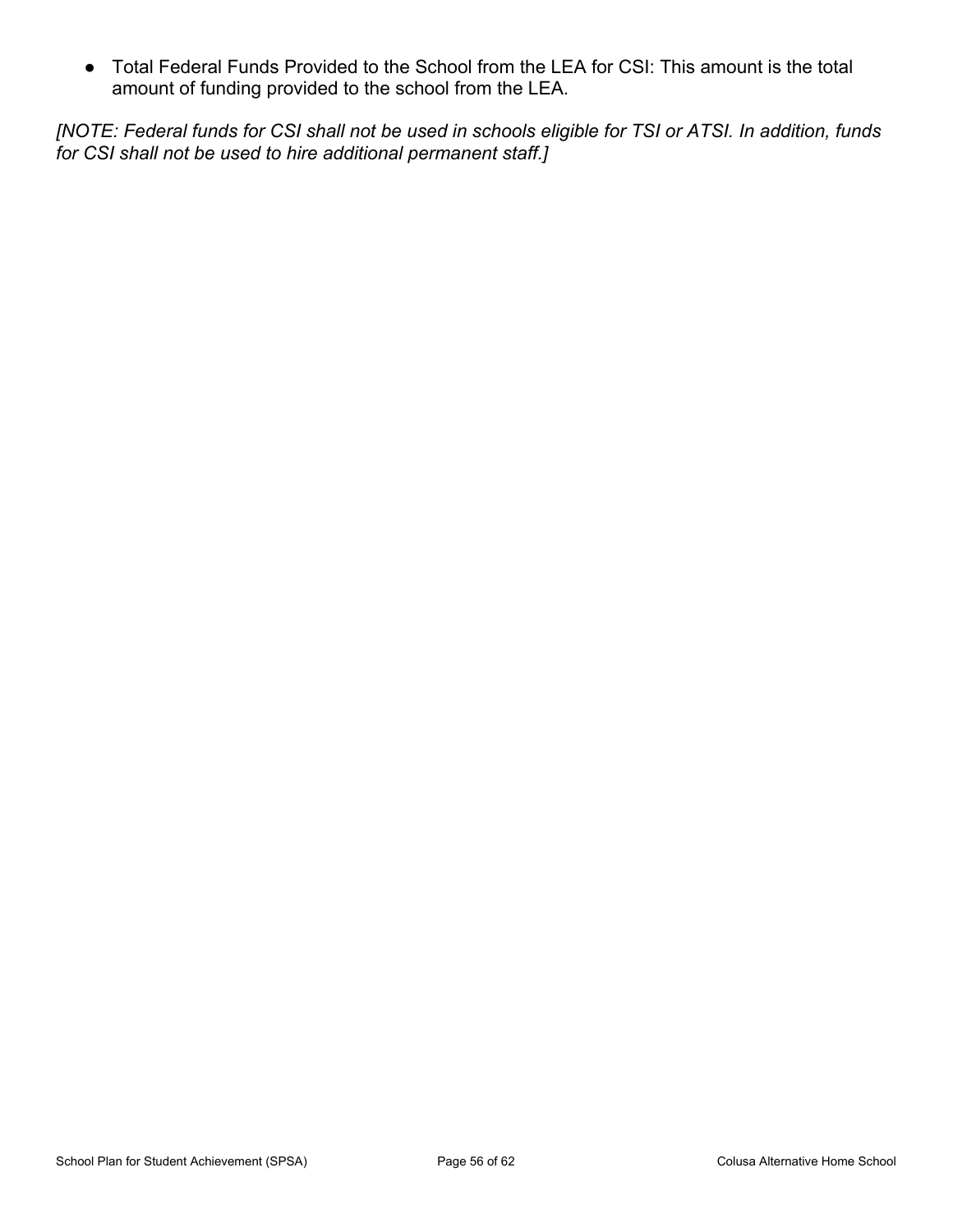## <span id="page-56-0"></span>**Appendix A: Plan Requirements**

## **Schoolwide Program Requirements**

This School Plan for Student Achievement (SPSA) template meets the requirements of a schoolwide program plan. The requirements below are for planning reference.

A school that operates a schoolwide program and receives funds allocated through the ConApp is required to develop a SPSA. The SPSA, including proposed expenditures of funds allocated to the school through the ConApp, must be reviewed annually and updated by the SSC. The content of a SPSA must be aligned with school goals for improving student achievement.

### **Requirements for Development of the Plan**

- I. The development of the SPSA shall include both of the following actions:
	- A. Administration of a comprehensive needs assessment that forms the basis of the school's goals contained in the SPSA.
		- 1. The comprehensive needs assessment of the entire school shall:
			- a. Include an analysis of verifiable state data, consistent with all state priorities as noted in Sections 52060 and 52066, and informed by all indicators described in Section 1111(c)(4)(B) of the federal Every Student Succeeds Act, including pupil performance against state-determined long-term goals. The school may include data voluntarily developed by districts to measure pupil outcomes (described in the Identified Need); and
			- b. Be based on academic achievement information about all students in the school, including all groups under §200.13(b)(7) and migratory children as defined in section 1309(2) of the ESEA, relative to the State's academic standards under §200.1 to
				- i. Help the school understand the subjects and skills for which teaching and learning need to be improved; and
				- ii. Identify the specific academic needs of students and groups of students who are not yet achieving the State's academic standards; and
				- iii. Assess the needs of the school relative to each of the components of the schoolwide program under §200.28.
				- iv. Develop the comprehensive needs assessment with the participation of individuals who will carry out the schoolwide program plan.
				- v. Document how it conducted the needs assessment, the results it obtained, and the conclusions it drew from those results.
	- B. Identification of the process for evaluating and monitoring the implementation of the SPSA and progress towards accomplishing the goals set forth in the SPSA (described in the Expected Annual Measurable Outcomes and Annual Review and Update).

### **Requirements for the Plan**

- II. The SPSA shall include the following:
	- A. Goals set to improve pupil outcomes, including addressing the needs of student groups as identified through the needs assessment.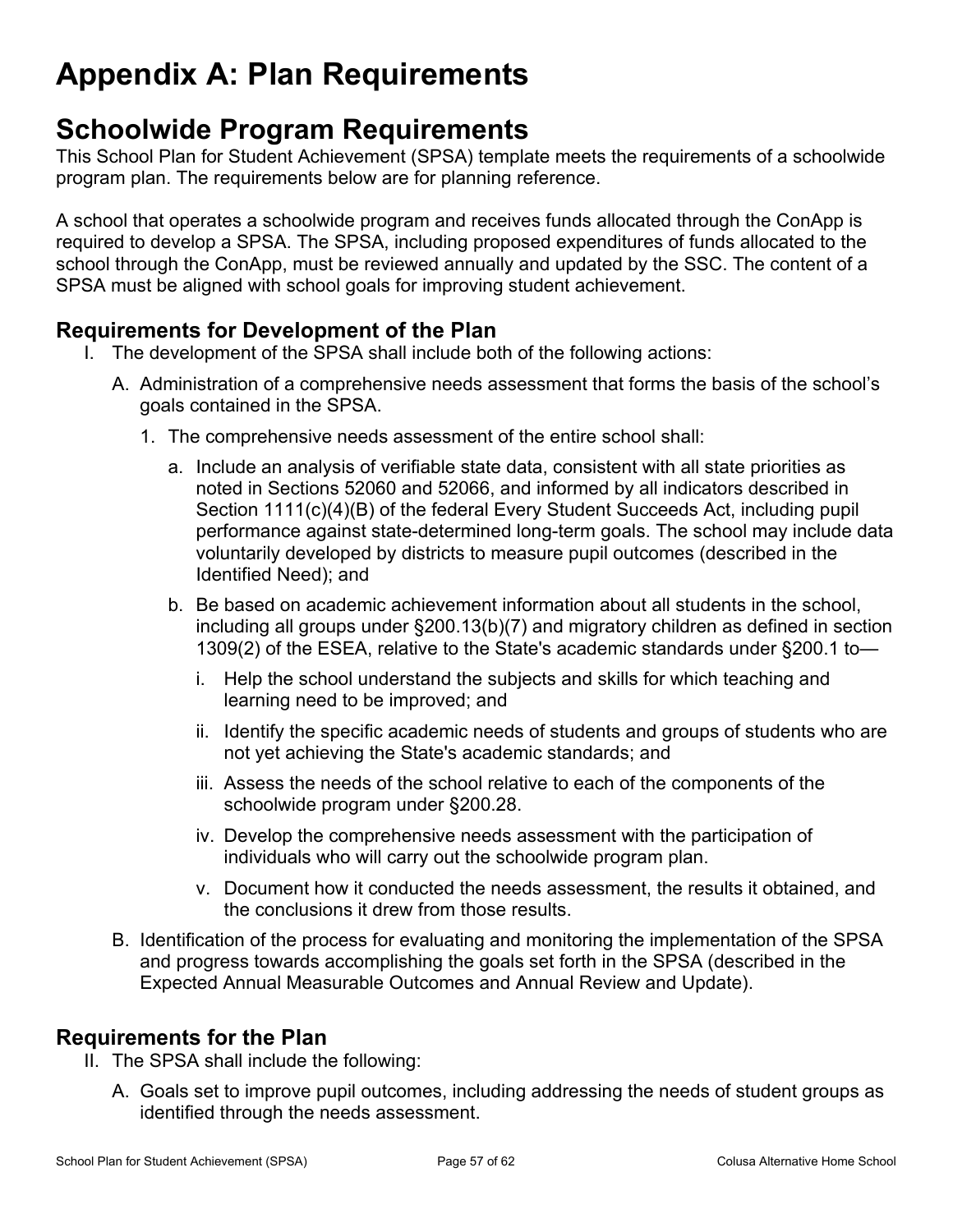- B. Evidence-based strategies, actions, or services (described in Strategies and Activities)
	- 1. A description of the strategies that the school will be implementing to address school needs, including a description of how such strategies will-
		- a. provide opportunities for all children including each of the subgroups of students to meet the challenging state academic standards
		- b. use methods and instructional strategies that:
			- i. strengthen the academic program in the school,
			- ii. increase the amount and quality of learning time, and
			- iii. provide an enriched and accelerated curriculum, which may include programs, activities, and courses necessary to provide a well-rounded education.
		- c. Address the needs of all children in the school, but particularly the needs of those at risk of not meeting the challenging State academic standards, so that all students demonstrate at least proficiency on the State's academic standards through activities which may include:
			- i. strategies to improve students' skills outside the academic subject areas;
			- ii. preparation for and awareness of opportunities for postsecondary education and the workforce;
			- iii. implementation of a schoolwide tiered model to prevent and address problem behavior;
			- iv. professional development and other activities for teachers, paraprofessionals, and other school personnel to improve instruction and use of data; and
			- v. strategies for assisting preschool children in the transition from early childhood education programs to local elementary school programs.
- C. Proposed expenditures, based on the projected resource allocation from the governing board or body of the local educational agency (may include funds allocated via the ConApp, federal funds for CSI, any other state or local funds allocated to the school), to address the findings of the needs assessment consistent with the state priorities, including identifying resource inequities, which may include a review of the LEAs budgeting, it's LCAP, and school-level budgeting, if applicable (described in Proposed Expenditures and Budget Summary). Employees of the schoolwide program may be deemed funded by a single cost objective.
- D. A description of how the school will determine if school needs have been met (described in the Expected Annual Measurable Outcomes and the Annual Review and Update).
	- 1. Annually evaluate the implementation of, and results achieved by, the schoolwide program, using data from the State's annual assessments and other indicators of academic achievement;
	- 2. Determine whether the schoolwide program has been effective in increasing the achievement of students in meeting the State's academic standards, particularly for those students who had been furthest from achieving the standards; and
	- 3. Revise the plan, as necessary, based on the results of the evaluation, to ensure continuous improvement of students in the schoolwide program.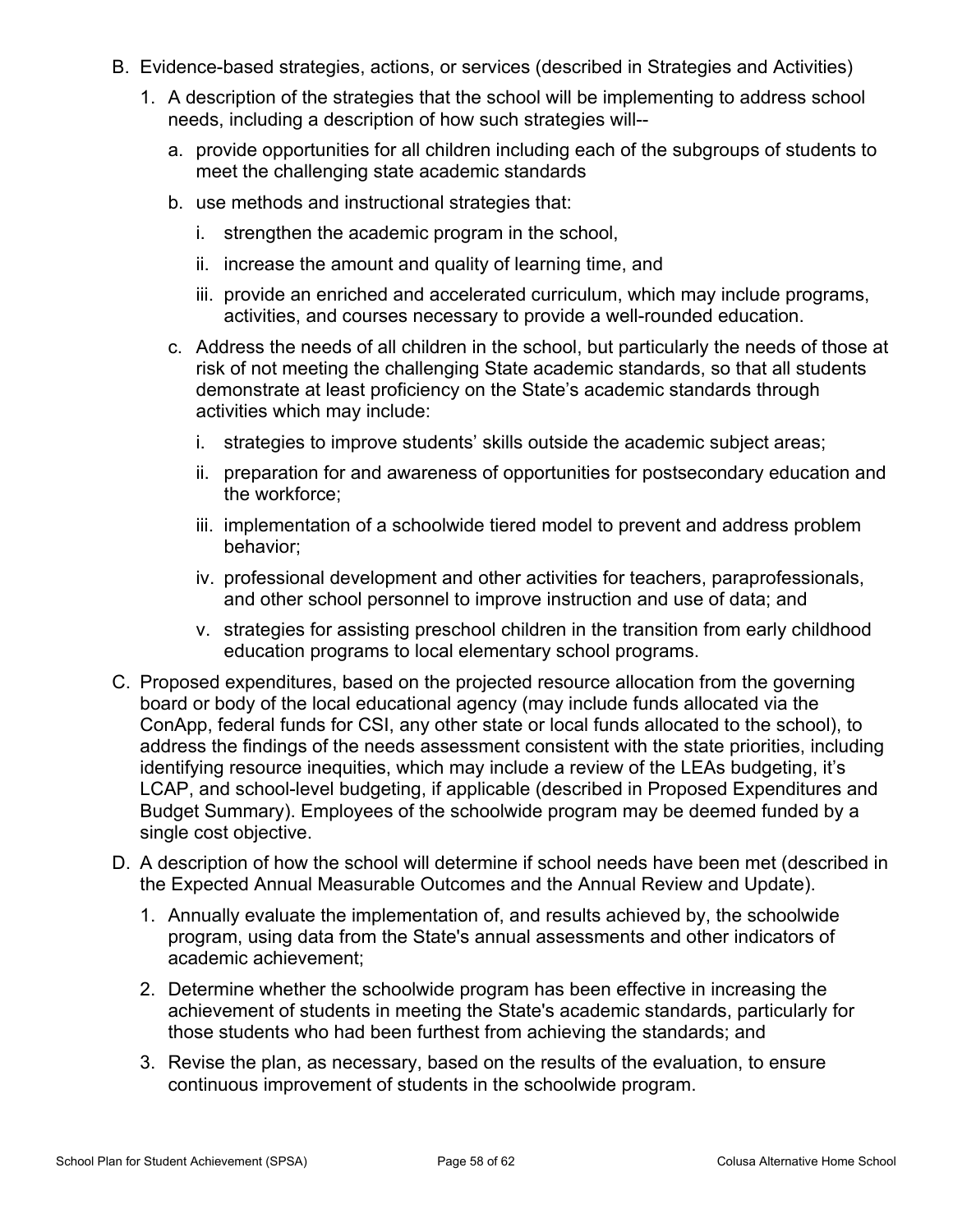- E. A description of how the school will ensure parental involvement in the planning, review, and improvement of the schoolwide program plan (described in Stakeholder Involvement and/or Strategies/Activities).
- F. A description of the activities the school will include to ensure that students who experience difficulty attaining proficient or advanced levels of academic achievement standards will be provided with effective, timely additional support, including measures to
	- 1. Ensure that those students' difficulties are identified on a timely basis; and
	- 2. Provide sufficient information on which to base effective assistance to those students.
- G. For an elementary school, a description of how the school will assist preschool students in the successful transition from early childhood programs to the school.
- H. A description of how the school will use resources to carry out these components (described in the Proposed Expenditures for Strategies/Activities).
- I. A description of any other activities and objectives as established by the SSC (described in the Strategies/Activities).

Authority Cited: S Title 34 of the Code of Federal Regulations (34 CFR), sections 200.25-26, and 200.29, and sections-1114(b)(7)(A)(i)-(iii) and 1118(b) of the ESEA. EC sections 6400 et. seq.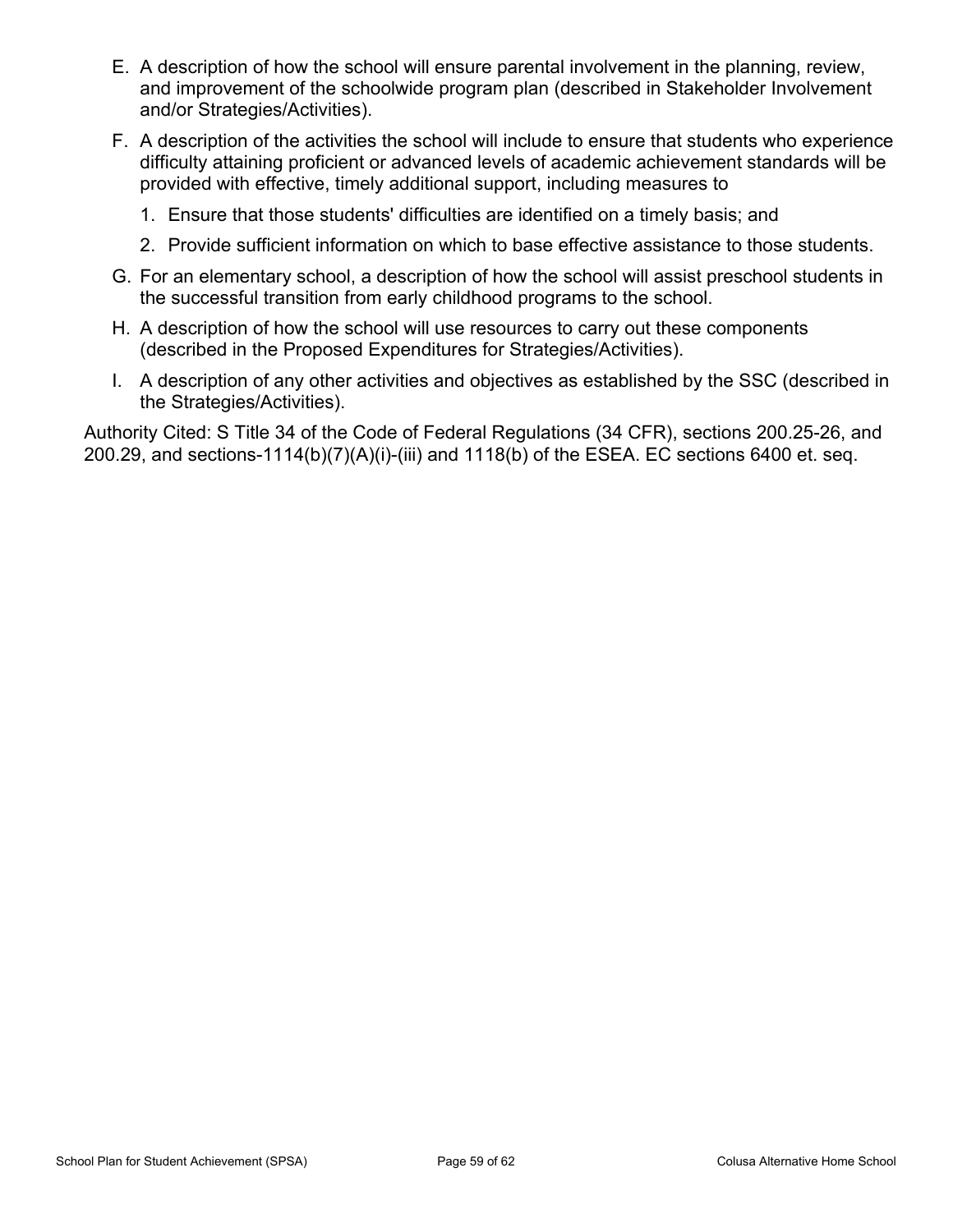# <span id="page-59-0"></span>**Appendix B:**

### **Plan Requirements for School to Meet Federal School Improvement Planning Requirements**

For questions or technical assistance related to meeting Federal School Improvement Planning Requirements, please contact the CDE's School Improvement and Support Office at SISO@cde.ca.gov.

### **Comprehensive Support and Improvement**

The LEA shall partner with stakeholders (including principals and other school leaders, teachers, and parents) to locally develop and implement the CSI plan for the school to improve student outcomes, and specifically address the metrics that led to eligibility for CSI (Stakeholder Involvement).

The CSI plan shall:

- 1. Be informed by all state indicators, including student performance against state-determined long-term goals (Goal, Identified Need, Expected Annual Measurable Outcomes, Annual Review and Update, as applicable);
- 2. Include evidence-based interventions (Strategies/Activities, Annual Review and Update, as applicable) (For resources related to evidence-based interventions, see the U.S. Department of Education's "Using Evidence to Strengthen Education Investments" at [https://www2.ed.gov/policy/elsec/leg/essa/guidanceuseseinvestment.pdf\)](https://www2.ed.gov/policy/elsec/leg/essa/guidanceuseseinvestment.pdf);
- 3. Be based on a school-level needs assessment (Goal, Identified Need, Expected Annual Measurable Outcomes, Annual Review and Update, as applicable); and
- 4. Identify resource inequities, which may include a review of LEA- and school-level budgeting, to be addressed through implementation of the CSI plan (Goal, Identified Need, Expected Annual Measurable Outcomes, Planned Strategies/Activities; and Annual Review and Update, as applicable).

Authority Cited: Sections 1003(e)(1)(A), 1003(i), 1111(c)(4)(B), and 1111(d)(1) of the ESSA.

### **Targeted Support and Improvement**

In partnership with stakeholders (including principals and other school leaders, teachers, and parents) the school shall develop and implement a school-level TSI plan to improve student outcomes for each subgroup of students that was the subject of identification (Stakeholder Involvement).

The TSI plan shall:

- 1. Be informed by all state indicators, including student performance against state-determined long-term goals (Goal, Identified Need, Expected Annual Measurable Outcomes, Annual Review and Update, as applicable); and
- 2. Include evidence-based interventions (Planned Strategies/Activities, Annual Review and Update, as applicable). (For resources related to evidence-based interventions, see the U.S. Department of Education's "Using Evidence to Strengthen Education Investments" [https://www2.ed.gov/policy/elsec/leg/essa/guidanceuseseinvestment.pdf.](https://www2.ed.gov/policy/elsec/leg/essa/guidanceuseseinvestment.pdf))

Authority Cited: Sections 1003(e)(1)(B), 1003(i), 1111(c)(4)(B) and 1111(d)(2) of the ESSA.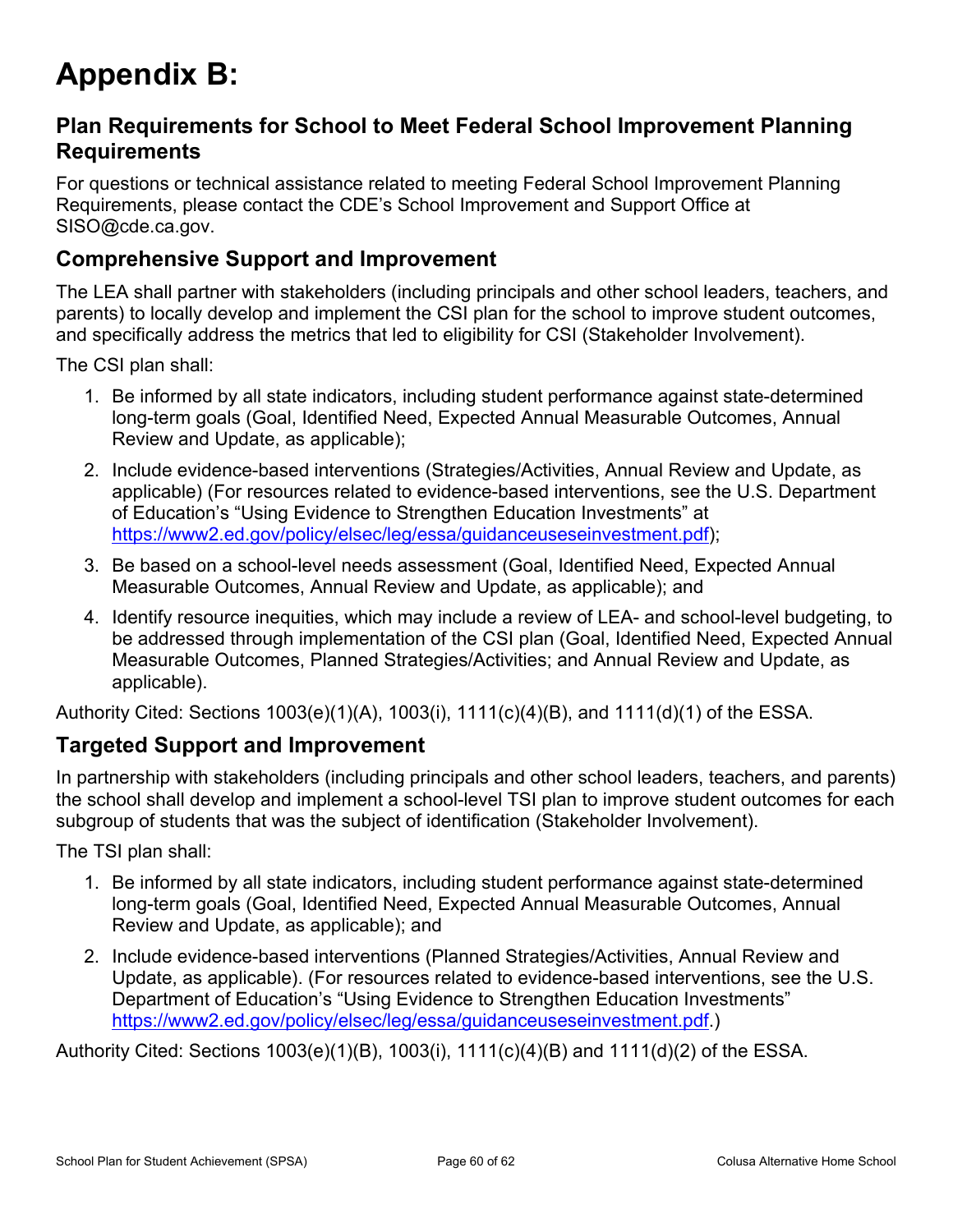### **Additional Targeted Support and Improvement**

A school identified for ATSI shall:

1. Identify resource inequities, which may include a review of LEA- and school-level budgeting, which will be addressed through implementation of its TSI plan (Goal, Identified Need, Expected Annual Measurable Outcomes, Planned Strategies/Activities, and Annual Review and Update, as applicable).

Authority Cited: Sections 1003(e)(1)(B), 1003(i), 1111(c)(4)(B), and 1111(d)(2)(c) of the ESSA.

### **Single School Districts and Charter Schools Identified for School Improvement**

Single school districts (SSDs) or charter schools that are identified for CSI, TSI, or ATSI, shall develop a SPSA that addresses the applicable requirements above as a condition of receiving funds (EC Section 64001[a] as amended by Assembly Bill [AB] 716, effective January 1, 2019).

However, a SSD or a charter school may streamline the process by combining state and federal requirements into one document which may include the local control and accountability plan (LCAP) and all federal planning requirements, provided that the combined plan is able to demonstrate that the legal requirements for each of the plans is met (EC Section 52062[a] as amended by AB 716, effective January 1, 2019).

Planning requirements for single school districts and charter schools choosing to exercise this option are available in the LCAP Instructions.

Authority Cited: EC sections 52062(a) and 64001(a), both as amended by AB 716, effective January 1, 2019.